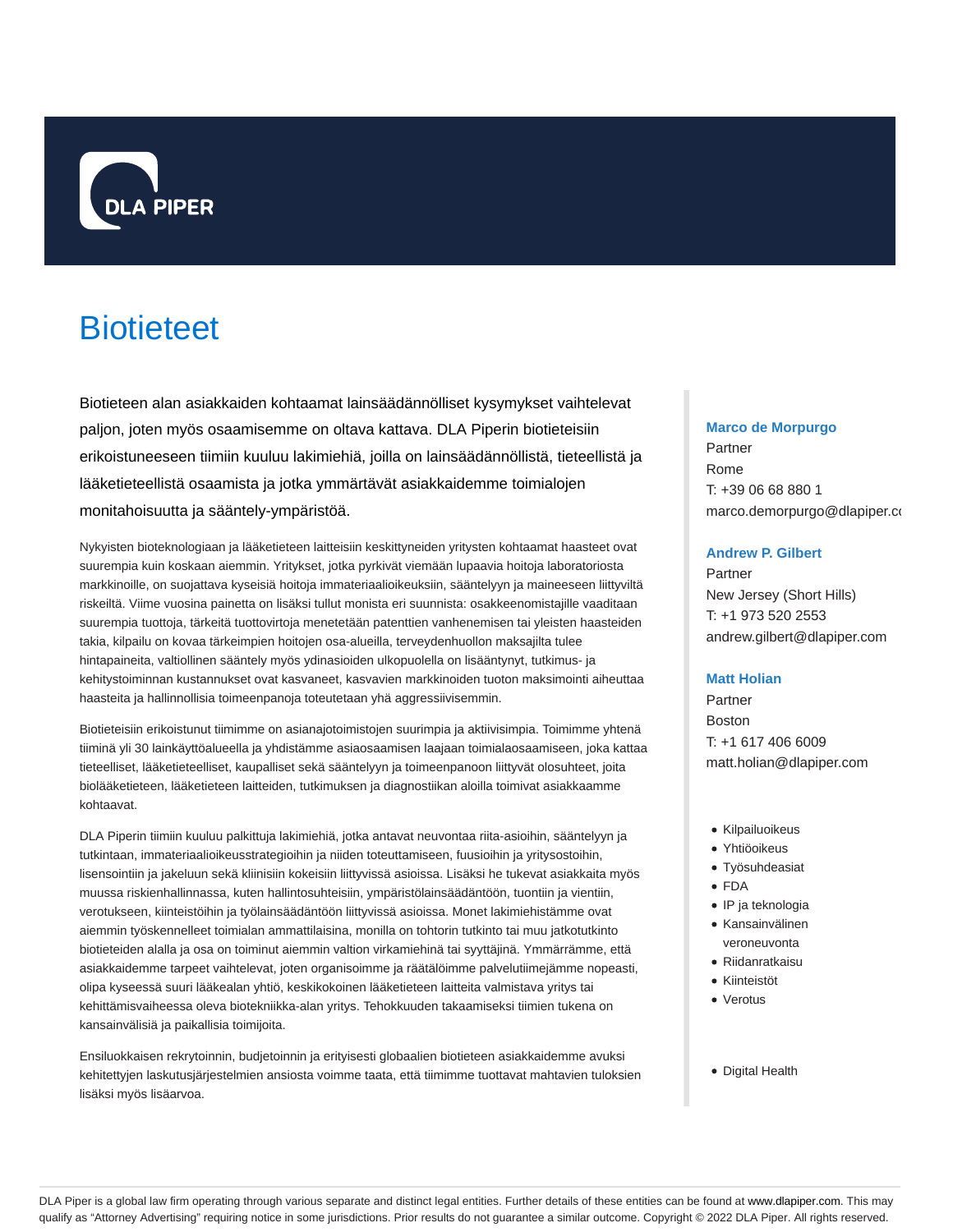Our life sciences team helps clients solve their biggest challenges every day. Examples of our experience include:

- Conducting a sensitive investigation in China
- Negotiating a complex multi-country distribution deal in Latin America
- Acting as National Counsel on a mass tort in the US
- Helping sell or acquire a major business asset
- Advising on implementation of transparency laws or the impact of other new legislation
- Devising a risk mitigation plan for a key product
- Negotiating a large vaccine contract with a global NGO
- Counselling on a multi-jurisdictional clinical trial
- Advising on the downsizing of employees in Europe
- Supporting global business conduct and compliance functions
- Outsourcing critical R&D or IT functions
- Devising an IP strategy for a promising new therapy
- Negotiating a worldwide licensing and collaboration deal
- Protecting a blockbuster drug in patent litigation

# **Publications**

**The rise of global telehealth**

# 30 June 2022 AT THE INTERSECTION OF SCIENCE AND LAW PODCAST SERIES

Partners Kristi Kung and Greg Bodulovic discuss the rise of telehealth amid the COVID-19 pandemic, as well as advancements in technology aiming to address disparate access to healthcare globally.

**Coming soon: a national security screening mechanism for outbound investments**

28 June 2022 The US would not be alone in regulating outbound investment.

**FDA Regulatory News and Trends**

28 June 2022

Guidance coming to supplements industry on new dietary ingredients; approval rescinded for a cancer drug; program will seek new ways to sterilize devices.

**Former BIO CEO Jim Greenwood: 1 million dead, \$16 trillion in losses is our wake-up call on pandemic preparedness**

7 June 2022

While biological events may be inevitable, their level of impact on our country is not.

**Food and Beverage News and Trends**

20 May 2022 FOOD AND BEVERAGE NEWS AND TRENDS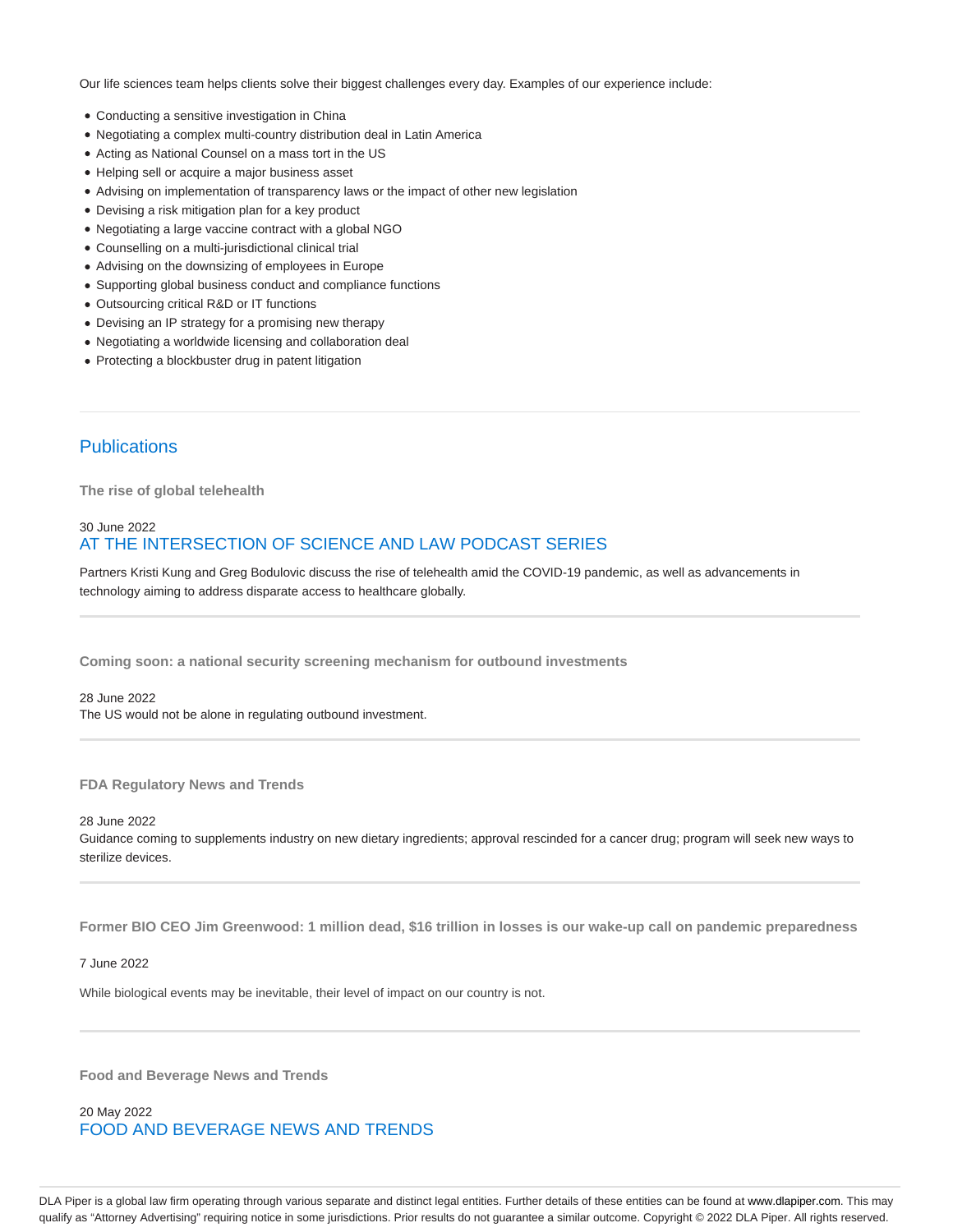**FDA continues CBD enforcement and ramps up delta-8 THC enforcement; agency focuses on youth-appealing products**

19 May 2022

FDA has adopted a more aggressive enforcement strategy toward delta-8 THC than it has for CBD, and it is actively moving against products that carry significant risk of youth appeal.

**FDA premarket approval and the use of "FDA Approved" claims**

### 17 May 2022

When do products, facilities, labels, and claims require Formal Premarket Approval, and when do they not?

**Global M&A Intelligence Report 2022**

Updated: 29 June 2022 Our annual Global M&A Intelligence Report is based on an analysis of key deal terms in almost 5,000 private M&A transactions on which we have advised since 2015.

**Israel Group News April 2022**

# 28 April 2022 ISRAEL GROUP NEWS

In this issue, our global activities, latest publications, recent events and more.

**Colombia is using AI to improve insolvency proceedings**

# 22 April 2022 PANORAMA

Artificial intelligence creates a completely new experience for the interaction of the user with the insolvency system.

**Advising the advisor: Tips for navigating the life sciences and regulatory environment**

# 19 April 2022 AT THE INTERSECTION OF SCIENCE AND LAW PODCAST SERIES

Emilio Ragosa is joined by Kevin Sheridan, Joint Global Head of Healthcare Investment Banking at Jefferies LLC, to discuss the importance of advisors having an understanding of the life sciences industry.

**What is a SPAC? The basics, when you are contemplating going public in 2022**

6 April 2022 PANORAMA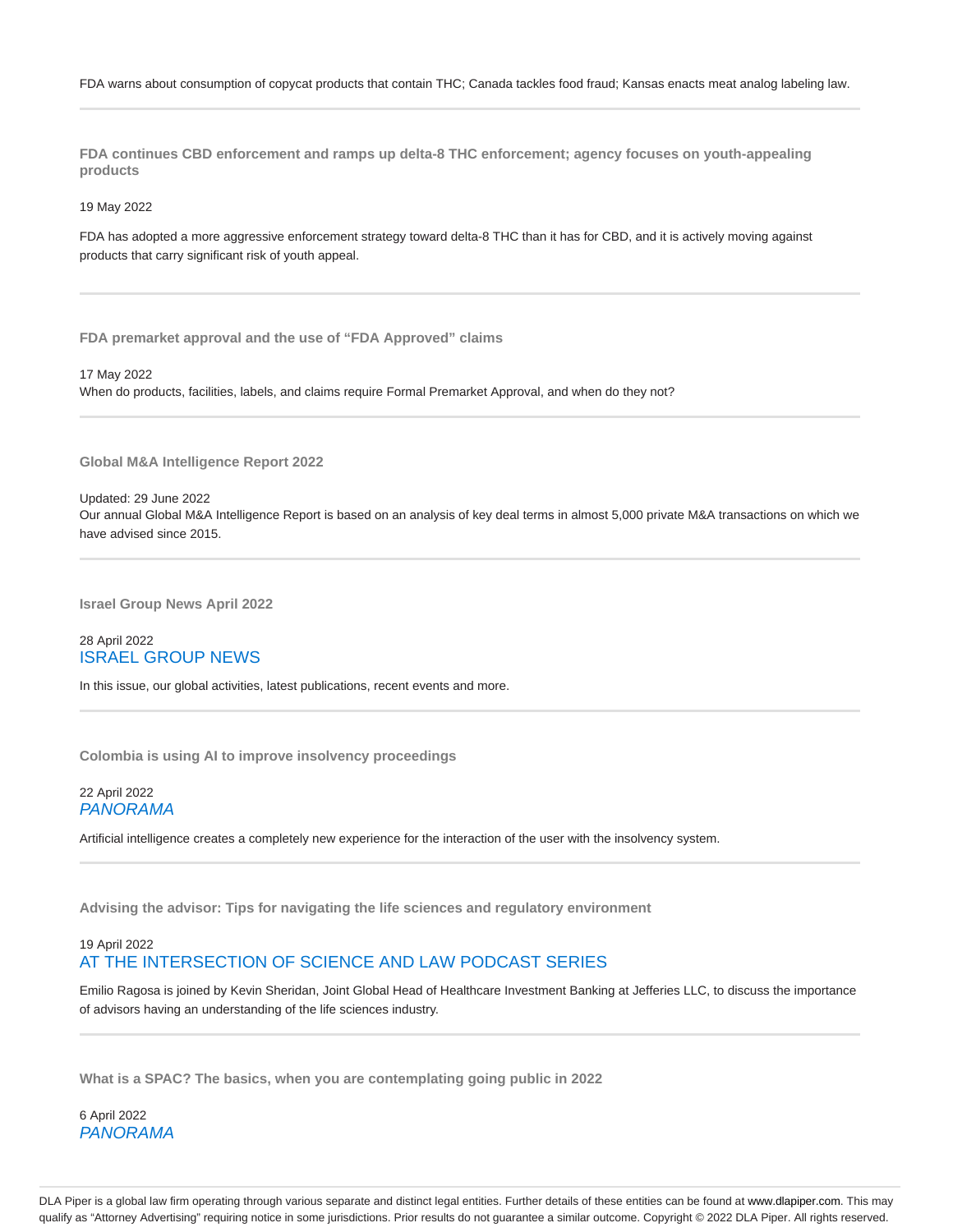**The moral imperative: Balancing innovation, regulation and prescription drug availability**

### 21 March 2022 AT THE INTERSECTION OF SCIENCE AND LAW PODCAST SERIES

Jim Greenwood and Geoff Levitt are joined by Peter Kolchinsky to discuss the importance of – and complications in - balancing biopharmaceutical innovation, industry regulations and prescription drug availability.

**Incentivizing diverse representation in clinical trials**

# 2 March 2022 AT THE INTERSECTION OF SCIENCE AND LAW PODCAST SERIES

Kirsten Axelsen and Sarah Schick are joined by Shazia Ahmad, Senior Director and Head of Patient and Physician Services at UBC, to discuss the importance of regulatory incentives to drive racial and ethnic diversity in clinical trials.

**The beginning of the end: FDA details roadmap to terminating COVID-19 EUAs and enforcement policies for medical devices, PPE**

### 2 March 2022

The webinar sought to prepare stakeholders for the upcoming transition back to normal operations by describing its expectations for the industry over the 180-day transition period.

**US escalates its sanctions regime against Russia, targeting its financial system**

# 28 February 2022 GLOBAL SANCTIONS ALERT

And additional measures are expected to be announced by the US and its allies in the coming days

**Aiscension: an AI tool to ensure effective risk management by detecting anti-competitive practice**

### 24 February 2022

Anti-competitive activity has been rife in companies for centuries and there are many who like to take the ostrich approach and bury their head in the sand. However, it is known that this approach to risk management is ineffective should the regulators come looking, and with fines of up to 10% of global turnover, it is a big risk to take.

**New US sanctions in response to Russia's actions against Ukraine**

# 23 February 2022 GLOBAL SANCTIONS ALERT

Additional sanctions are expected that will target Russia's financial, technology, and defense sectors.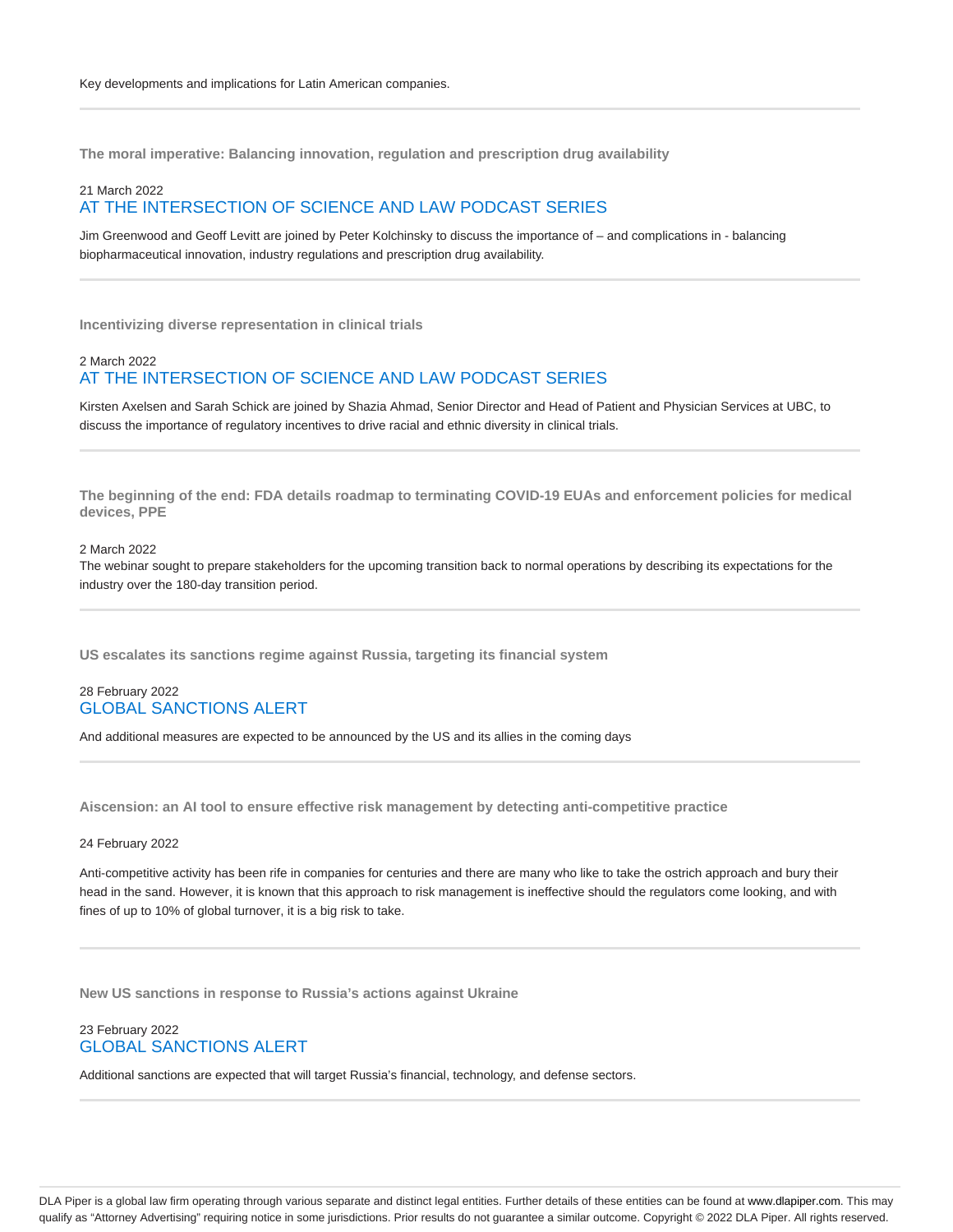**Medicare audit? CMS expands ability to revoke for non-compliant billing**

14 February 2022 These broad revisions provide CMS with greater revocation authority.

**Telehealth's impact on low-income communities**

# 24 January 2022 AT THE INTERSECTION OF SCIENCE AND LAW PODCAST SERIES

Shared from our Beyond the Curve podcast series

Ray Williams and Kirsten Axelsen are joined by Dr. Benson Hsu of the University of South Dakota Sanford School of Medicine for a frank discussion on disparities to engaging with telehealth and ways to better serve low income communities. Originally recorded on March 3, 2021.

**Israel Group News January 2022**

# 24 January 2022 ISRAEL GROUP NEWS

In this issue, our global activities, latest publications, recent events and more.

**US Department of Homeland Security seeks comments on implementation of Uyghur Forced Labor Prevention Act**

# 24 January 2022 Considerations for US importers and entities with supply chains that may involve China.

**2022 – a busy year for privacy legislation has already started**

#### 12 January 2022

Biometric privacy, cybersecurity standards and consumer protection are among the subjects of the bills.

**A legal overview**

# 4 January 2022 UNDERSTANDING THE UK NATIONAL SECURITY & INVESTMENT REGIME PODCAST

In episode 2 of our podcast series we discuss the legal context of the regime: how it will operate and the implications for businesses. In particular, the legislation - which comes into force today, 4 January - has wide reaching implications for M&A involving businesses or assets connected with the UK.

**Supporting the health of your health system: 2022**

3 January 2022 Helping you tend to healthcare system wellness throughout the business life cycle.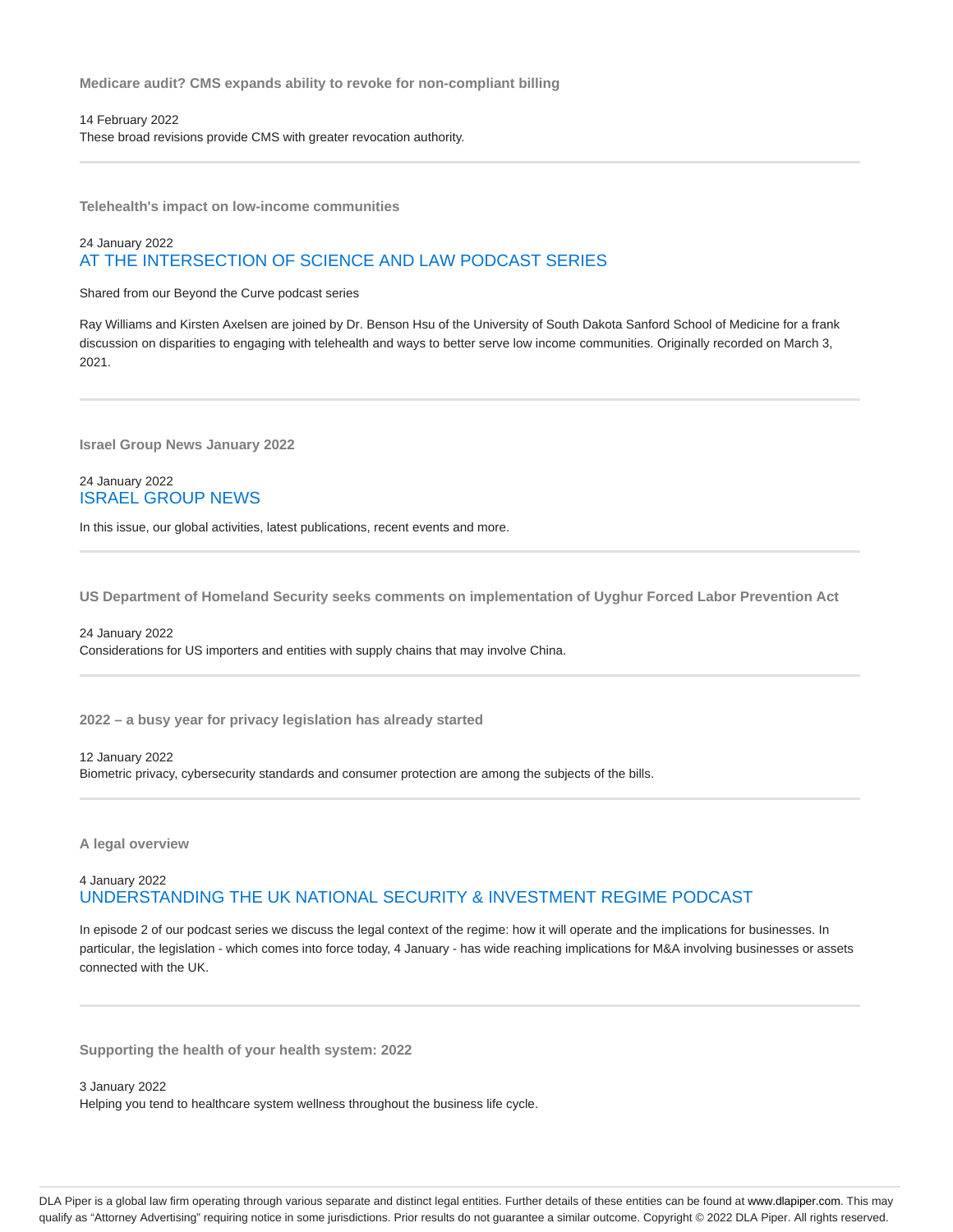**The crossroad of science and law**

# 16 December 2021

# AT THE INTERSECTION OF SCIENCE AND LAW PODCAST SERIES

Lucas Przymusinski and Raymond Williams are joined by Michael King, Vice President and Associate General Counsel at Jazz Pharmaceuticals, to discuss the benefits of medical and science backgrounds when litigating matters for pharmaceutical and medical device companies.

**The Glasgow Climate Pact: What does it mean for Business?**

### 23 November 2021

In this article, members of our Sustainability and ESG Steering Committee share their thoughts on eight key themes emerging from COP26 and what they mean for business.

**Social media's impact on the life sciences industry**

# 8 November 2021 AT THE INTERSECTION OF SCIENCE AND LAW PODCAST SERIES

Chris Campbell and Jody Rhodes are joined by Sarah Heineman, Senior Assistant General Counsel at Bayer, to discuss how social media affects the public's view of medicine and science.

**Israel Group News October 2021**

# 25 October 2021 ISRAEL GROUP NEWS

In this issue, our global activities, latest publications, recent events and more.

**An interview with Aldersgate Funding**

#### 11 October 2021

In this podcast, DLA Piper partner Henry Quinlan interviews Jim Holding and Matthew Lo at Aldersgate Funding Limited, who shed some light on the advantages of litigation and arbitration funding; the types of claims eligible for funding; the process of funding a case; and the jurisdictional constraints on this type of financing.

DLA Piper · Aldersgate Funding on how litigation funding can help your business

**Understanding AI and its use in drug discovery**

# 6 October 2021 AT THE INTERSECTION OF SCIENCE AND LAW PODCAST SERIES

DLA Piper partners Ellen Scordino and Susan Krumplitsch are joined by Duane Valz, General Counsel of Insitro, to discuss how machine learning is being used to generate and leverage data for the development of better medicines.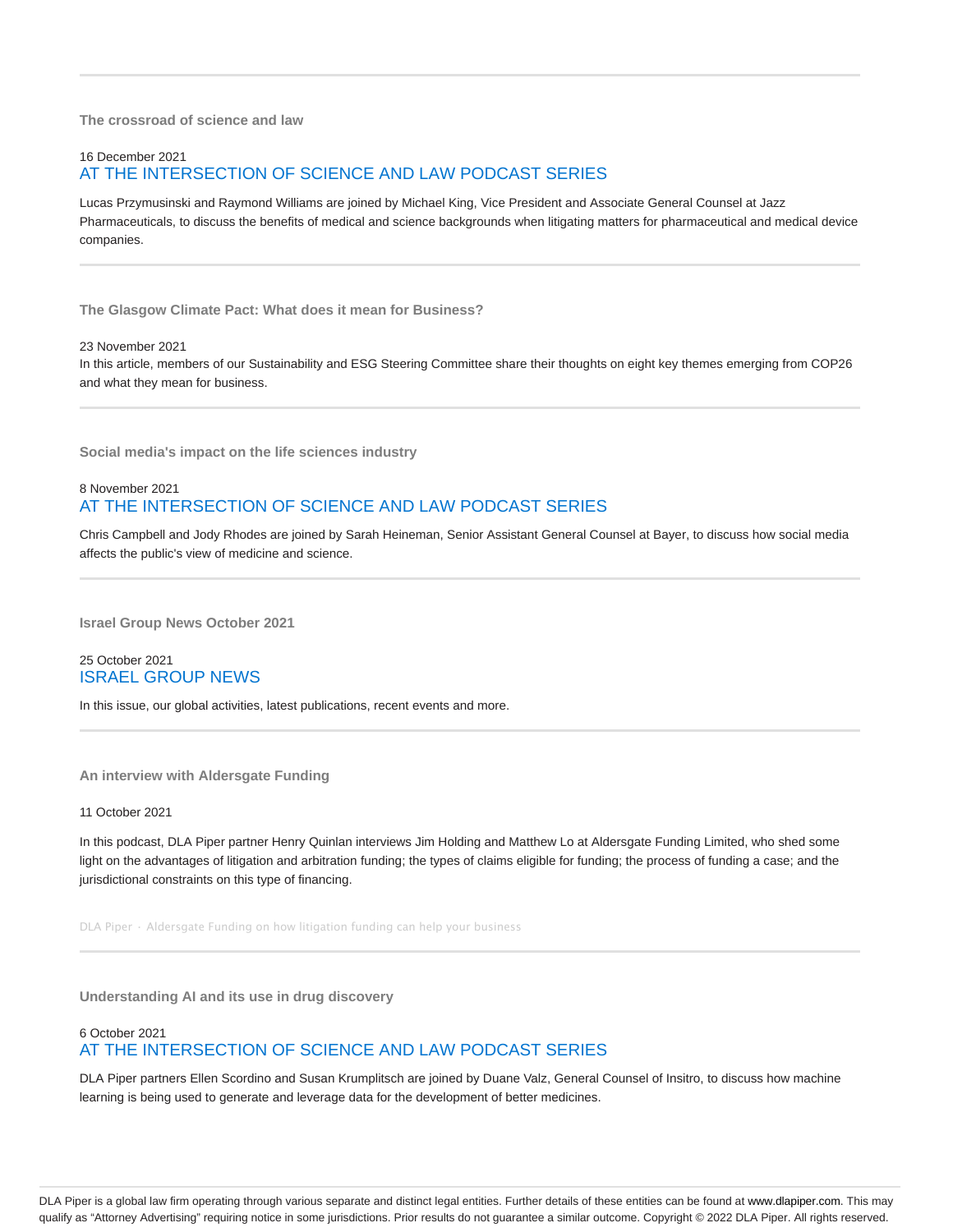**FTC's Policy Statement on breach notifications in mobile health apps: a new, broad approach that may face legal challenge**

#### 27 September 2021

The Policy Statement highlights the FTC's intention to step up enforcement consistent with these broad new interpretations.

**Can an AI system be named the inventor? In wake of EDVA decision, questions remain**

# 23 September 2021 AI OUTLOOK

Artificial intelligence is notable among the new technologies posing fundamental questions about the viability of the inventor's oath.

**The Hidden Cost of Price Control Policies with Kirsten Axelsen**

#### 15 September 2021

An interview with Kirsten Axelsen about what would change in biopharma if price controls were implemented.

**President Biden announces new vaccination requirements – what private employers and federal contractors need to know**

#### 14 September 2021

Employers already struggling with a puzzling array of compliance challenges aimed at combating COVID-19 now face additional vaccination and testing requirements.

**The Pharmaceutical Corner**

September 2021 Teva v. Amicus is the first lawsuit to test the reach of the CREATES Act. Expect more.

**New workplace sexual harassment laws passed – (some) Respect@Work recommendations become law**

# 8 September 2021

After months of anticipation, the Australian Federal Government's Sex Discrimination and Fair Work (Respect at Work) Amendment Act 2021 has now passed both houses of Parliament. The amendment contains important reforms to address workplace sexual harassment.

**mRNA Technology: A New Approach to Therapeutics**

# 8 September 2021 AT THE INTERSECTION OF SCIENCE AND LAW PODCAST SERIES

Dr. Lisa Haile talks with Dr. Kathy Fernando about the study of mRNA and how COVID-19 catalyzed its advancement.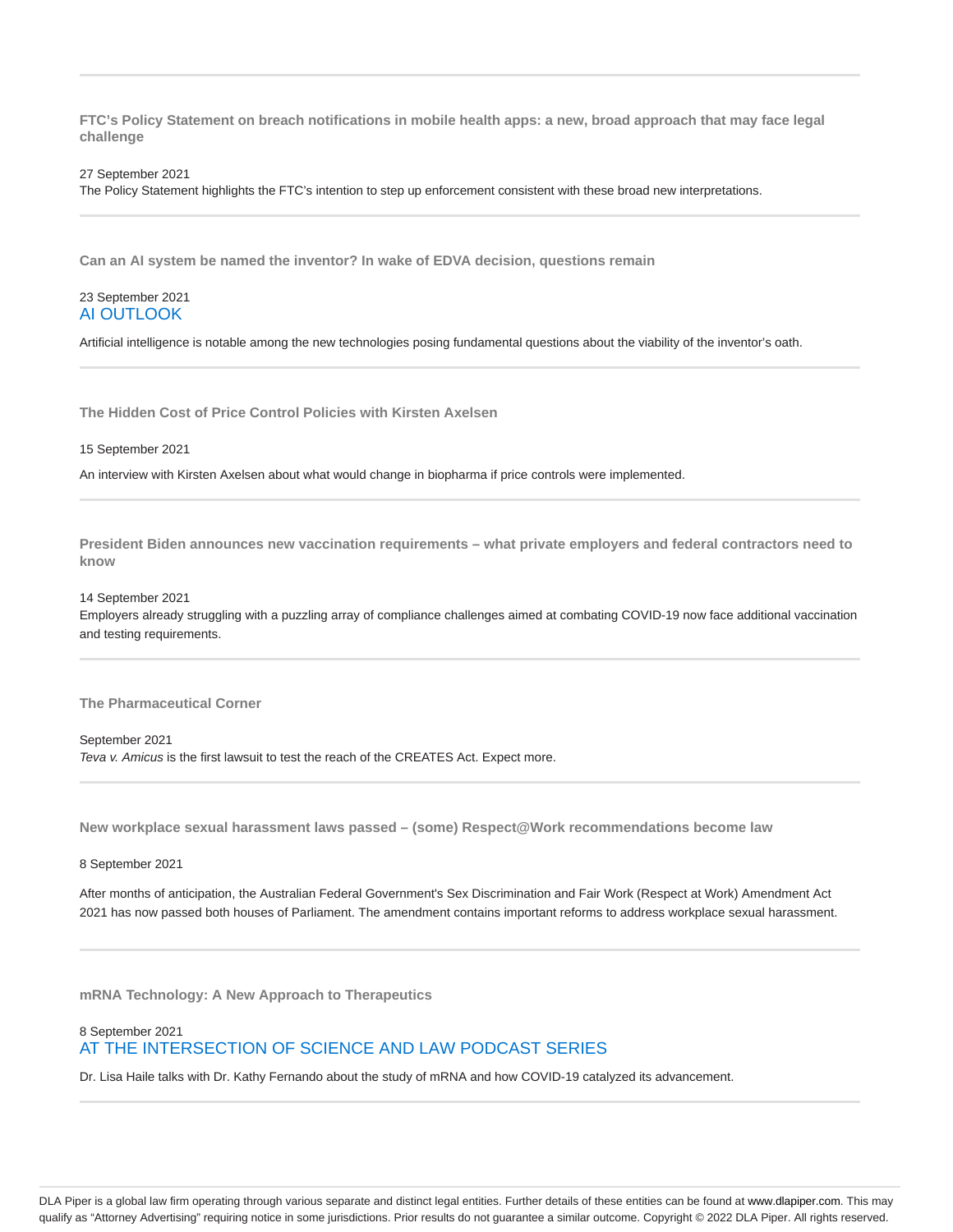**Electronic disclosures on mobile devices: CFPB to study**

### 30 August 2021

As mobile devices have become the platform of choice for many consumers, the effective delivery of disclosures on those devices has become a key consideration for financial service providers.

**Israel Group News August 2021**

# 16 August 2021 ISRAEL GROUP NEWS

In this issue, our global activities, latest publications, recent events and more.

**The state of HealthTech and future opportunities**

# 03 August 2021 TECHLAW PODCAST

Podcast 41 of our TechLaw podcast series sees David Bell, Director at Hampleton Partners, leading M&A and corporate finance consultancy for companies with technology at their core, and DLA Piper Partner, Mark O'Conor, engage in an exciting conversation on the current innovations in HealthTech, as well as a futuristic outlook on the industry. Key highlights include the benefits of software as a medical device, macro factors influencing innovation and investment opportunities. Join David and Mark at our fifth European Technology Summit on the 5th October 2021 where they will be resuming this conversation. Register at our fifth European Technology Summit on the 5th October 2021.

DLA Piper TechLaw Podcast Series · The state of HealthTech and future opportunities

**Patent eligibility of diagnostic methods in Australia confirmed: Ariosa Diagnostics, Inc v Sequenom, Inc [2021] FCAFC 101**

## 29 June 2021

For many years, the following question awaited judicial determination under Australian law: is a DNA-based diagnostic method patent eligible subject matter? The Full Court of the Federal Court of Australia has confirmed that diagnostic methods involving the practical application of "natural phenomena" can be patentable inventions in Australia.

**The Pharmaceutical Corner**

June 2021 We look at the underlying decision in Immunex v. Sandoz and the potential implications on pharma patent licensing strategies.

**United States v. Arthrex: Where does the Supreme Court's decision leave the PTAB?**

23 June 2021 If the APJs' appointment is unconstitutional, what is the appropriate remedy?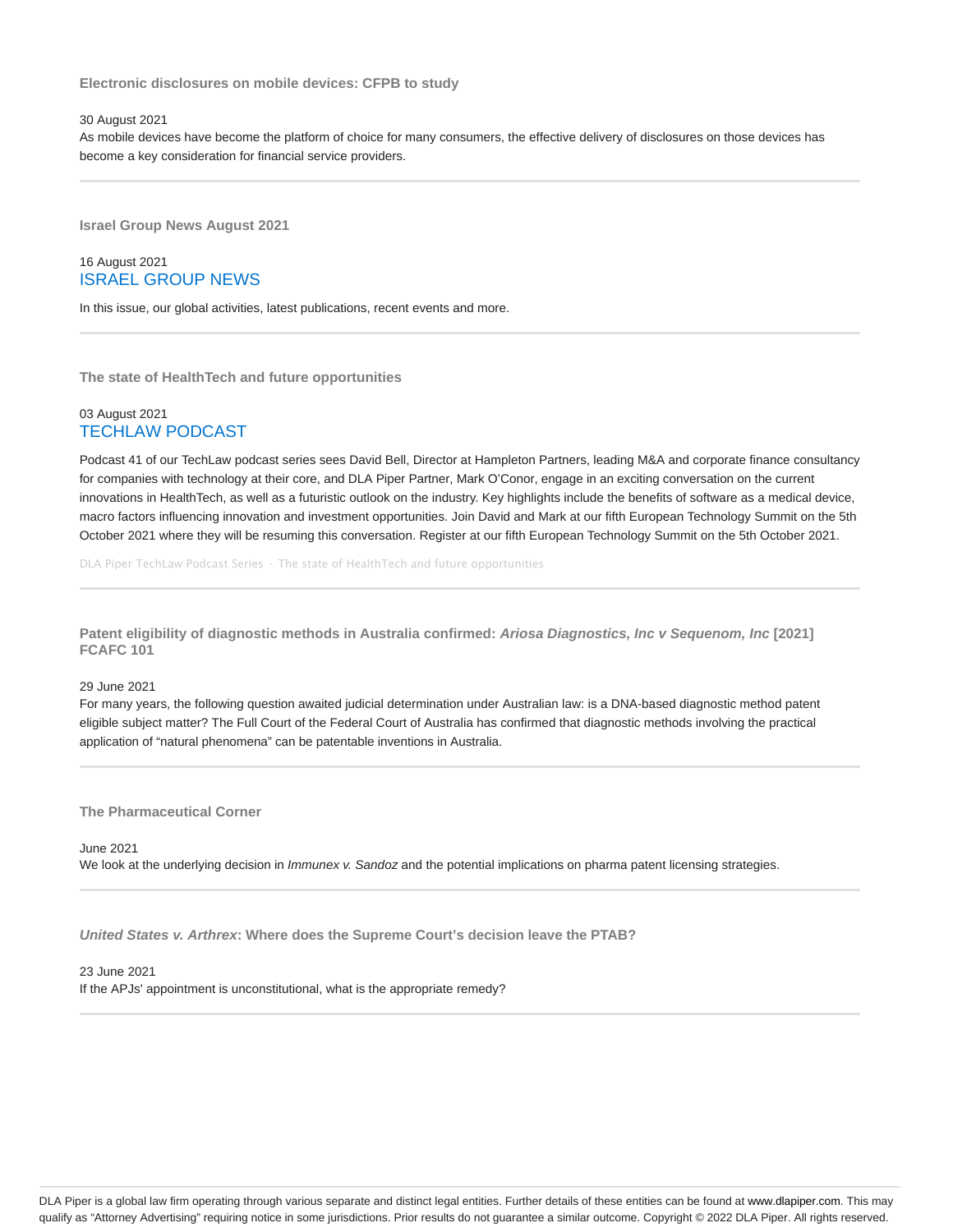### **Global M&A Intelligence Report 2021**

### 23 June 2021

Our annual Global M&A Intelligence Report is based on an analysis of key deal terms in over 3,200 private M&A transactions on which we advised since 2015.

**Global corporate benchmarking group seeks inputs on corporate human rights standards**

22 June 2021 Comments are requested by June 25, 2021.

**Food and Beverage News and Trends**

# 11 June 2021 FOOD AND BEVERAGE NEWS AND TRENDS

Supreme Court declines to act on vaping regulations, FDA proposes "common sense reform" for dietary supplements industry, USDA and CDC investigate Salmonella linked to chicken parts.

**FDA solicits public comment on adding list of device materials to certain medical device labels**

#### 26 May 2021

The proposed change would apply to all medical devices that may be in contact with a patient long term.

**Multi-jurisdiction guide for screening foreign investments**

#### 26 May 2021

The aim of this guide is not to substitute proper due diligence and specialized advice when conducting business, it will hopefully help the reader navigate the different FDI regimes. Particularly in this complex context and in view of the proliferation of new regimes, by explaining the key aspects of regimes including main issues to consider, thresholds and proceedings to take into consideration when investing in our globalized world.

**Why I Lawyer: Q&A with Lisa Haile**

# 18 May 2021 WHY I LAWYER

Having so many years in the industry has given me a deep understanding of the business of biopharma and provides me with a different perspective when I advise clients on the value of a particular technology or the likelihood of success in the market relative to competitors.

**Israel Group News May 2021**

# 1 May 2021 ISRAEL GROUP NEWS

In this issue, our global activities, latest publications, recent events and more.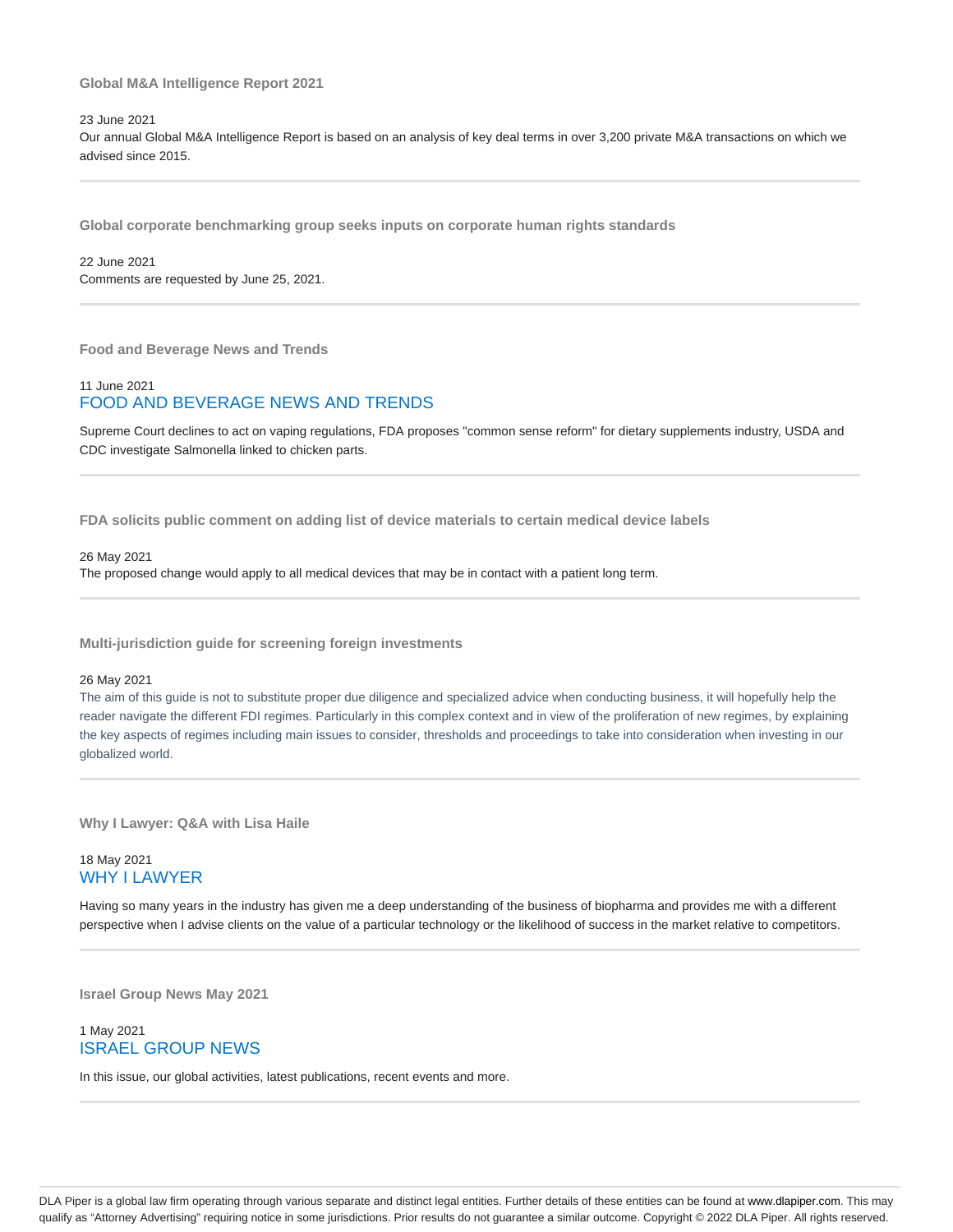**S 415, narrowing the scope of new chemical entities, is now law: Implications for innovator companies**

### 29 April 2021

The new law, signed by the President on April 23, narrows the scope of drug compounds that qualify as an NCE.

**FDA warning letters: More warnings and closer scrutiny of COVID-19 and vaping products**

### 26 April 2021

A large percentage of warning letters concern adulterated, unapproved or misbranded products related to COVID-19, and e-cigarette companies continue to be in the agency's crosshairs for selling unapproved products.

**Preliminary injunction granted in Cal Chamber lawsuit concerning acrylamide Prop 65 warning**

### 1 April 2021

California's Eastern District federal court found that Prop 65's acrylamide warning requirement was likely unconstitutional and preliminarily enjoined new lawsuits alleging failure to warn for acrylamide exposure in food and beverages.

**Patent eligibility in bioinformatics: Federal Circuit affirms rejection of computerized haplotype phasing claims**

### 31 March 2021

Yet another hurdle for inventors in the growing field of bioinformatics and computational biology.

**The Pharmaceutical Corner**

# 30 March 2021

The opinion may render functional claiming more difficult, but functional claims that follow its guidance may still have an important role to play in pharmaceutical patents.

**Understanding the USPTO guidance on patenting AI technologies**

30 March 2021 The USPTO guidance opens the door for applicants to obtain patent protection for their AI technologies.

**United States imposes significant new export controls and sanctions on Russia and China**

23 March 2021

Reflecting a further hardening of US foreign policy and national security policy positions with those two countries.

**California Prop 65: OEHHA proposes changing popular short-form warning**

3 February 2021

Businesses selling products in California that utilize short-form Proposition 65 warnings may have to be re-label yet again or risk enforcement actions.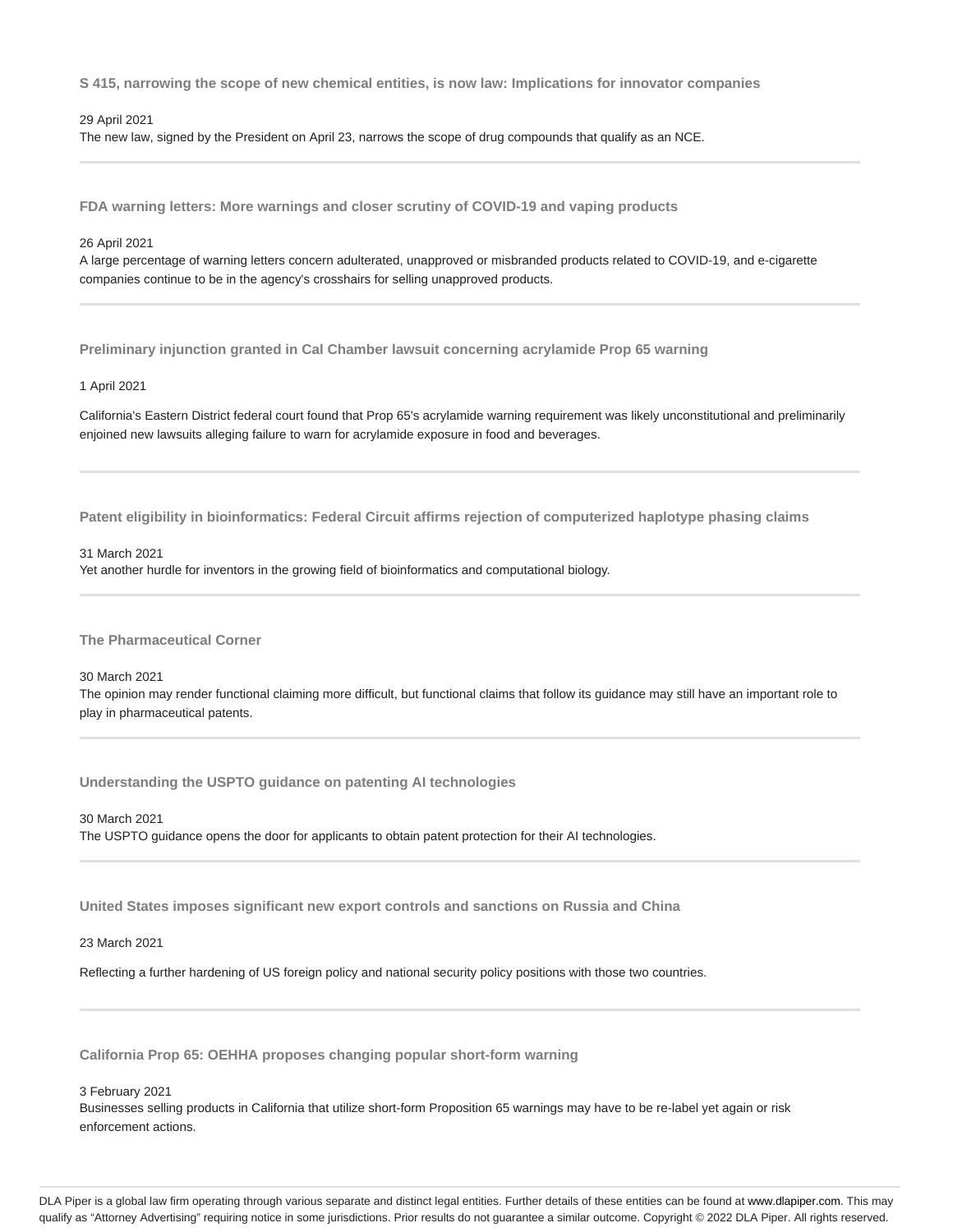**Expectations for white collar enforcement under the Biden Administration**

18 February 2021 Six key areas where the Biden Administration may focus its enforcement efforts.

**Corruption Perceptions Index 2020 - a regional perspective**

11 February 2021

Last week Transparency International launched the 2020 edition of its Corruption Perceptions Index (CPI), which ranks 180 countries and territories by their perceived levels of public sector corruption, according to experts and business people, using a scale of zero to 100 (100 being very clean and zero being highly corrupt).

**The Qualified Maquiladora Approach Agreement has been renewed: Implications for multinationals' transfer pricing**

26 January 2021 US-based multinationals using the maquiladora structure to manufacture goods in Mexico are taking note.

**Israel Group News January 2021**

# 19 January 2021 ISRAEL GROUP NEWS

In this issue, our global activities, latest publications, recent events and more.

**No Surprises Act creates new model for commercial payors and providers**

### 7 January 2021

The act contains consumer protection and transparency requirements that may fundamentally change health payor and provider operations.

**Supporting the health of your health system**

4 January 2021 Helping you tend to healthcare system wellness throughout the business life cycle.

**Boardroom Brexit: What the deal means for business**

# 31 December 2020 BOARDROOM BREXIT

Welcome to this last edition of Boardroom Brexit, marking the end of the negotiations and the agreement of a new trade deal, the UK-EU Trade and Cooperation Agreement (TCA). In this edition, we summarise the impact of the deal on all aspects of business operations in one place – please use the hyperlinks below to help you navigate the report.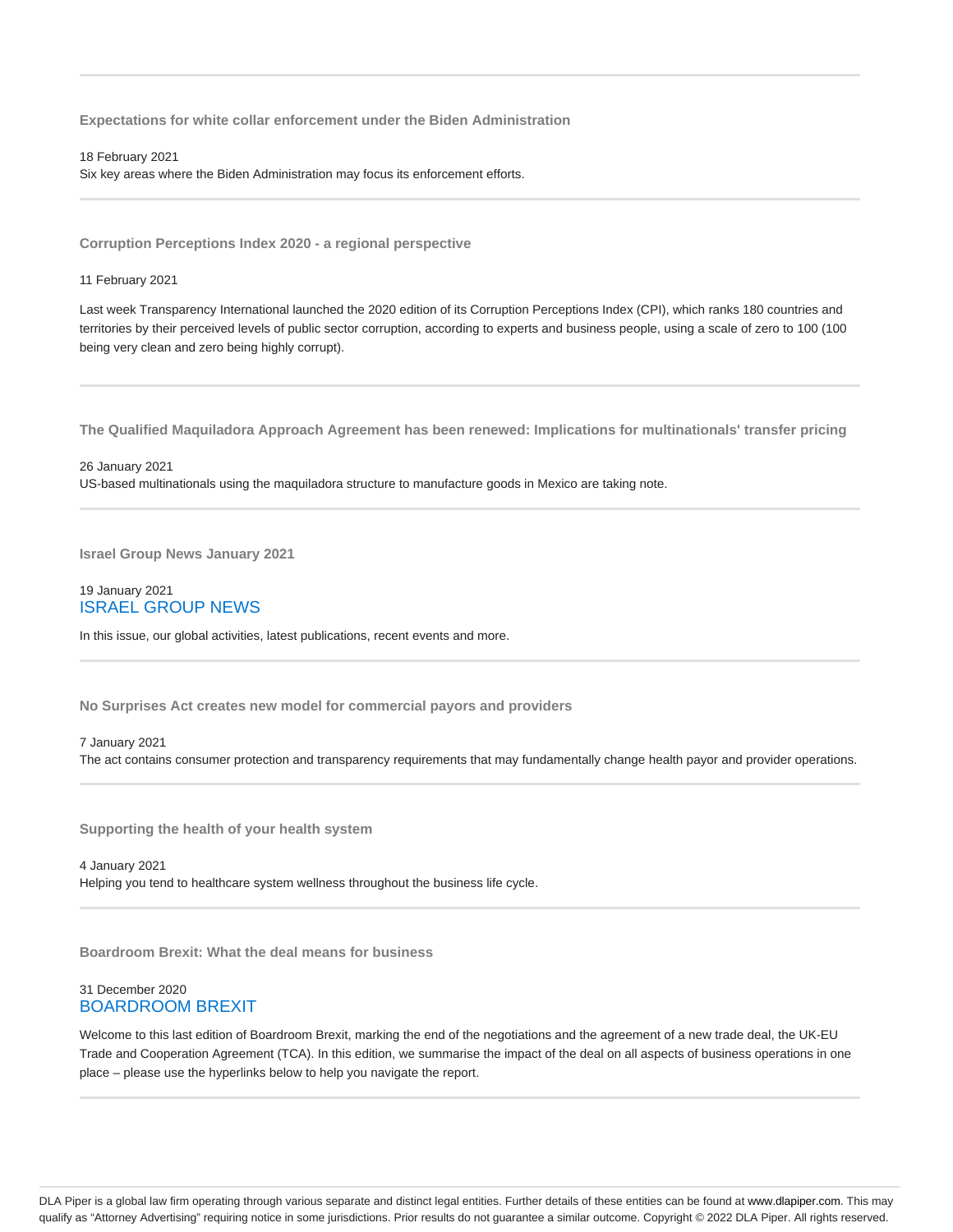**Boardroom Brexit: What the deal means for trade in goods**

# 31 December 2020 BOARDROOM BREXIT

What will the Trade and Cooperation Agreement mean for tariffs and quotas, rules of origin, technical barriers to trade, customs and product standards

**Boardroom Brexit: What the deal means for trade in services**

# 31 December 2020 BOARDROOM BREXIT

The TCA has substantial sectoral coverage, including professional and business services (e.g. legal, auditing, architectural services), delivery and telecommunication services, computer-related and digital services, financial services, research and development services, most transport services and environmental services.

**The EEOC breaks its silence on the COVID-19 vaccine**

22 December 2020 Some of the most important questions answered by the EEOC's guidance.

**The Pharmaceutical Corner**

22 December 2020 A precedential decision with potentially far-reaching impacts for future Hatch-Waxman litigation and generic-product launches.

**Landmark artificial intelligence legislation advances toward becoming law**

# 16 December 2020 AI OUTLOOK

An overview of the key AI initiatives and funding set out in the defense bill.

**Navigating risk and compliance in government contracts M&A**

14 December 2020 Webinar now available: government contracts and pre-closing diligence.

**Silver linings for FCA defendants in new HHS Working Group**

11 December 2020 The US Department of Health and Human Services is launching the Working Group to better protect taxpayer funds and deter "would-be fraudsters."

**FDA seeks feedback on industry best practices for medical device cybersecurity communications**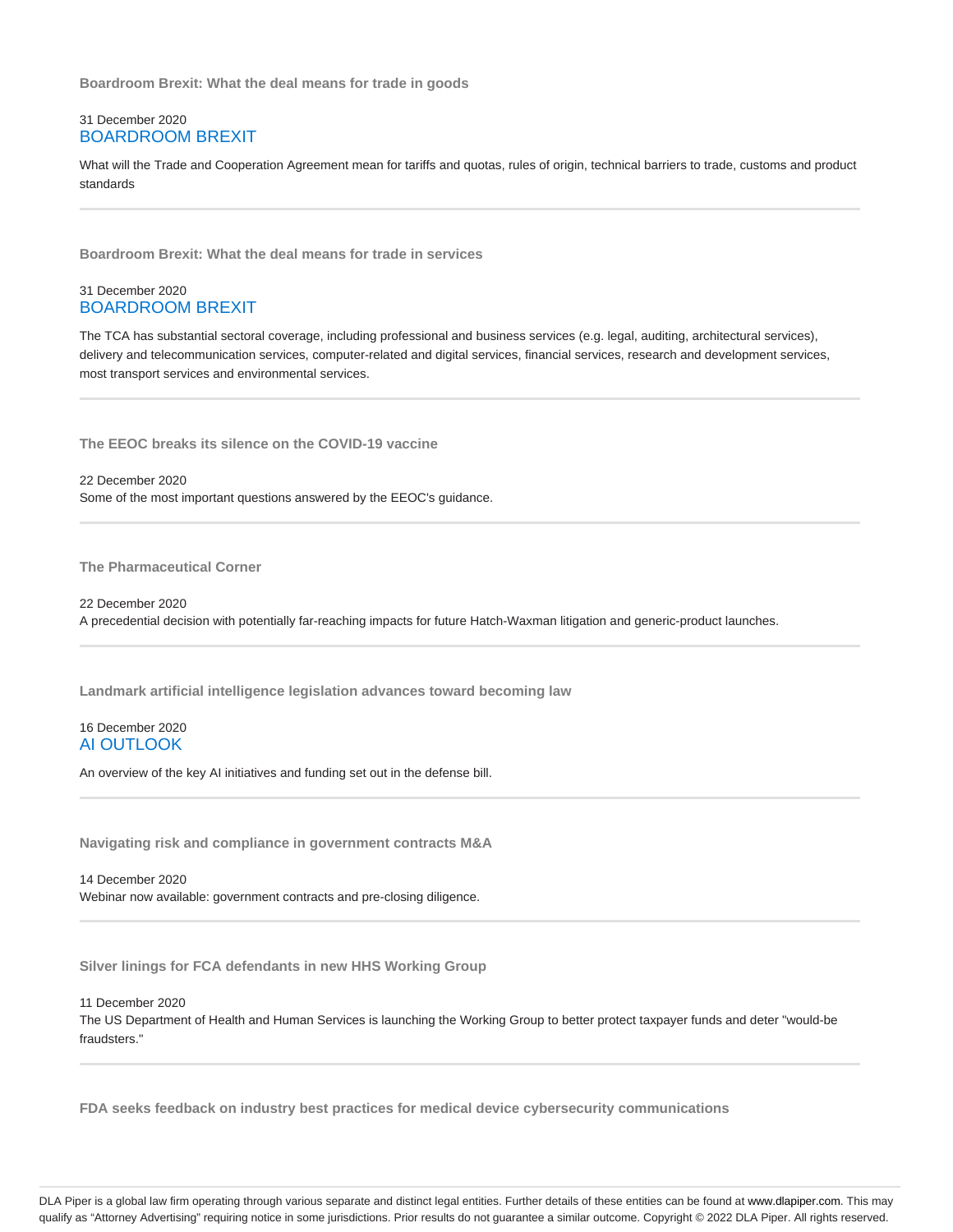9 December 2020

The agency emphasizes the evolving responsibility of medical device manufacturers to promptly, clearly communicate cybersecurity issues to patients and healthcare providers.

**CMS, OIG finalize Stark and AKS overhaul – paving the way for value-based care**

#### 25 November 2020

We highlight some of the most important ways in which HHS followed through on its ideas from 2019, as well as the instances where they pivoted in reaction to public comments.

**HHS-OIG issues alert warning pharmaceutical and device manufacturers about the kickback risks of speaker programs**

24 November 2020 Key details and takeaways.

**The US Hemp Production Handbook**

4 November 2020

A concise, high-level overview for businesses that are currently or are considering operating in this growing market.

**Vaping and COVID-19: Plausibility and causality**

26 October 2020 In a courtroom, assertions must be analyzed in the context of tort law.

**China signs off on PRC Biosecurity Law: What this means for industry players in China**

### 21 October 2020

The Biosecurity Law establishes a comprehensive framework replacing the current somewhat piecemeal legislation.

**Germany's New Foreign Direct Investments (FDI) Act took effect on 11 October 2020**

#### 19 October 2020

In addition to the intended amendments to the Foreign Trade and Payments Act Germany's Federal Government on 20 May 2020 has decided on a bill that broadens the scope and the scrutiny with regard to foreign investments.

**China Enforces Tax Collection on Employees Working for Chinese-invested Enterprises Overseas**

# 16 October 2020

With the recent IIT reform in 2019, and the introduction of a number of implementation rules (particularly the tax policy on overseas income), it appears the China tax authorities are taking a harder stance on how overseas income derived by China tax residents will be taxed in China, starting with Chinese expatriates working for Chinese state-owned enterprises.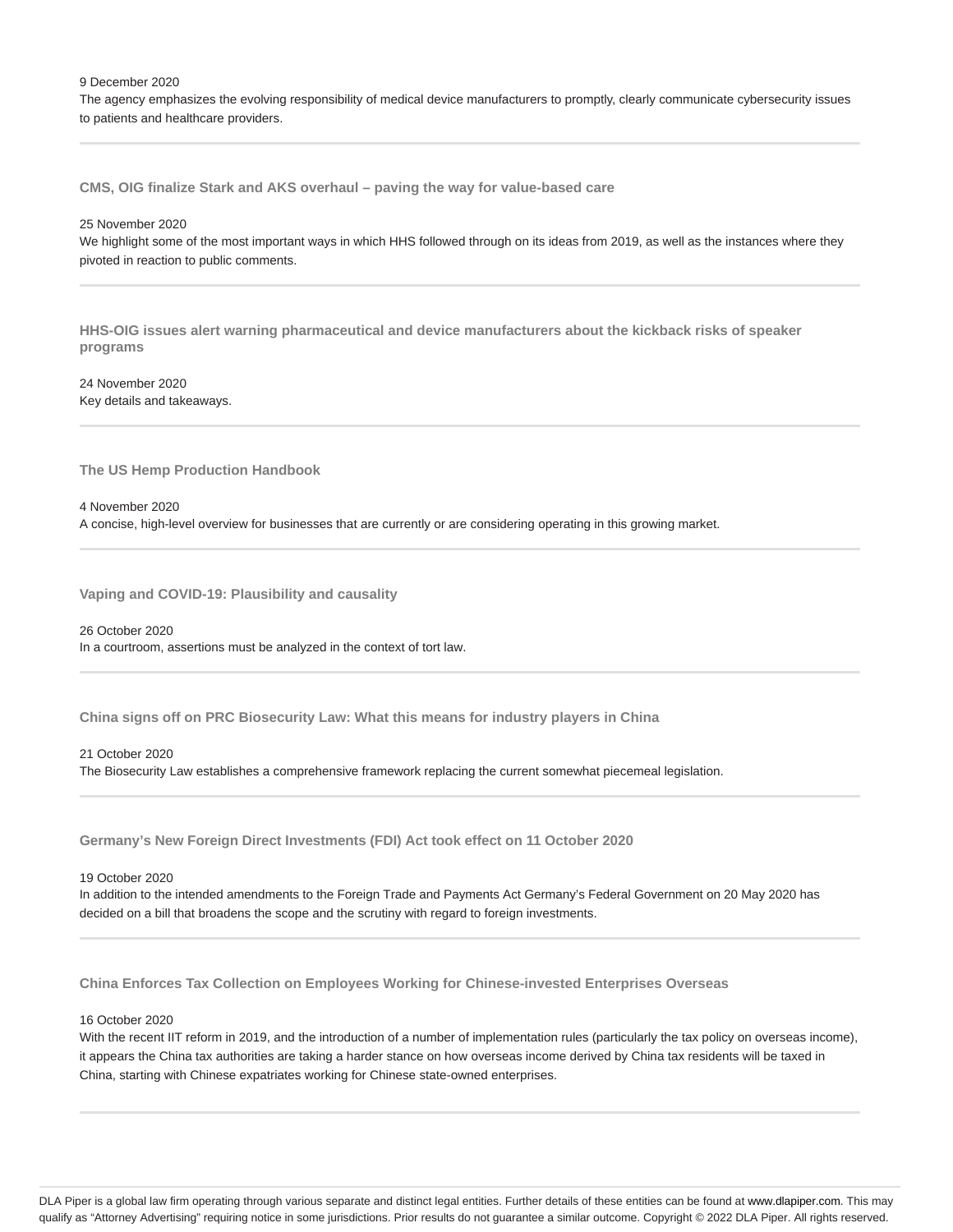**COVID-19 – Galvanising your business against supply chain and customer insolvency risk**

### 7 October 2020

The risk of unforeseen counterparty customer or supplier financial distress and failure amidst the on-going challenges for businesses from COVID-19 means that pre-emptive legal and operational protections against the risk of heavy financial loss or business disruption from customer/supplier failure are more valuable than ever.

**Israel Group News October 2020**

# 7 October 2020 ISRAEL GROUP NEWS

In this issue, our global activities, latest publications, recent events and more.

**Mass layoffs and collective redundancies guide**

### 6 October 2020

As COVID-19 continues to impact the global economy in unprecedented ways, companies that have had to scale back or shut down operations are bracing for what the next few months will bring, and what this means for their workforces. In this guide, we examine key considerations for employers looking to make permanent reductions in force across APAC.

**Coronavirus Resource Center: Our global repository of insights and events**

#### 30 September 2020

A central repository for our reports and commentary on the legal and regulatory concerns arising from the pandemic.

**New CFIUS regulations change mandatory filing requirements and increase the importance of US export controls**

#### 30 September 2020

The new rule modifies the criteria that trigger a mandatory filing with CFIUS, potentially subjecting more transactions to mandatory CFIUS review.

**Philadelphia grows privacy capabilities with a new arrival**

#### 30 September 2020

Ronald Plesco, an internationally known information security and privacy lawyer, has joined our Philadelphia office.

**The Pharmaceutical Corner**

### 30 September 2020

In this inaugural column, we look at the implications of IPR and PGR proceedings in Hatch Waxman litigation.

**California on the verge of instituting new deidentification requirements, broader research exemptions for health data**

23 September 2020

AB 713 has an emergency clause that means it will go into immediate effect once the governor signs it.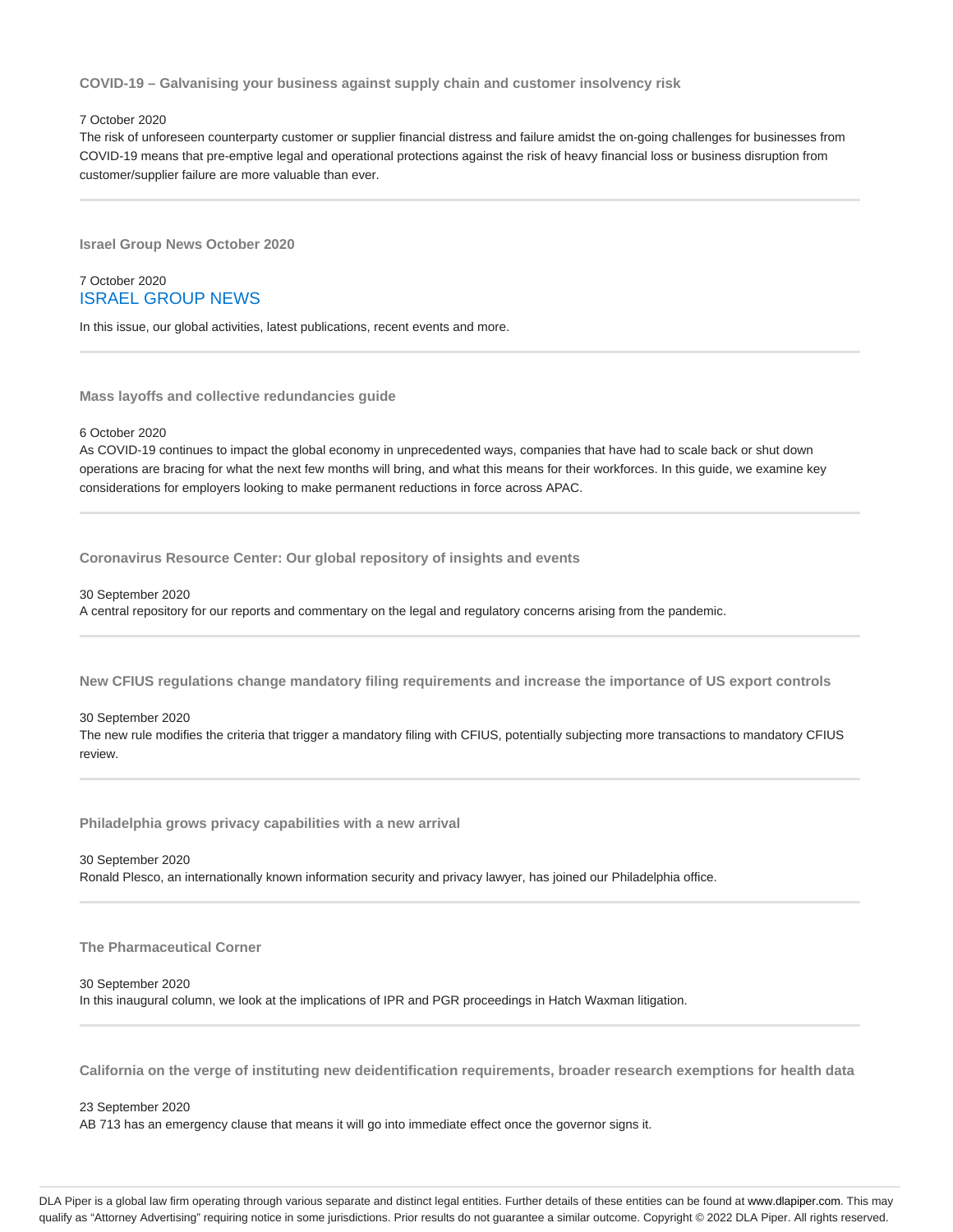**Four years later, federal court upholds convictions but harshly criticizes off-label prosecutions**

#### 23 September 2020

The decision will likely draw attention both in the First Circuit and beyond.

**Digital Therapeutics - evolution and entry into mainstream healthcare**

### 18 September 2020

Research undertaken by DLA Piper's Life Sciences sector in conjunction with The Lawyer seeks to understand the current developments in the field of digital therapeutics, looking at key questions that need to be addressed if these products are to become mainstream components of health systems across the world.

**PREP Act immunity: federal courts weigh in**

#### 4 September 2020

The decisions suggest PREP Act immunity may apply broadly to manufacturers but may be more limited for hospitals, nursing homes, healthcare providers and others.

**Details of the second tranche of Hong Kong's Employment Support Scheme released**

### 24 August 2020

On 18 August 2020 the Hong Kong government announced details surrounding the second tranche of the Employment Support Scheme. While the majority of the rules surrounding the second tranche remain largely the same as the first tranche, there are new penalties for employers who have fallen foul of a number of nebulous terms.

**Release of exposure draft legislation for major reforms to Australia's Foreign Investment Framework**

### 10 August 2020

Many governments around the world have been strengthening their laws relating to foreign investment. Australia is no exception to this development and has just released proposed sweeping reforms to its foreign investment regime. In this article, we provide a high level overview of the key proposed amendments and our thoughts on how some of those proposals are likely to affect foreign investment into Australia.

**For the healthcare industry, seeking to incentivize restocking of elective surgery supplies may lead to civil and criminal risk**

### 6 August 2020

Discounts and incentives may have unforeseen consequences under certain federal anti-bribery laws.

**New Executive Order forecasts permanent telehealth funding changes**

#### 5 August 2020

The Order implies a possible mechanism for making telehealth changes in spite of statutory confines and signals to Congress to take further action to permanently expand telehealth access in the Medicare program.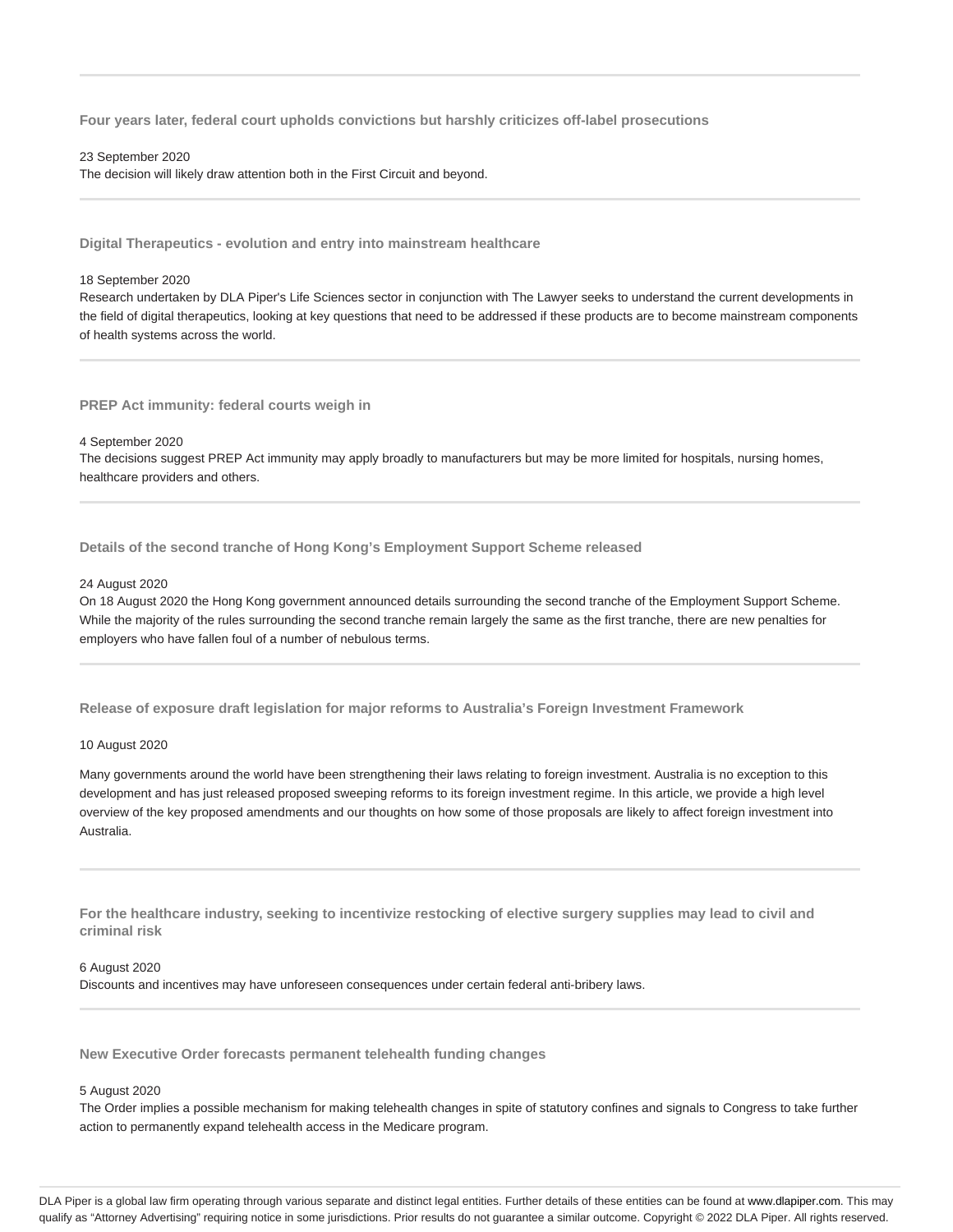**Vlog series: How to raise equity capital during the Coronavirus pandemic (UK)**

### 4 August 2020

The first half of 2020 has seen an unprecedented volume of activity by companies raising capital through follow-on equity offerings on the London Stock Exchange in response to the Coronavirus pandemic. There have been over 140 equity issues on the London Stock Exchange's main market or AIM since 20 March 2020 raising more than GBP14 billion.

**HHS extends COVID-19 public health emergency declaration, preserving major Medicare changes (for now)**

# 27 July 2020

The PHE declaration is an important prerequisite for certain major emergency measures the government has deployed to help address the pandemic.

**Momentum builds for permanent expansions in federal telehealth policy**

#### 21 July 2020

Recent legislative proposals and administrative initiatives suggest that the federal government may be moving to make permanent certain emergency fixes to the telehealth regulatory landscape.

**Hong Kong Government increases statutory entitlement for maternity leave**

### 16 July 2020

On 10 October 2018, the Chief Executive stated in her policy address that the government proposed to increase the statutory maternity leave entitlement from ten to 14 weeks.

**Israel Group News July 2020**

# 8 July 2020 ISRAEL GROUP NEWS

In this issue, our global activities, latest publications, recent events and more.

**The legal challenges facing the vaping industry in the EU/UK and the US: An overview and a look ahead**

7 July 2020 Notes as the industry matures.

**CMS proposed rule aims to encourage value based purchasing for drugs, now open for comment**

### 6 July 2020

The rule is intended to spur the development of contractual arrangements between insurers and biopharma companies that rely on the observed value from medicines in exchange for payment.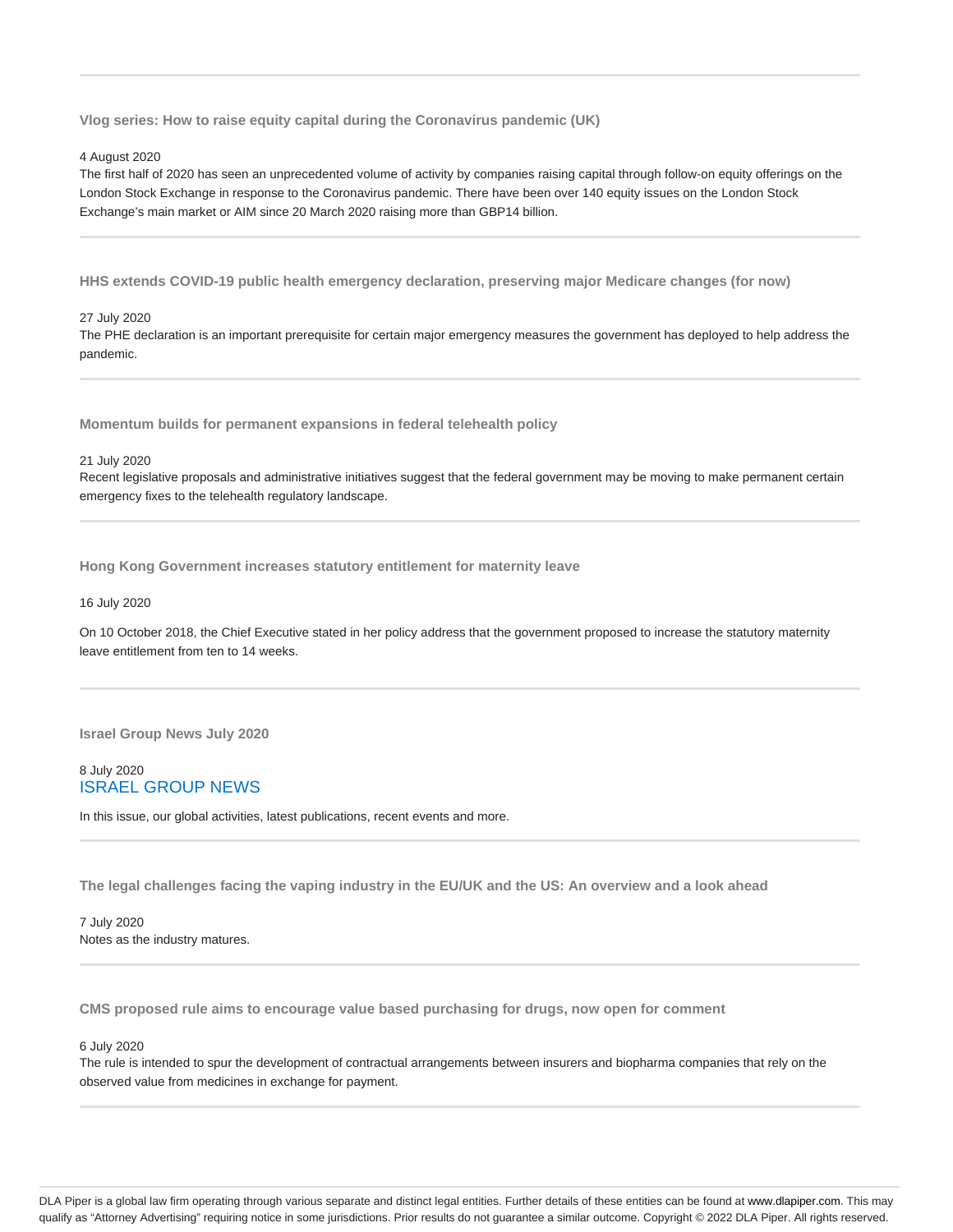**PFAS: in California, regulators put cleanup levels on hold, but announce major data hunt**

### 7 MAR 2019

This data hunt will affect thousands of facilities, drinking water systems and private drinking water well owners.

**California Proposition 65 lists two chemicals, PFOA and PFOS, found in a number of consumer products**

# 12 DEC 2018

Given Prop 65's active and litigious enforcers, companies doing business in California that suspect their products may cause an exposure to PFOA/PFOS should consider compliance options now.

**California court's narrow Prop 65 coffee ruling should not be misinterpreted**

# 9 APR 2018

A careful understanding of the narrow basis of the ruling is important for coffee consumers and for all manner of product-based companies doing business in California.

**New glyphosate decision forces Prop 65 to reckon with federally accepted science**

#### 7 MAR 2018

This outcome will likely put wind in the sails of industry groups and individual companies challenging the science behind other Prop 65 listings.

**Precarious steps: patent eligibility for healthcare IT**

26 SEP 2016

Three recent Federal Circuit decisions, along with new updates from the USPTO, offer guidance on which steps to take in patenting healthcare IT-related inventions.

**Stop them in their tracks: key points in seeking a preliminary injunction against medical device infringers**

### 22 SEP 2016

Three considerations to bear in mind when bringing or defending a preliminary injunction motion in a medical device infringement case.

**Is your cybersecurity upgrade FDA reportable?**

# 28 SEP 2016

Draft guidance lends insight into the way the FDA may apply existing postmarket regulatory requirements to evolving cybersecurity-related technological issues.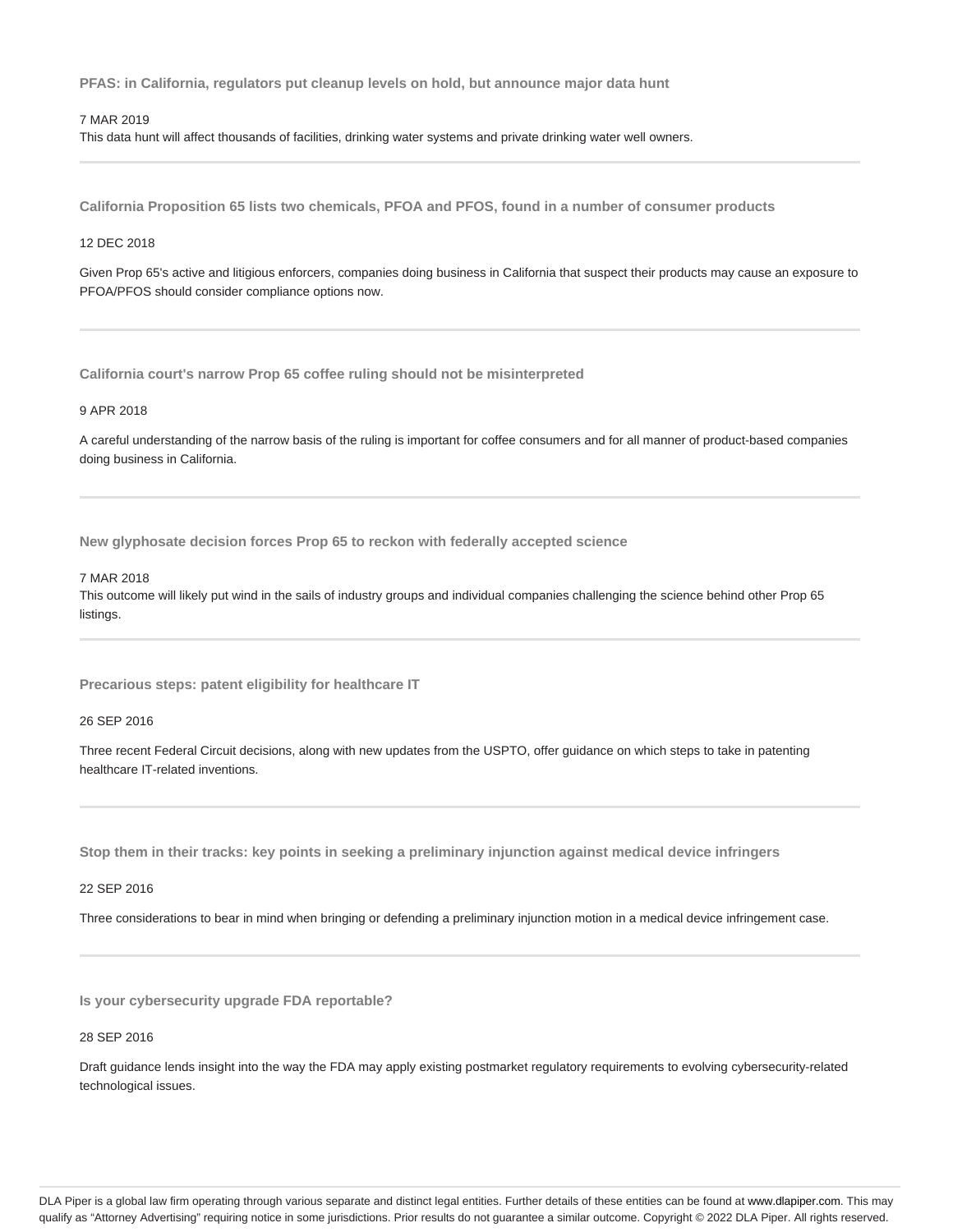**Supreme Court Corner: Q1 2016**

29 MAR 2016 Two cases to watch.

**Are IPRs impacting the pharmaceutical industry?**

9 JUN 2015 Choosing between IPRs and district court litigation

**Supreme Court Corner - Q1 2015**

24 MAR 2015

Recent decisions and cases to watch

**Intellectual Property and Technology News (United States), Issue 23, Q3 2014**

# 10 SEP 2014 INTELLECTUAL PROPERTY AND TECHNOLOGY NEWS

Our Intellectual Property and Technology News reports on worldwide developments in IP and technology law, offering perspectives, analysis and visionary ideas.

**Substitution allowed? State biosimilars laws are evolving**

10 SEP 2014 Biosimilar products have not yet reached the US market, but debates on the laws and regulations that will govern them have been raging for some time

**Supreme Court Corner - Q3 2014**

10 SEP 2014 A review of cases relevant to IPT decided or argued before the Court during Q3

**DOJ dismisses last of the drug trafficking charges against FedEx: two key takeaways**

5 JUL 2016 A sudden about-face from the DOJ.

**Ten tips for generating a life sciences brand name**

19 NOV 2015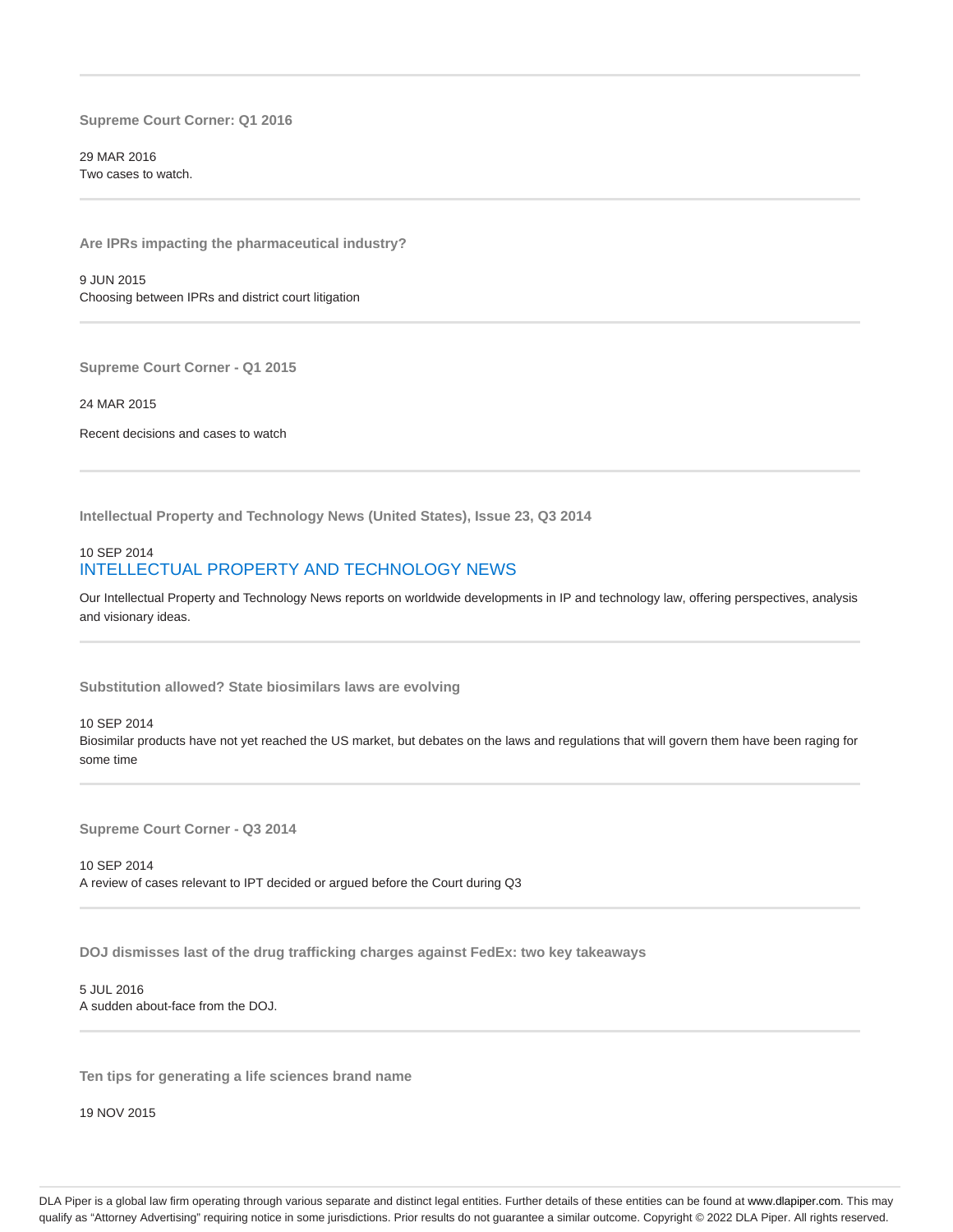The proliferation of brands, combined with the PR and financial consequences of a potential rebrand in the event of infringement, has made selecting a trademark trickier than ever. Christina Martini and Virginia Wolk Marino report.

**Distributing patent rights between affiliates: guidelines to support enforcement rights around the world**

### 16 NOV 2015

Considering a few issues at the outset when rights are distributed between Parent and Affiliate (or between multiple affiliates) may avoid difficulties in the future when a company wants to enforce patent rights.

**Wellness innovators take note: FDA reveals risk-based approaches to the regulation of health IT and mobile medical apps**

### 2 FEB 2015

With these draft guidance documents, FDA indicates it will not take enforcement action in connection with low-risk general wellness products and establishes a new risk-based approach to medical device accessories

**Revenue pressure climbs for skilled nursing facilities − what does this mean for healthcare REITs?**

# 3 JUN 2015

Healthcare REITs must be mindful of the challenges they may face due to changes in the healthcare environment

**SEC begins Dodd-Frank rulemaking with new open process**

28 Jul 2010

# EVENTS

# **Previous**

**FDLI Annual Conference**

15 June 2022 Washington

**Using AI to monitor your compliance risks**

31 March 2022 Webinar

**GSK v. Teva: Induced Infringement Liability the Fate of Section VIII Carve-Outs**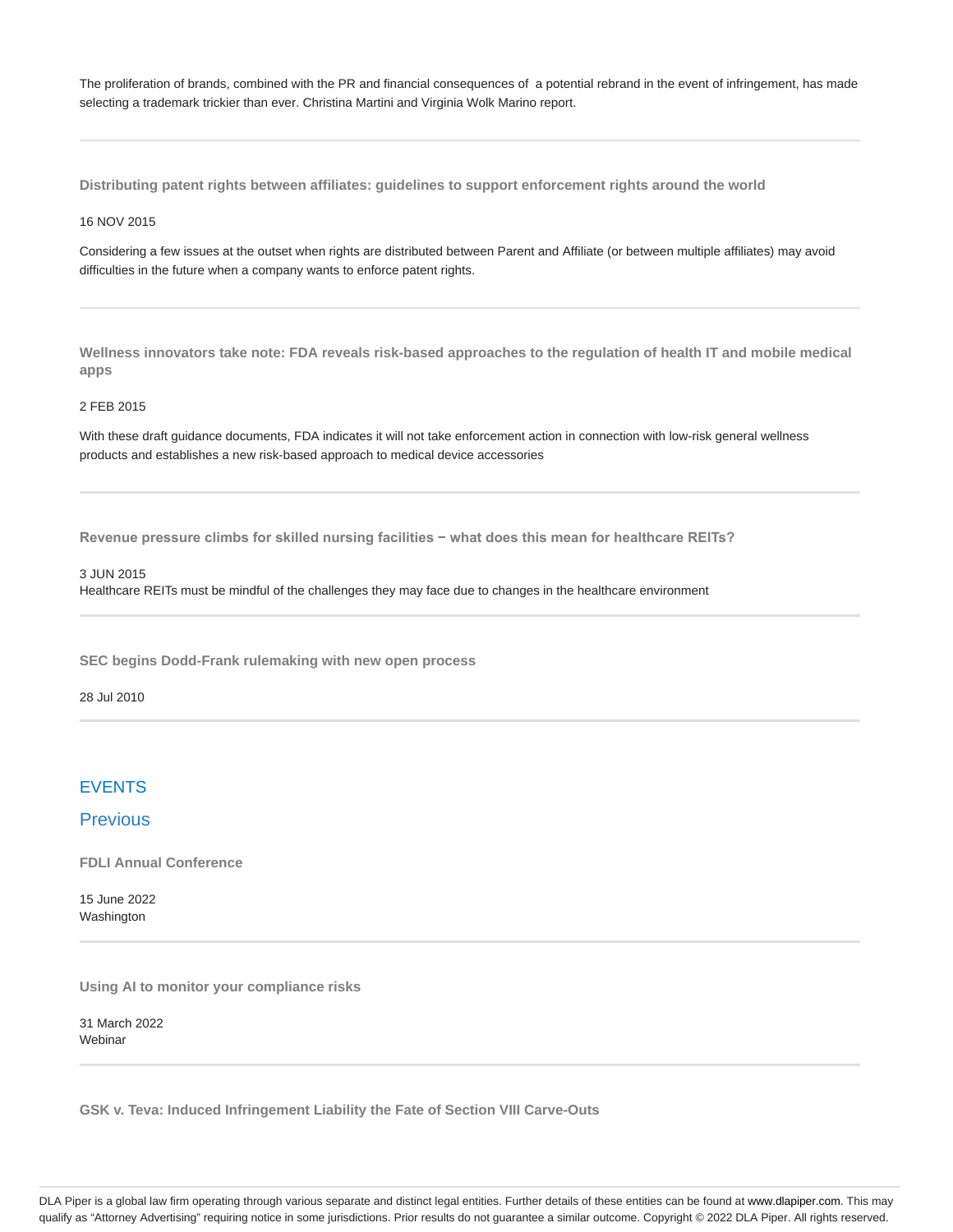9 November 2021 | 9:30 am - 10:30 am ET New York

**Food and Drug Law Journal 2021 Symposium**

4 November 2021 **Webinar** 

**False Claims and Qui Tam Summit for Life Sciences and Healthcare**

24 September 2021 Webinar

**Embracing Digital Evolution**

15 September 2021 Webinar

**IP strategies and litigation for life sciences companies**

25 May 2021 | 12:00 - 1:00 ET Webinar

**The current state of life sciences financing**

2 March 2021 | 3:00 - 4:00 EST Webinar

**Communication and information sharing in support of healthcare for vulnerable populations**

22 February 2021 Webinar

**EDPB recommendations for safeguarding data transfers after Schrems II**

19 November 2020 Webinar

**Planning for an Uncertain World**

16 November 2020 TECHLAW EVENT SERIES

Webinar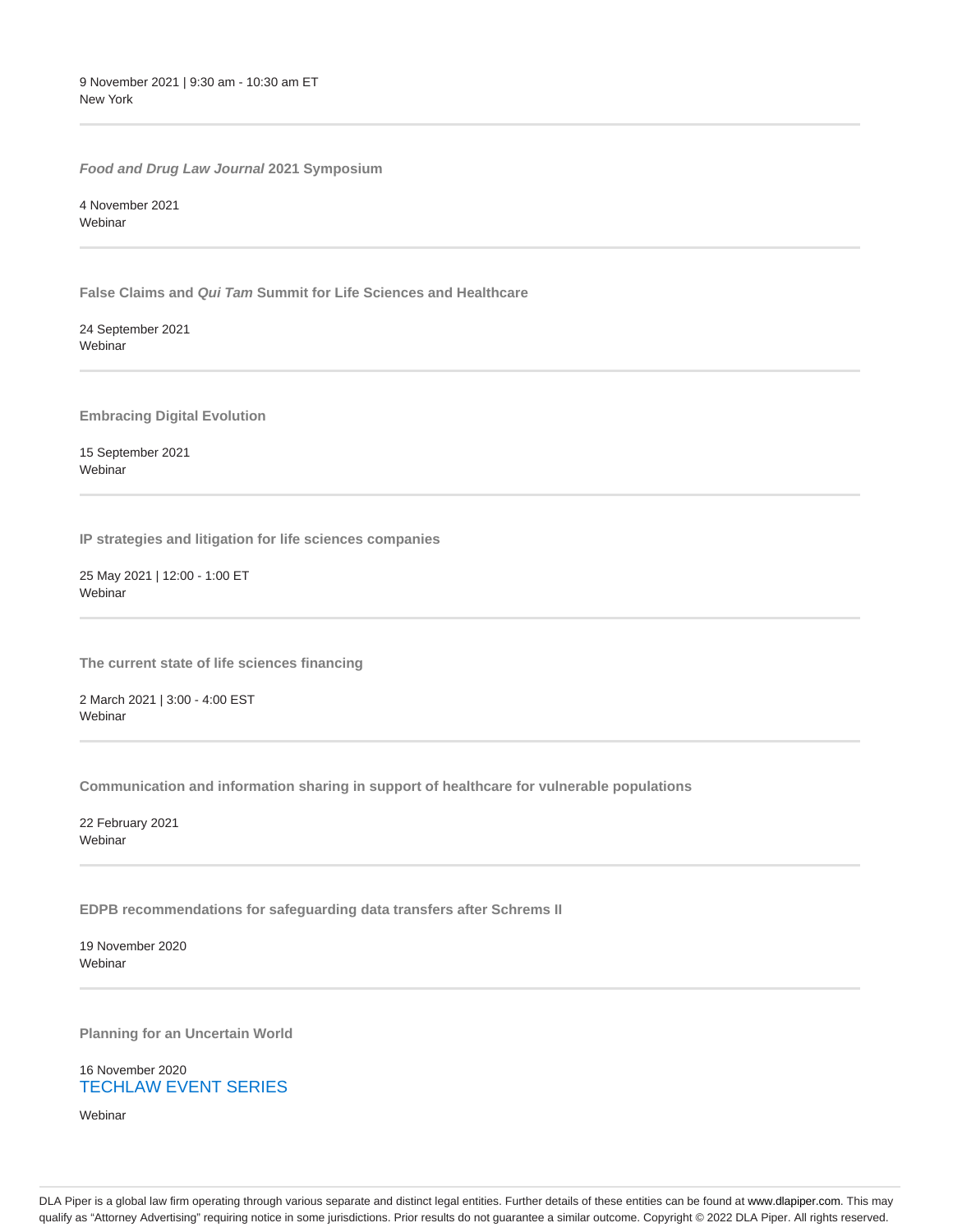**Women in Science and Technology Conference**

29 October 2020 | 5:30 - 7:30 p.m. AST **Webinar** 

**2020 BioHealth Capital Region Virtual Forum**

19 October 2020 | 4:30 - 5:00 EDT **Webinar** 

**Considerations for drug pricing and demonstrating value in a post-pandemic environment**

5 August 2020 | 12:00 – 1:00 ET **Webinar** 

**TechLaw**

31 July 2020 TECHLAW EVENT SERIES

**Webinar** 

# UUTISET

**DLA Piper partner Jessica Wilson named a Law360 Life Sciences Rising Star**

14 June 2022

DLA Piper is pleased to announce that partner Jessica Wilson has been named a 2022 Law360 Life Sciences Rising Star.

**DLA Piper advises CONMED Corporation in its US\$145 million acquisition of In2Bones Global, Inc.**

24 May 2022

DLA Piper advised CONMED Corporation (NYSE: CNMD) in its agreement to acquire privately-held In2Bones Global, Inc. (In2Bones), on a cash-free, debt-free basis, for cash consideration of US\$145 million at closing. The deal also includes an additional US\$110 million in growth-based earnout payments over a four-year period.

**DLA Piper advises Aspen Neuroscience in its US\$147.5 million Series B financing**

18 May 2022

DLA Piper advised Aspen Neuroscience, a private biotechnology company developing autologous cell therapies, in the closing of its US\$147.5 million Series B funding, which would go towards the clinical trials of company's first iPSC-derived autologous neuron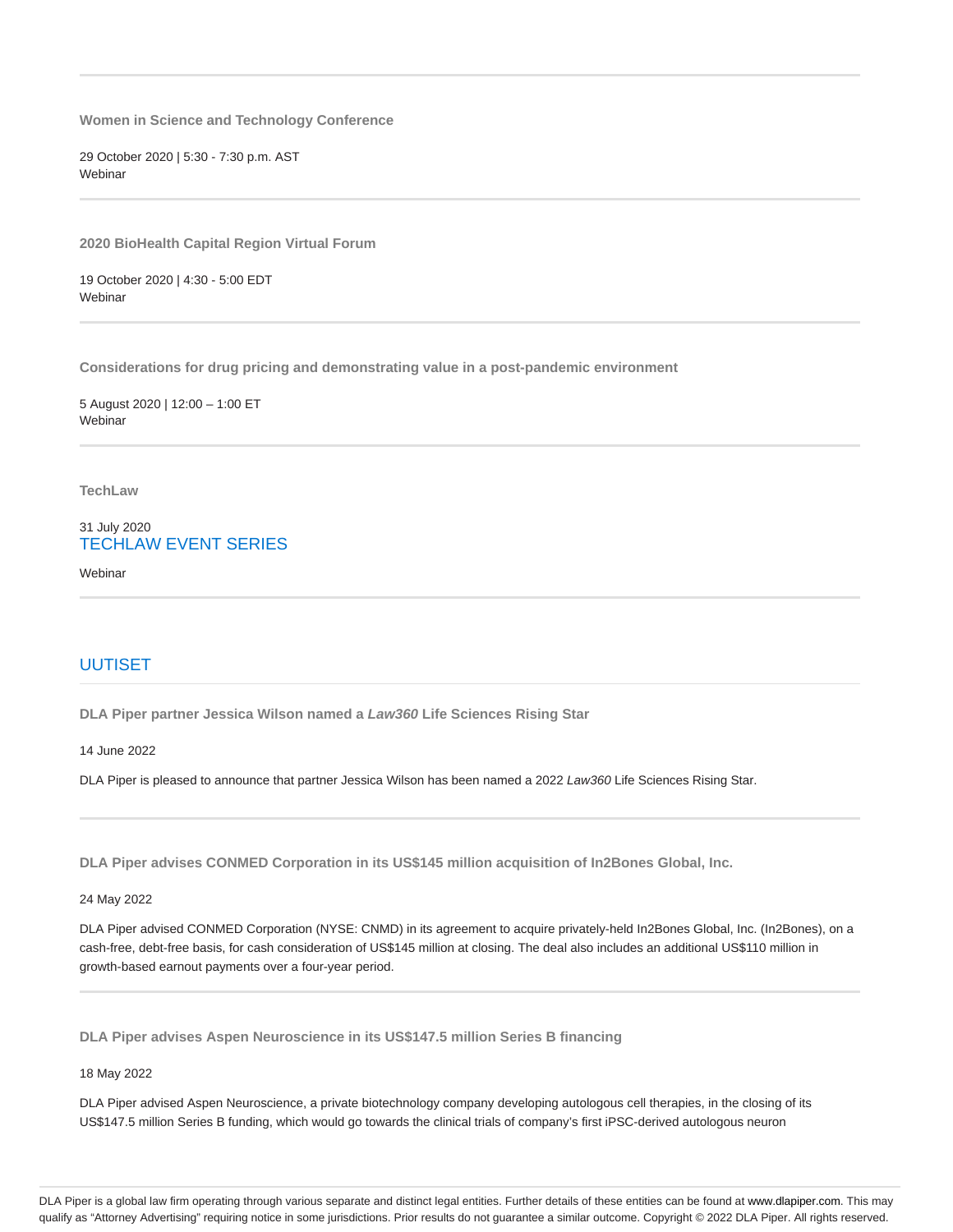**DLA Piper advises Philip Morris International Inc. on USD16 billion recommended cash offer for Swedish Match**

### 12 May 2022

DLA Piper, as International Counsel, is advising Philip Morris Holland Holdings B.V., an Affiliate of Philip Morris International Inc. (PMI), on its USD16 billion recommended public offer to the shareholders of Swedish Match AB (Swedish Match), a public limited company with shares listed on Nasdaq Stockholm.

**DLA Piper continues expansion of its Regulatory and Government Affairs practice with David Kopans in Washington, DC**

### 6 May 2022

DLA Piper has added nationally regarded healthcare regulatory partner David Kopans in its Washington, DC office.

**DLA Piper represents Intercept Pharmaceuticals, Inc. in US\$450 million deal to sell Ocaliva to Advanz Pharma outside the US**

# 6 May 2022

DLA Piper is representing Intercept Pharmaceuticals, Inc. (Nasdaq: ICPT) – a biopharmaceutical company focused on the development and commercialization of novel therapeutics to treat progressive non-viral liver diseases – in its deal to sublicense to Advanz Pharma the rights to commercialize Ocaliva® (obeticholic acid) outside of the US, and sell certain foreign subsidiaries and rights regarding Intercept's international operations.

**DLA Piper expands its Intellectual Property & Technology practice with the addition of Melissa Harwood, Ph.D. in Seattle**

#### 4 May 2022

DLA Piper is expanding its Intellectual Property & Technology practice with the arrival of Melissa Harwood as partner in the firm's Seattle office. Harwood will be part of the Intellectual Property & Technology practice's Patent Prosecution subgroup.

**Bethany Hills joins DLA Piper's FDA Regulatory practice in New York**

#### 3 May 2022

DLA Piper continues the growth of its FDA Regulatory group with the arrival of Bethany Hills as a partner in the firm's New York office. Hills will join as vice chair of the FDA practice, working with co-chairs Geoff Levitt and Stefanie Fogel to support their rapid expansion of DLA Piper's FDA regulatory capabilities.

**DLA Piper partner Jayme Long named to Los Angeles Business Journals 2022 Women of Influence**

### 18 April 2022

DLA Piper is pleased to announce that Jayme Long, a partner in the firm's Litigation practice, has been named to the Los Angeles Business Journals 2022 Women of Influence: Attorneys list.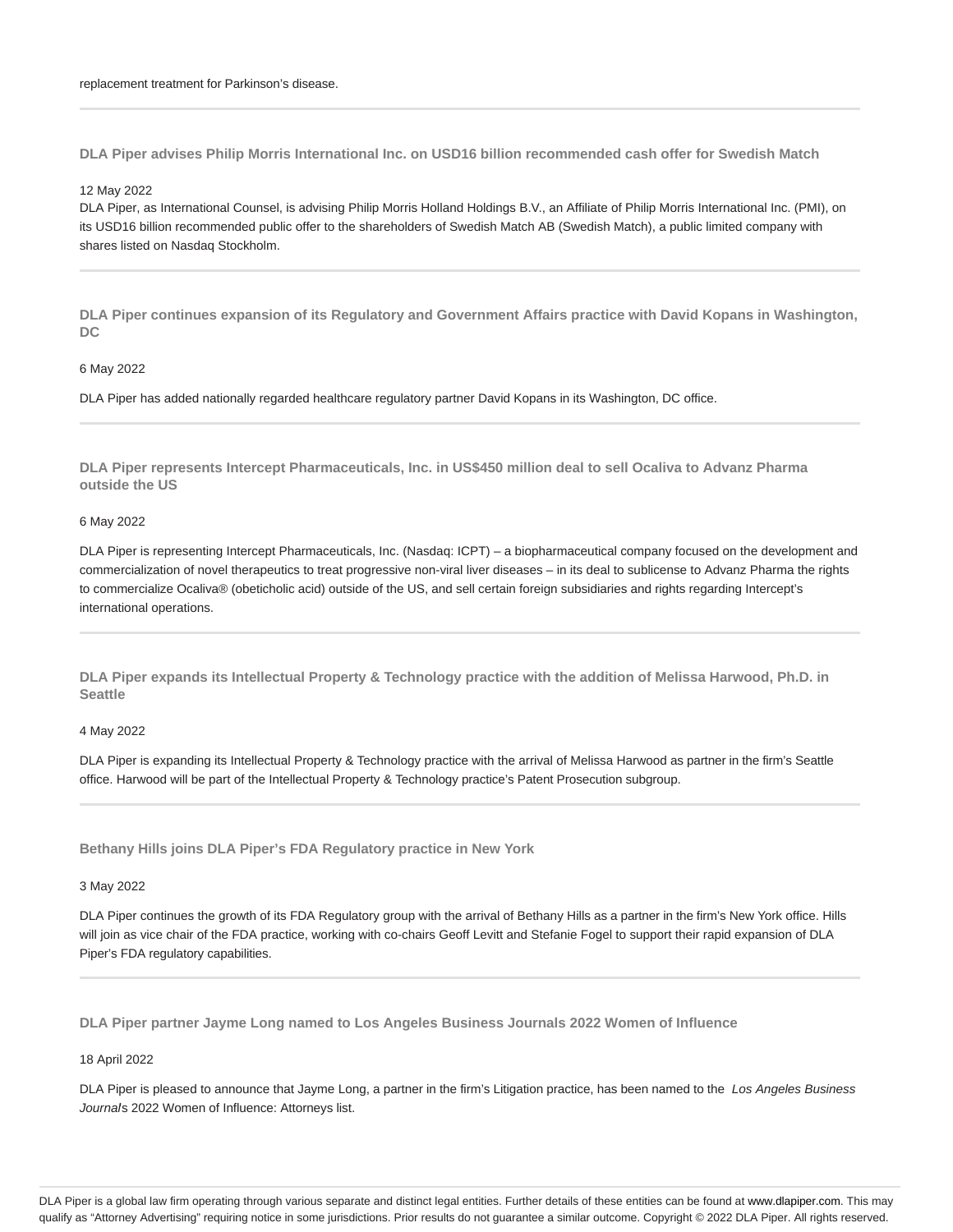**DLA Piper advises Axsome Therapeutics in its acquisition of Sunosi from Jazz Pharmaceuticals**

### 13 April 2022

DLA Piper represented Axsome Therapeutics in connection with its acquisition of Sunosi from Jazz Pharmaceuticals.

**DLA Piper advises Linus Health on its acquisition of Kinesis Health Technologies**

# 6 April 2022

DLA Piper has advised Boston-based digital health company Linus Health on its acquisition of Kinesis Health Technologies, a Dublin-based leader in physical function assessment for older adults.

**DLA Piper advises Knopp Biosciences in the sale of its subsidiary, Channel Biosciences, to Biohaven**

# 21 March 2022

DLA Piper represented Knopp Biosciences LLC as IP counsel in the sale of Knopp's subsidiary, Channel Biosciences LLC, and its Kv7 channel targeting platform for the treatment of epilepsy and other neurologic disorders, to Biohaven Pharmaceutical Holding Company Ltd. (NYSE: BHVN).

**Leading IP strategists and renowned patent lawyers Raymond Miller, Nicole Endejann and Joseph Helmsen join DLA Piper's award-winning Intellectual Property and Technology practice and Life Sciences sector**

### 24 January 2022

DLA Piper announced today that Raymond Miller, Nicole Endejann and Joseph Helmsen have joined the firm's industry-renowned Intellectual Property and Technology (IPT) practice and Life Sciences sector as partners. The team has worked together for nearly 20 years and has been recognized in the industry as among the 300 World Leading IP Strategists and among the World's 1000 best patent practitioners by IAM Media, the definitive resource that identifies world-class, private practice patent expertise.

**DLA Piper announces new office and regional leadership**

# 19 January 2022

DLA Piper is pleased to announce changes to its office leadership in Atlanta, Boston, New York, Northern Virginia, Philadelphia, San Francisco, San Juan, Seattle and Short Hills, as well as a change to its regional leadership in Northern California.

**Christopher Halliday joins DLA Piper's Patent Prosecution practice and Life Sciences sector in Philadelphia**

# 18 January 2022

DLA Piper announced today that Christopher Halliday has joined the firm's Patent Prosecution practice and Life Sciences sector as a partner in Philadelphia.

**Campos Mello Advogados announces four new partners**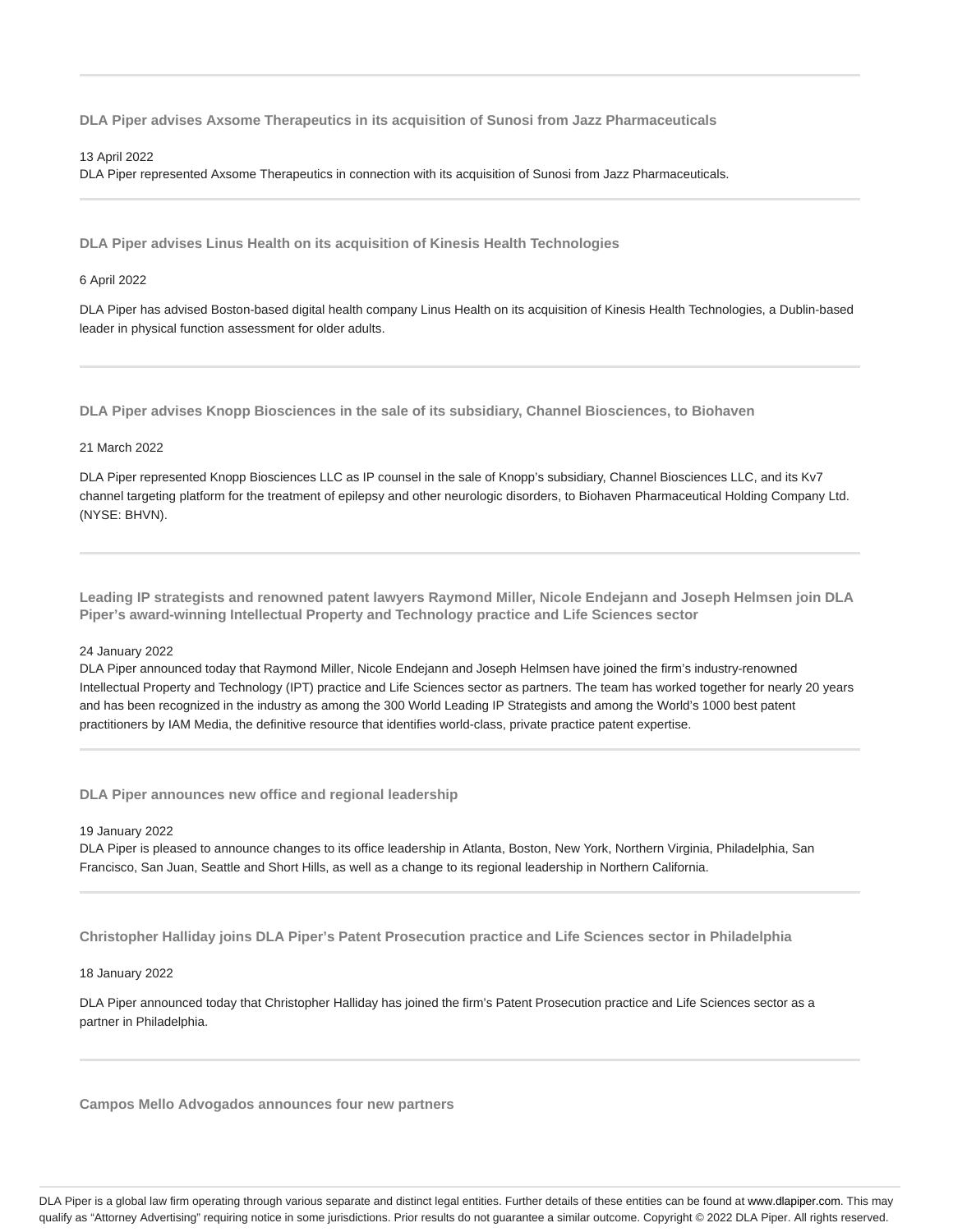8 December 2021

DLA Piper announced today the addition of four new partners at Campos Mello Advogados (CMA), which has a cooperation agreement with DLA Piper.

**DLA Piper partners Jeff Baglio and Erin Gibson named to San Diego Business Journal's 2021 Leaders in Law list**

#### 15 November 2021

DLA Piper is pleased to announce that partners Jeff Baglio and Erin Gibson have been named to the San Diego Business Journal's 2021 Leaders in Law list.

**William Mulholland joins DLA Piper's Patent Prosecution practice in Phoenix**

### 15 November 2021

DLA Piper announced today that William Mulholland has joined the firm's Patent Prosecution practice and Life Sciences sector as a partner in Phoenix.

**DLA Piper advises underwriters in MDxHealth SA's IPO of American depository shares**

#### 5 November 2021

DLA Piper represented Piper Sandler & Co. and Oppenheimer & Co. as lead book-running managers in the US\$45 million initial public offering of MDxHealth SA (Nasdaq and Euronext Brussels: MDXH) in the United States. The offering consisted of 37,500,000 ordinary shares of MDxHealth in the form of 3,750,000 American depository shares (ADSs) at a price of US\$12.00 per ADS.

**DLA Piper advises Agena Biosciences in its sale to Mesa Labs**

### 27 October 2021

DLA Piper represented Agena Biosciences, Inc. in its sale to Mesa Labs (NASDAQ:MLAB), a global leader in the design and manufacturing of critical quality control solutions for the pharmaceutical, healthcare and medical device industries.

**DLA Piper lawyers, practices and sectors ranked in latest edition of The Legal 500 Latin America**

### 25 October 2021

DLA Piper today announced that the firm received 46 individual lawyer rankings and 68 firm rankings in The Legal 500 Latin America 2022 guide.

**DLA Piper vice chair Loren Brown named to New York Law Journals 2021 Distinguished Leaders list**

#### 7 October 2021

DLA Piper is pleased to announce that Loren Brown, DLA Piper's US vice chair and chair of the US Disputes practice, has been named to the New York Law Journal's 2021 Distinguished Leaders list recognizing lawyers in leadership roles who achieved impressive results over the past year and "had great performances while demonstrating clear leadership skills leading to positive outcomes."

**Ardith Bronson, Isabel De Obaldia and Rebecca Jones McKnight named to The American Lawyer's list of 2021 South Trailblazers**

4 October 2021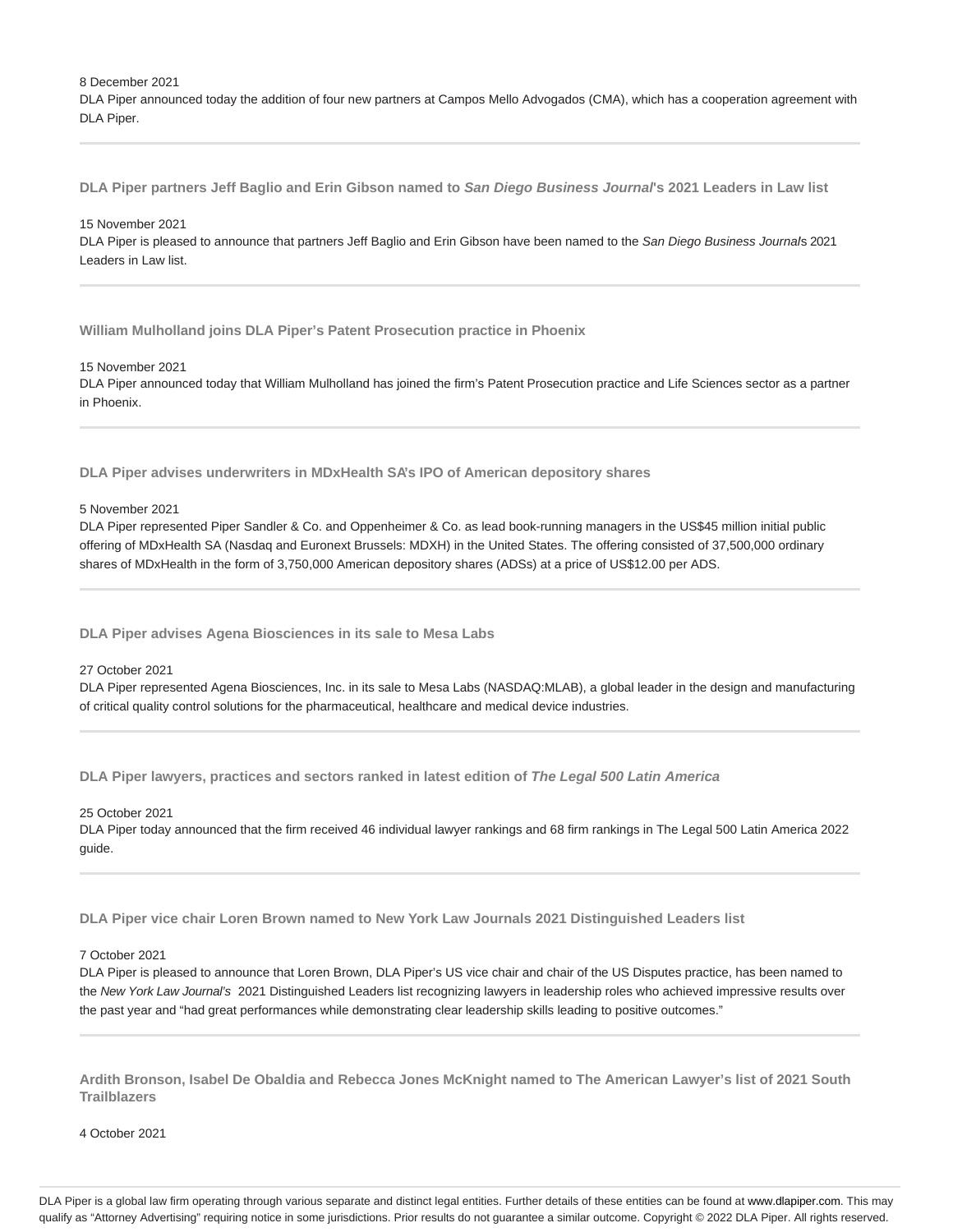DLA Piper is pleased to announce that Ardith Bronson, Irma Isabel De Obaldia and Rebecca Jones McKnight have been named to The American Lawyer's inaugural list of South Trailblazers. The list recognizes professionals in the South "who have moved the needle in the legal industry."

**DLA Piper advises Kadmon Holdings in its acquisition by Sanofi**

14 September 2021

DLA Piper is representing Kadmon Holdings, Inc. (NASDAQ: KDMN) in its pending acquisition by global biopharmaceutical company Sanofi S.A. (NASDAQ: SNY) for approximately US\$1.9 billion.

**DLA Piper partner Jeff Baglio named a 2021 BTI M&A Client Service All-Star**

9 September 2021

DLA Piper is pleased to announce that BTI Consulting Group has recognized partner Jeff Baglio for providing superior service to clients in its 2021 BTI M&A Client Service All-Star report.

**DLA Piper partner Lisa Haile named to San Diego Business Journal's 2021 Women of Influence in Life Sciences list**

30 August 2021

DLA Piper is pleased to announce that partner Dr. Lisa Haile has been named to the San Diego Business Journal's 2021 Women of Influence in Life Sciences list.

**DLA Piper advises Hinduja Global Solutions on USD1.2 billion sale of its healthcare business**

11 August 2021

DLA Piper is advising Hinduja Global Solutions Limited (HGS) on the sale of its healthcare solutions business to Baring Private Equity Asia, in a transaction valued at USD1.2 billion subject to closing adjustments.

**DLA Piper advises underwriters of MaxCyte's upsized US IPO**

30 July 2021

DLA Piper represented Cowen and Company, LLC, Stifel, Nicolaus & Company, Incorporated and William Blair & Company, L.L.C., as underwriters in the initial US public offering of 13,500,000 shares of common stock of MaxCyte, Inc. (Nasdaq: MXCT) (LSE: MXCT, MXCN), a leading provider of cell-engineering platform technologies, at an initial offering price of US\$13.00 per share.

**DLA Piper advises 4G Clinical in US\$230 million growth equity investment from Goldman Sachs Asset Management**

19 July 2021

DLA Piper represented 4G Clinical in a growth equity investment of over US\$230 million from Goldman Sachs Asset Management.

**DLA Piper advises Cowen and Company, William Blair & Company, BTIG and Stephens Inc. as underwriters of Alpha Teknova IPO**

12 July 2021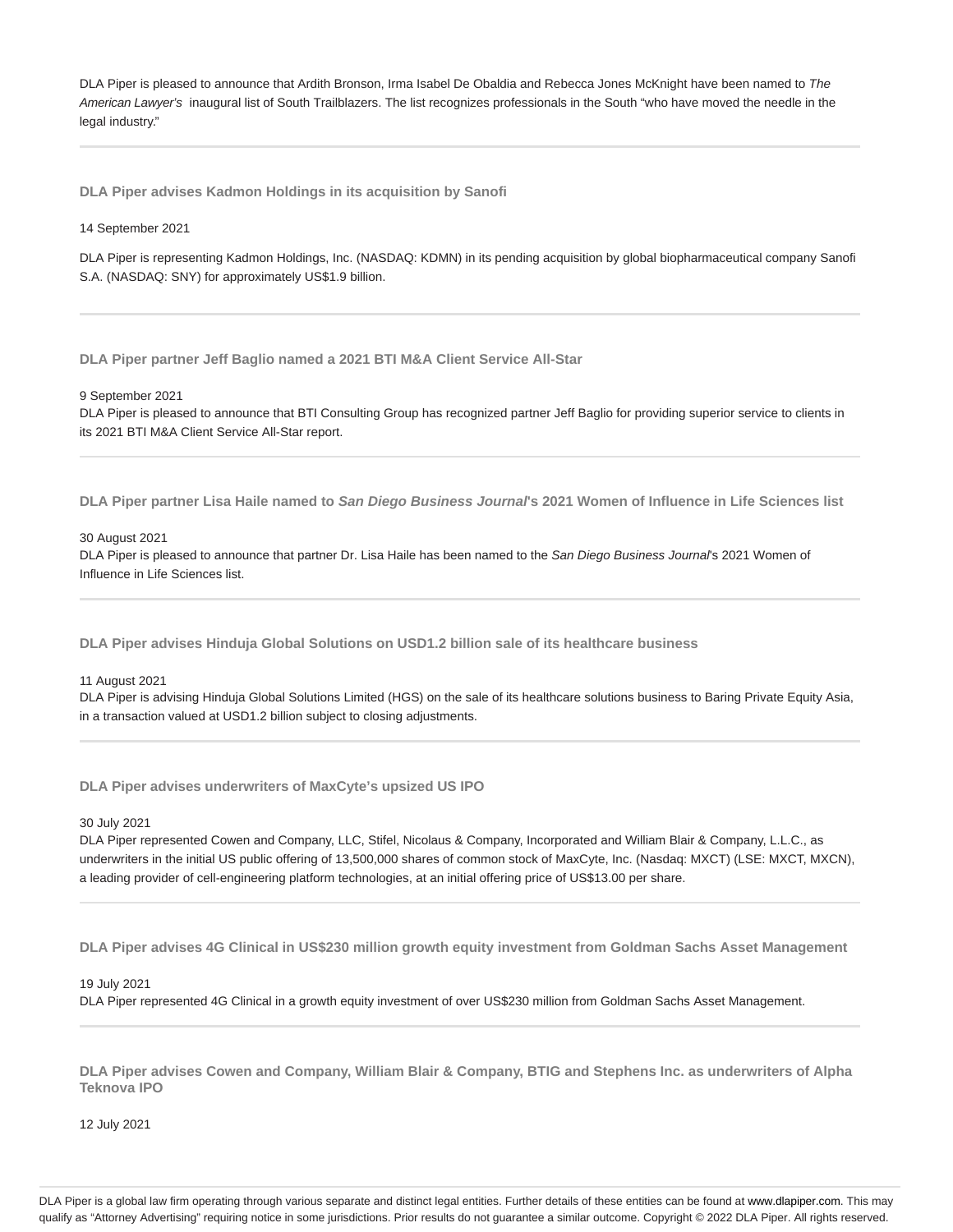DLA Piper represented Cowen and Company, LLC, William Blair & Company, L.L.C., BTIG, LLC and Stephens Inc. as underwriters in the US\$110.4 million initial public offering of Alpha Teknova, Inc.

**DLA Piper advising PMI on its GBP1 billion competitive offer for Vectura Group plc**

9 July 2021

DLA Piper is advising Philip Morris International (PMI) on its recommended public offer for Vectura Group plc, a public limited company whose shares are listed on the Official List of the London Stock Exchange (Vela). PMI's bid values Vectura at approximately GBP1 billion.

**DLA Piper advises HUTCHMED on its Hong Kong IPO**

8 July 2021

DLA Piper is advising global biopharmaceutical company HUTCHMED on its Hong Kong public offering. This will be the third listing for the company, following its first on London's AIM exchange and then NASDAQ in the US.

**DLA Piper lawyers and practices ranked in latest edition of The Legal 500**

17 June 2021

DLA Piper announced today that the firm received 42 individual lawyer rankings and 49 firm rankings in The Legal 500 United States 2021 guide.

**DLA Piper partner Raymond Williams named a Distinguished Leader by the Legal Intelligencer**

22 June 2021

DLA Piper is pleased to announce that Raymond Williams has been named to the Legal Intelligencer's 2021 list of Distinguished Leaders.

**Lauren Murdza named a 2021 Unsung Hero by the Legal Intelligencer**

21 June 2021

DLA Piper is pleased to announce that Lauren Murdza, a partner in the Philadelphia office, was named a 2021 Unsung Hero by the Legal Intelligencer for her outstanding work counseling prominent life science clients related to COVID-19.

**DLA Piper partners and firm COO named to Law360 2021 Editorial Advisory Boards**

10 May 2021

DLA Piper is pleased to announce that 11 of its lawyers, as well as firm COO Bob Bratt, have been named to Law360s 2021 Editorial Advisory Boards.

**DLA Piper advises SeaSpine Holdings Corporation in its US\$101 million public offering**

5 May 2021

DLA Piper represented SeaSpine Holdings Corporation in its recent public offering of 5,175,000 shares of its common stock at a price of \$19.50 per share.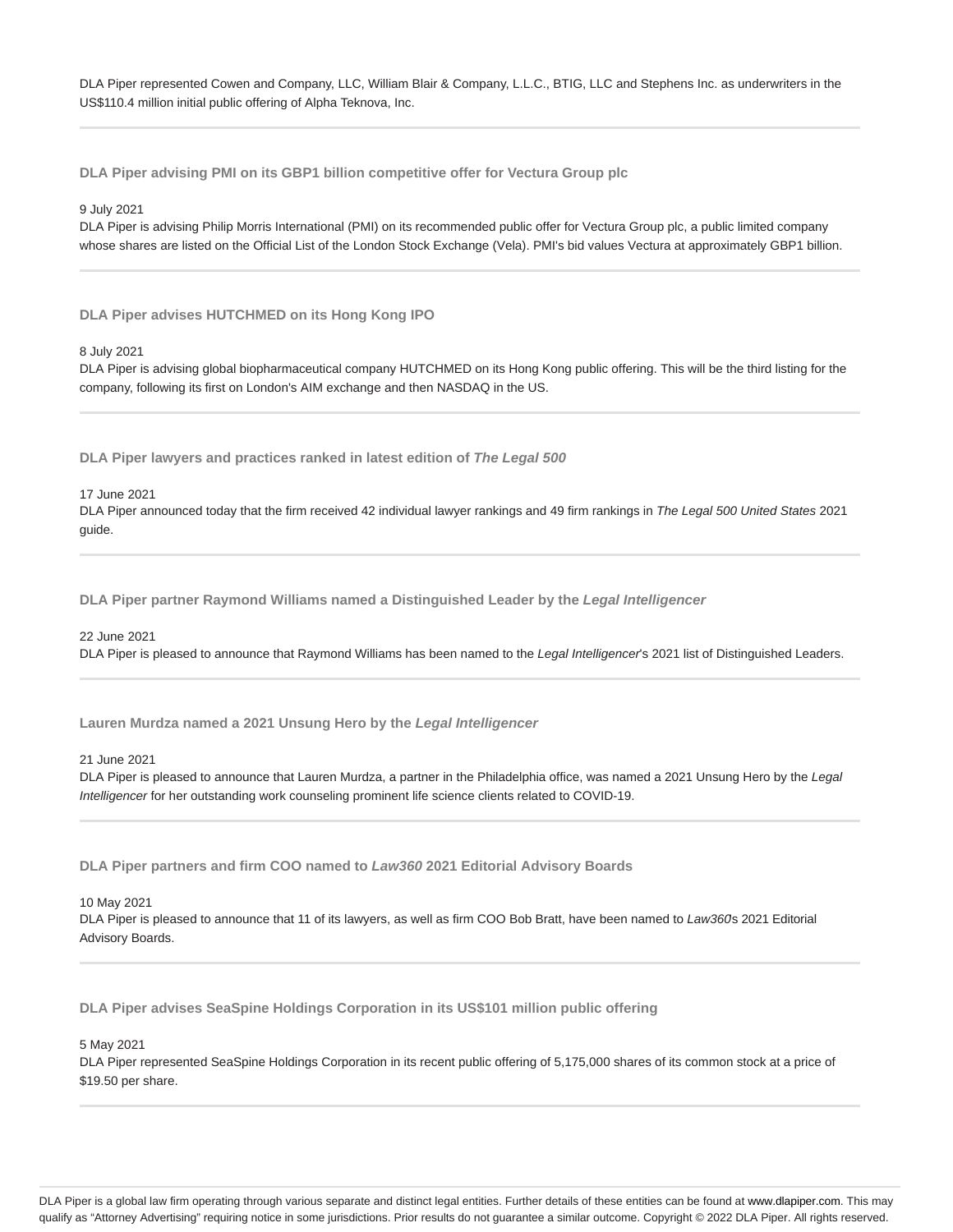### **DLA Piper shortlisted for five Mergermarket North America M&A Awards**

### 4 May 2021

DLA Piper is pleased to announce that it has been shortlisted for five Mergermarket North America M&A Awards.

**DLA Piper advises Akoya Biosciences in its US\$151 million initial public offering**

# 3 May 2021

DLA Piper represented Akoya Biosciences, Inc. (Nasdaq: AKYA) in its recent initial public offering of 7,567,000 shares of its common stock at a price of \$20 per share, including the exercise of the underwriters' option to purchase 987,000 shares of common stock, less underwriting discounts and commissions.

**Leading trial lawyer Lyn Pruitt joins DLA Piper, along with Adria Conklin and Mary Catherine Way**

### 25 March 2021

DLA Piper announced today that nationally recognized trial lawyer Lyn Pruitt has joined the firm's Litigation and Regulatory practice, along with Adria Conklin and Mary Catherine Way.

**Geoffrey Levitt joins DLA Piper's Litigation and Regulatory practice as co-chair of Life Sciences Policy and Regulatory group**

# 22 March 2021

DLA Piper announced today that Geoffrey Levitt has joined the firm's Litigation and Regulatory practice as co-chair of the Life Sciences Policy and Regulatory group.

**DLA Piper advises Piper Sandler & Co. as placement agent in US\$175 million PIPE for Alpha Healthcare Acquisition Corp.**

#### 2 March 2021

DLA Piper represented Piper Sandler & Co. as placement agent in a US\$175 million private investment in public equity (PIPE) transaction for Alpha Healthcare Acquisition Corp.

**DLA Piper advises Piper Sandler & Co. as sole book-running manager in connection with US\$92 million common stock offering by Infinity Pharmaceuticals**

### 2 March 2021

DLA Piper represented Piper Sandler & Co. as sole book-running manager in connection with the US\$92 million public offering of common stock of Infinity Pharmaceuticals, a clinical-stage biotechnology company.

**DLA Piper advises NuVasive in its acquisition of Simplify Medical**

# 1 March 2021

DLA Piper represented NuVasive, Inc., in its recent acquisition of Simplify Medical, a privately held company and developer of the Simplify Cervical Artificial Disc for cervical total disc replacement (cTDR).

**DLA Piper advises Haemonetics in its acquisition of Cardiva Medical**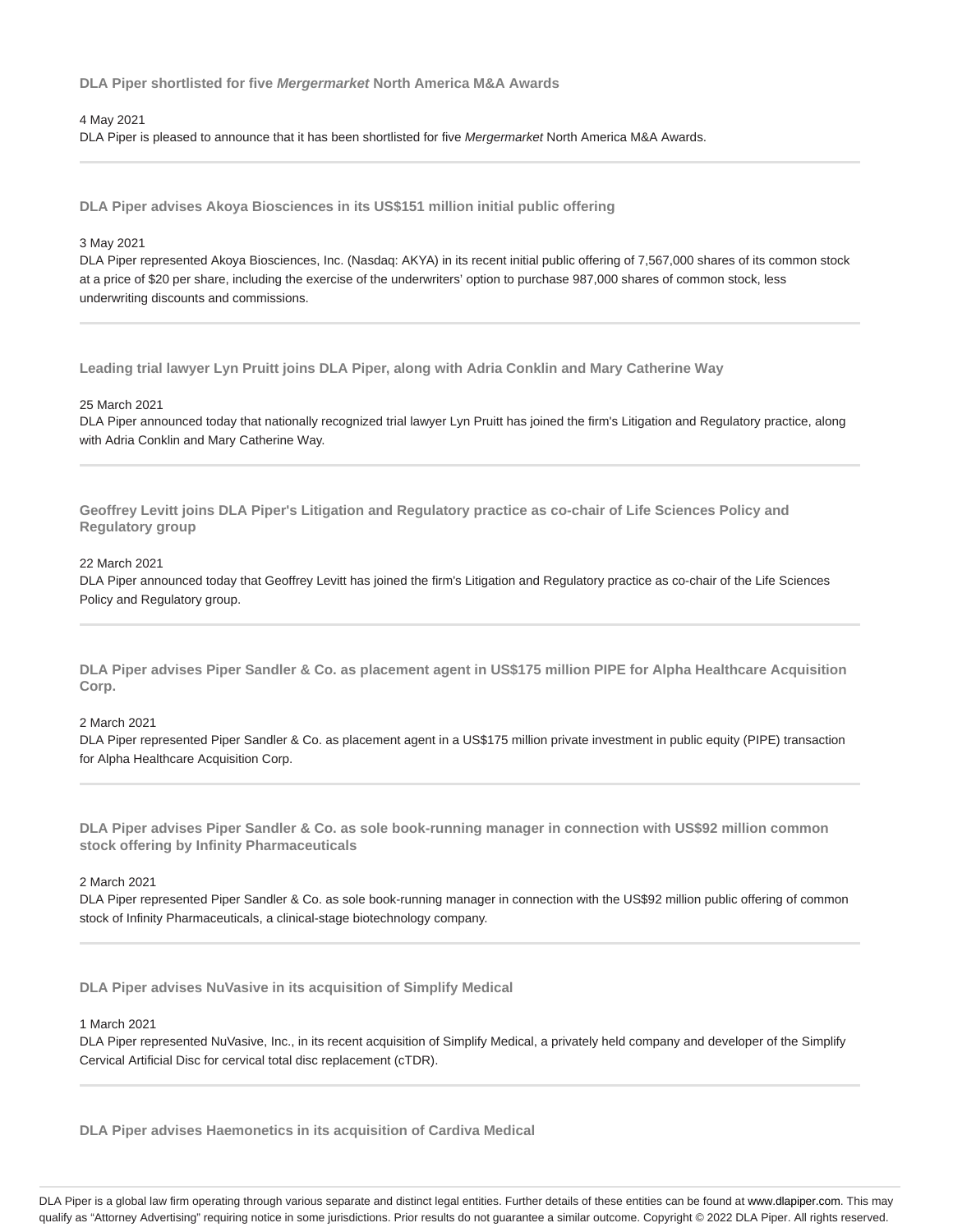### 21 January 2021

DLA Piper represented Haemonetics Corporation (NYSE: HAE), a global medical technology company focused on delivering innovative medical solutions to drive better patient outcomes, in its acquisition of Cardiva Medical, Inc., an industry-leading manufacturer of vascular closure systems based in Santa Clara, California, for US\$475 million at closing and up to an additional US\$35 million in contingent consideration based on sales growth.

**DLA Piper advises Histogen in its US\$14 million upsized public offering**

### 6 January 2021

DLA Piper advised Histogen, Inc., in its public offering of 11,600,000 shares of common stock, pre-funded warrants to purchase up to 2,400,000 shares of common stock and warrants to purchase up to an aggregate of 14,000,000 shares of common stock at a price of US\$1.00 per share.

**DLA Piper advises Arlington Capital Partners in majority investment in Everest Clinical Research Corporation**

### 21 December 2020

DLA Piper represented Washington, DC-based private equity firm Arlington Capital Partners in its investment in Everest Clinical Research Corporation, a leading contract research organization providing a comprehensive suite of mission-critical clinical research services to the worldwide pharmaceutical, biotechnology and medical device industries across Phase I-IV trials.

**DLA Piper advises Locanabio in its US\$100 million Series B financing**

#### 15 December 2020

DLA Piper represented Locanabio, an RNA-targeting gene therapy company focused on developing life-changing therapies for patients with severe neurodegenerative, neuromuscular and retinal diseases, in its recent US\$100 million Series B financing led by Vida Ventures.

**DLA Piper advises Otsuka America Pharmaceutical in its purchase of the assets of Proteus Digital Health**

# 26 August 2020

DLA Piper represented Otsuka America Pharmaceutical, Inc. in connection with its stalking horse bid to purchase substantially all of the assets of Proteus Digital Health, Inc., including its ingestible and wearable sensor technology.

**Former Congressman Jim Greenwood joins DLA Piper as senior policy advisor, adding significant strength to growing life sciences policy and regulatory group**

### 4 August 2020

DLA Piper announced today that former US Representative Jim Greenwood has joined the firm's Litigation and Regulatory practice as a senior policy advisor based in Washington, DC.

**DLA Piper advises Liquidia in its acquisition of RareGen and its US\$75 million follow-on offering**

# 6 July 2020

DLA Piper represented Liquidia Technologies, Inc. in its acquisition of RareGen, LLC.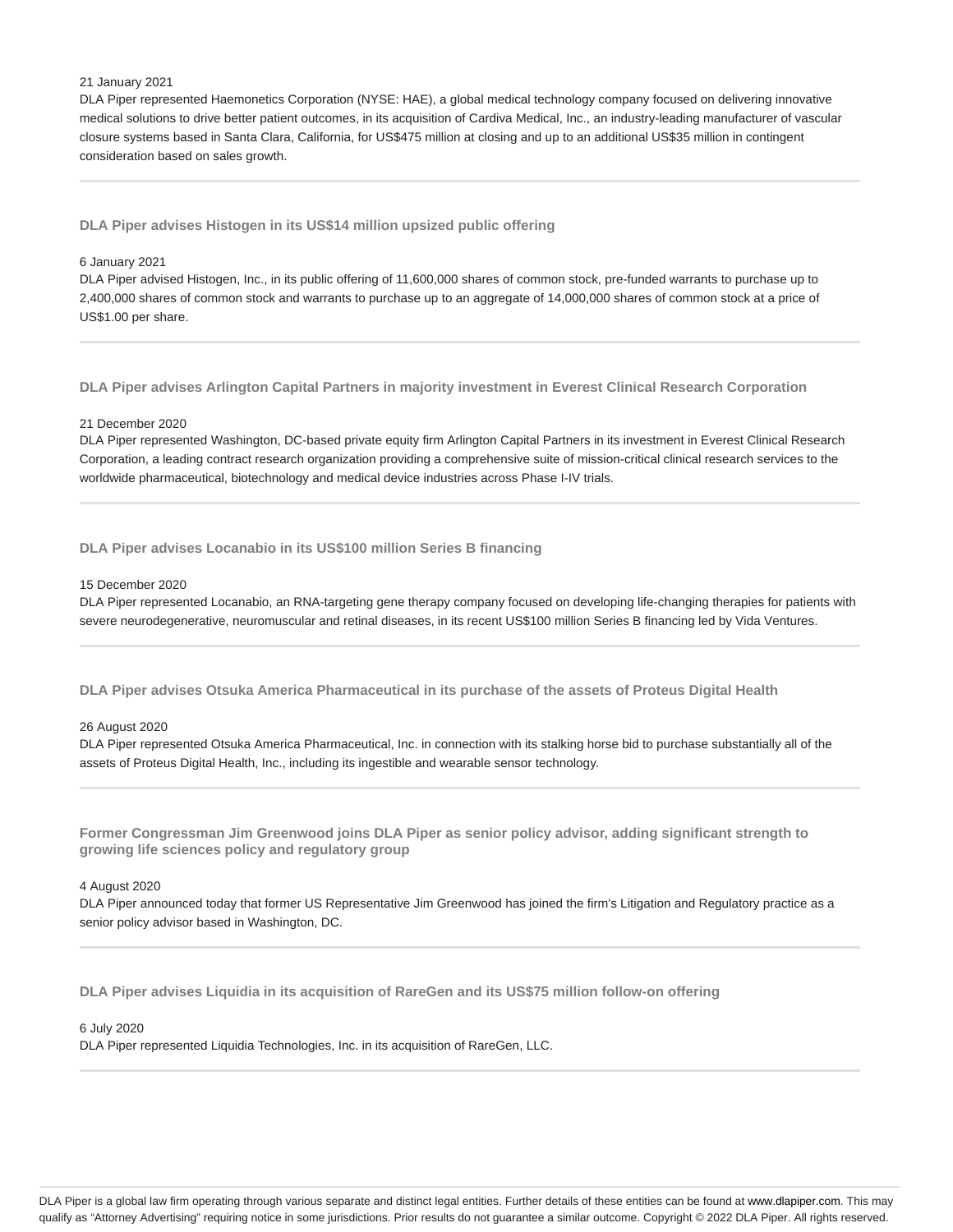# Sustainability and ESG

Sustainability and resilience are core business issues in the life sciences sector, given the sector's central role in addressing systemic global challenges including pandemics, access to medicine, and fundamental human rights. Although the specific factors from a sustainability, environmental, social and governance (SESG) perspective in the life science industry differ from those of other industries, creating new and sustainable value in the life science space will depend upon how companies address relevant SESG risks. Boards must actively identify such SESG risks and ensure that they are efficiently mitigated in order for their companies to avoid pitfalls and ensure compliance with evolving regulation around the globe – and also to maintain their competitive position and profitability.

On the basis of our experience in the sector, we believe the following sustainability-related themes to be the core SESG issues that will continue to affect life science businesses:

- **Access and affordability:** Addressing unmet healthcare needs, increasing access to affordable essential medicines and strengthening health systems around the world are all fundamental to social and economic progress. The coronavirus disease 2019 (COVID-19) has further highlighted the importance of the life sciences sector in addressing these challenges. Against this background, international life science business will need to engage in discussions about and develop strategies addressing these issues across the world, particularly with regard to improving the situation in lesser developed countries.
- **Supply chain compliance:** Many governments and regulators around the world are implementing tighter rules on supply chain compliance. To retain their license to operate, life sciences companies must adhere to an evolving set of global laws and regulations. Furthermore, transparency requirements, as well as responsibility and liability for global suppliers are increasing. This ongoing regulatory shift, and the increased likelihood of litigation which goes with it, will have a significant impact on the global life sciences industry. This is because supply chains are often particularly lengthy and complex and influenced by many different internal and external factors that are hard to monitor and control.
- **Product safety and quality:** Fake or substandard medicines lead to hundreds of thousands of deaths each year. Drug safety, along with protecting health consumers from counterfeit medicines and drug diversion, are integral to ensuring public health and maintaining trust and confidence in the life sciences sector. Consequently, life science companies will need to put increasing focus on ensuring product safety as well as maintaining secure distribution channels to patients.
- **Business ethics:** There is increasing stakeholder attention, including from regulators and policymakers and also from providers of capital, on transparency and ethics in business dealings with healthcare providers and medical practitioners for the sale and use of products, as well as in relation to lobbying and advocacy activities. The way in which businesses respond to these expectations can have a direct impact upon their reputation, their cost of capital and ultimately upon their license to operate.
- **Transparency and access in clinical trials:** Stakeholders increasingly expect transparency in clinical trials and wider access to trial data for scientific exchange and research. There is a bright spotlight on participant safety and privacy. Businesses are demanding more effective information sharing to enable informed decision-making and consent, along with post-trial access to results. Technology and collaborative partnerships with patient and health worker groups enable wider representative demographic populations to participate in clinical trials.
- **Sustainable sourcing, product lifecycles and a circular economy:** Markets demand greater visibility across product lifecycles, businesses make commitments to net-zero decarbonisation and business model innovation is driven by circular economy concepts. Underpinned by an increasingly complex transnational regulatory landscape, these developments are changing the way raw materials are sourced; how products are designed, manufactured, packaged, sold, reused or recycled; how waste and hazardous material is treated; and how wider environmental and social impacts relating to issues like emissions, plastics, water use, biodiversity loss, labour conditions and community impacts are managed.
- **Net-zero decarbonisation and optimisation of processes:** In striving to decarbonise the economy, businesses are implementing commitments to Science Based Targets, increasing energy efficiency and reducing carbon output, decreasing dependency on fossil fuels and increasing the use of renewables. The implementation of these initiatives is creating operational efficiencies, optimising the drug manufacturing, packaging and distribution process and reducing costs across the sector.

To discuss the implications of these issues for your business, please contact our ESG leaders.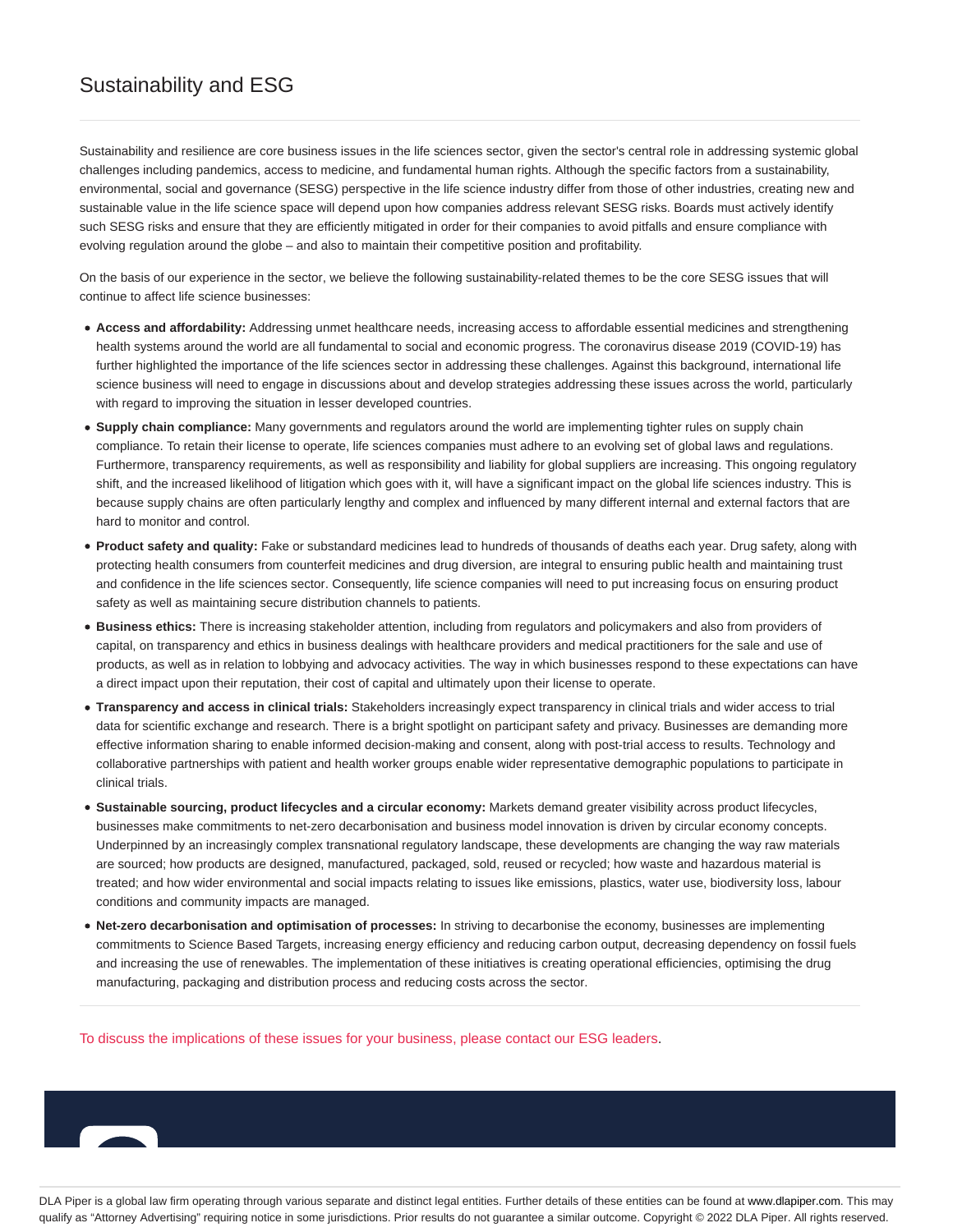

# **Biotieteet**

Biotieteen alan asiakkaiden kohtaamat lainsäädännölliset kysymykset vaihtelevat paljon, joten myös osaamisemme on oltava kattava. DLA Piperin biotieteisiin erikoistuneeseen tiimiin kuuluu lakimiehiä, joilla on lainsäädännöllistä, tieteellistä ja lääketieteellistä osaamista ja jotka ymmärtävät asiakkaidemme toimialojen monitahoisuutta ja sääntely-ympäristöä.

Nykyisten bioteknologiaan ja lääketieteen laitteisiin keskittyneiden yritysten kohtaamat haasteet ovat suurempia kuin koskaan aiemmin. Yritykset, jotka pyrkivät viemään lupaavia hoitoja laboratoriosta markkinoille, on suojattava kyseisiä hoitoja immateriaalioikeuksiin, sääntelyyn ja maineeseen liittyviltä riskeiltä. Viime vuosina painetta on lisäksi tullut monista eri suunnista: osakkeenomistajille vaaditaan suurempia tuottoja, tärkeitä tuottovirtoja menetetään patenttien vanhenemisen tai yleisten haasteiden takia, kilpailu on kovaa tärkeimpien hoitojen osa-alueilla, terveydenhuollon maksajilta tulee hintapaineita, valtiollinen sääntely myös ydinasioiden ulkopuolella on lisääntynyt, tutkimus- ja kehitystoiminnan kustannukset ovat kasvaneet, kasvavien markkinoiden tuoton maksimointi aiheuttaa haasteita ja hallinnollisia toimeenpanoja toteutetaan yhä aggressiivisemmin.

Biotieteisiin erikoistunut tiimimme on asianajotoimistojen suurimpia ja aktiivisimpia. Toimimme yhtenä tiiminä yli 30 lainkäyttöalueella ja yhdistämme asiaosaamisen laajaan toimialaosaamiseen, joka kattaa tieteelliset, lääketieteelliset, kaupalliset sekä sääntelyyn ja toimeenpanoon liittyvät olosuhteet, joita biolääketieteen, lääketieteen laitteiden, tutkimuksen ja diagnostiikan aloilla toimivat asiakkaamme kohtaavat.

DLA Piperin tiimiin kuuluu palkittuja lakimiehiä, jotka antavat neuvontaa riita-asioihin, sääntelyyn ja tutkintaan, immateriaalioikeusstrategioihin ja niiden toteuttamiseen, fuusioihin ja yritysostoihin, lisensointiin ja jakeluun sekä kliinisiin kokeisiin liittyvissä asioissa. Lisäksi he tukevat asiakkaita myös muussa riskienhallinnassa, kuten hallintosuhteisiin, ympäristölainsäädäntöön, tuontiin ja vientiin, verotukseen, kiinteistöihin ja työlainsäädäntöön liittyvissä asioissa. Monet lakimiehistämme ovat aiemmin työskennelleet toimialan ammattilaisina, monilla on tohtorin tutkinto tai muu jatkotutkinto biotieteiden alalla ja osa on toiminut aiemmin valtion virkamiehinä tai syyttäjinä. Ymmärrämme, että asiakkaidemme tarpeet vaihtelevat, joten organisoimme ja räätälöimme palvelutiimejämme nopeasti, olipa kyseessä suuri lääkealan yhtiö, keskikokoinen lääketieteen laitteita valmistava yritys tai kehittämisvaiheessa oleva biotekniikka-alan yritys. Tehokkuuden takaamiseksi tiimien tukena on kansainvälisiä ja paikallisia toimijoita.

Ensiluokkaisen rekrytoinnin, budjetoinnin ja erityisesti globaalien biotieteen asiakkaidemme avuksi kehitettyjen laskutusjärjestelmien ansiosta voimme taata, että tiimimme tuottavat mahtavien tuloksien lisäksi myös lisäarvoa.

Our life sciences team helps clients solve their biggest challenges every day. Examples of our experience include:

- Conducting a sensitive investigation in China
- Negotiating a complex multi-country distribution deal in Latin America
- Acting as National Counsel on a mass tort in the US
- Helping sell or acquire a major business asset
- Advising on implementation of transparency laws or the impact of other new legislation
- Devising a risk mitigation plan for a key product
- Negotiating a large vaccine contract with a global NGO
- Counselling on a multi-jurisdictional clinical trial
- Advising on the downsizing of employees in Europe
- Supporting global business conduct and compliance functions
- Outsourcing critical R&D or IT functions
- Devising an IP strategy for a promising new therapy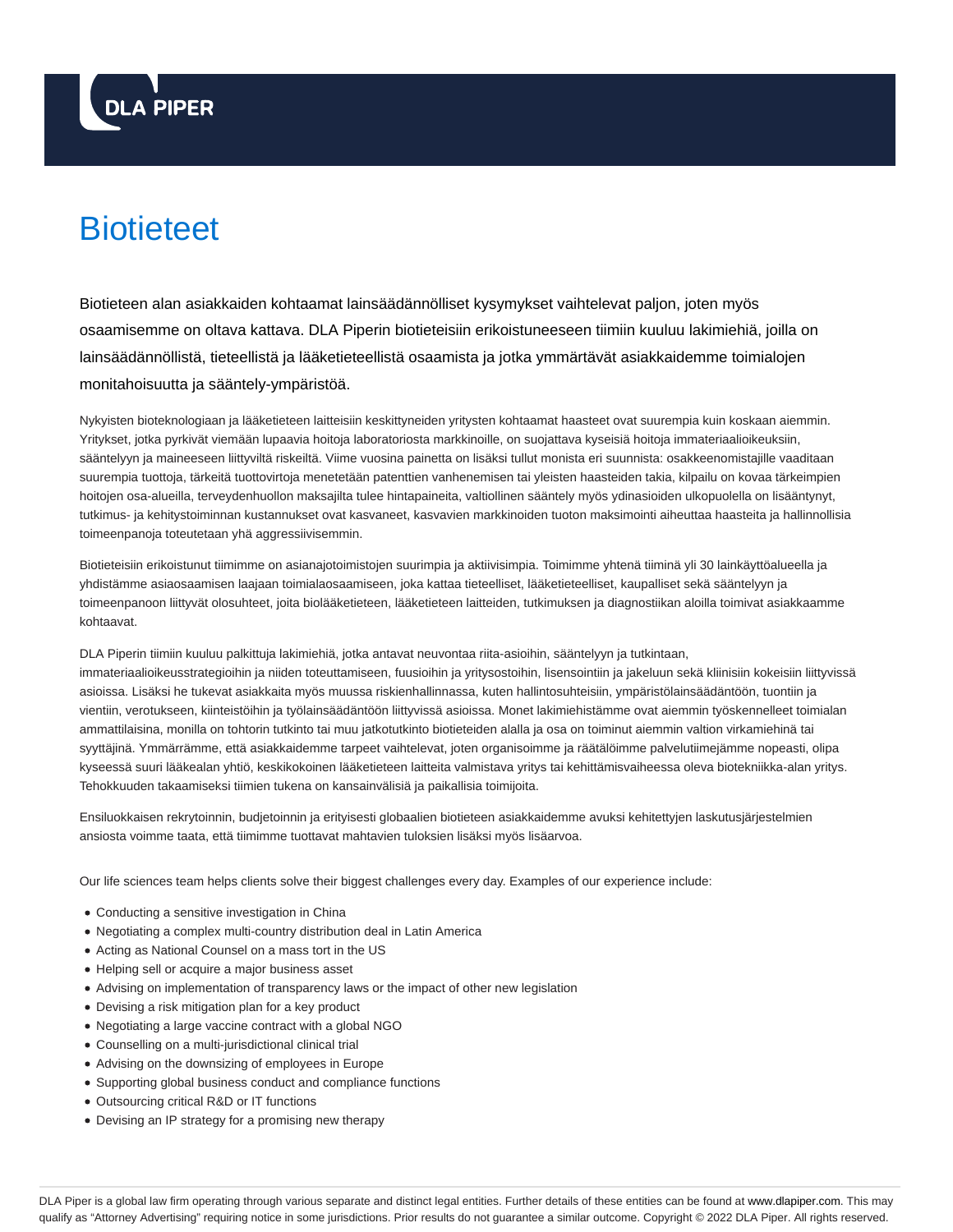- Negotiating a worldwide licensing and collaboration deal
- Protecting a blockbuster drug in patent litigation

# INSIGHTS

# **Publications**

**The rise of global telehealth**

# 30 June 2022 AT THE INTERSECTION OF SCIENCE AND LAW PODCAST SERIES

Partners Kristi Kung and Greg Bodulovic discuss the rise of telehealth amid the COVID-19 pandemic, as well as advancements in technology aiming to address disparate access to healthcare globally.

**Coming soon: a national security screening mechanism for outbound investments**

28 June 2022 The US would not be alone in regulating outbound investment.

**FDA Regulatory News and Trends**

28 June 2022

Guidance coming to supplements industry on new dietary ingredients; approval rescinded for a cancer drug; program will seek new ways to sterilize devices.

**Former BIO CEO Jim Greenwood: 1 million dead, \$16 trillion in losses is our wake-up call on pandemic preparedness**

7 June 2022

While biological events may be inevitable, their level of impact on our country is not.

**Food and Beverage News and Trends**

# 20 May 2022 FOOD AND BEVERAGE NEWS AND TRENDS

FDA warns about consumption of copycat products that contain THC; Canada tackles food fraud; Kansas enacts meat analog labeling law.

**FDA continues CBD enforcement and ramps up delta-8 THC enforcement; agency focuses on youth-appealing products**

### 19 May 2022

FDA has adopted a more aggressive enforcement strategy toward delta-8 THC than it has for CBD, and it is actively moving against products that carry significant risk of youth appeal.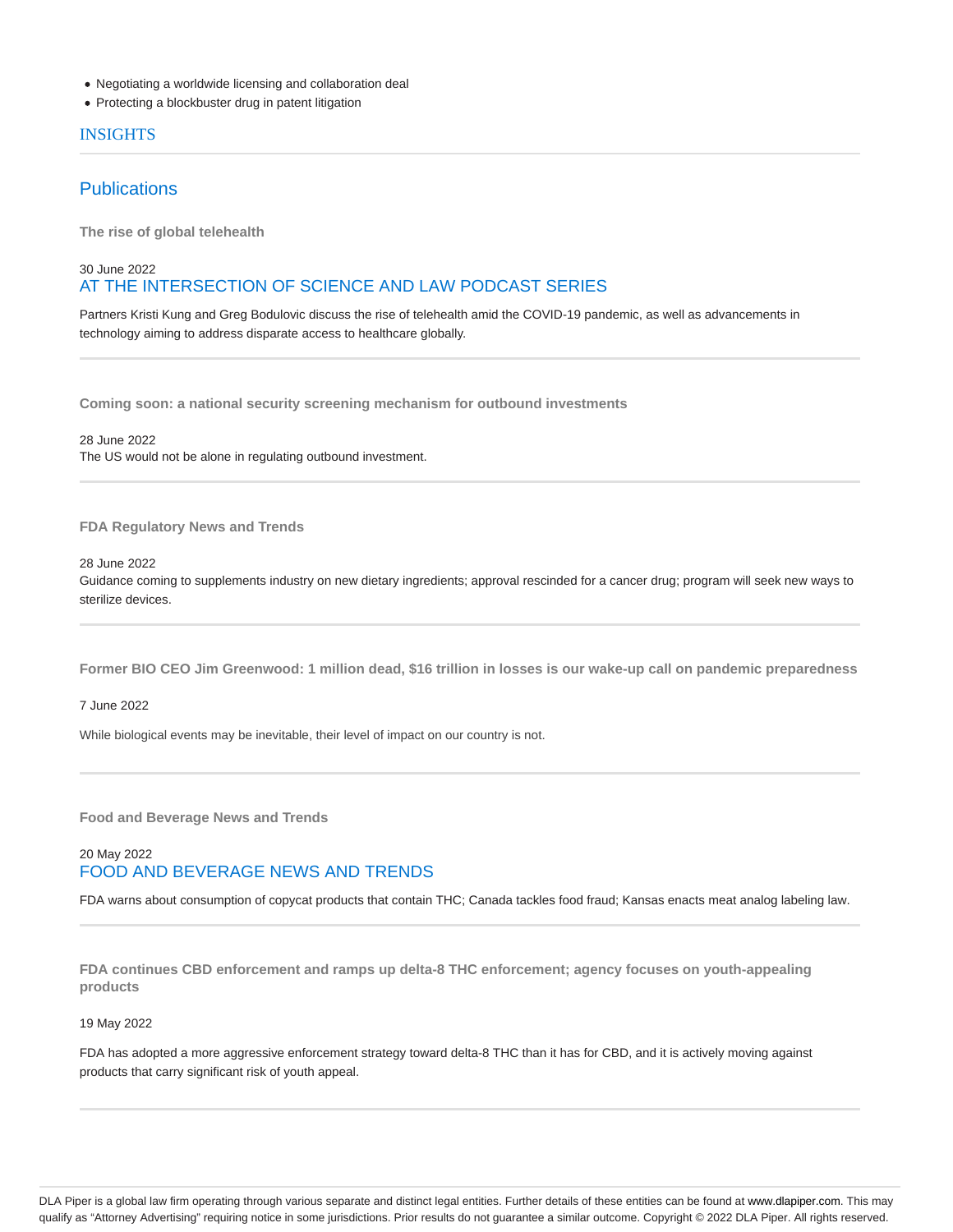**FDA premarket approval and the use of "FDA Approved" claims**

17 May 2022 When do products, facilities, labels, and claims require Formal Premarket Approval, and when do they not?

**Global M&A Intelligence Report 2022**

Updated: 29 June 2022 Our annual Global M&A Intelligence Report is based on an analysis of key deal terms in almost 5,000 private M&A transactions on which we have advised since 2015.

**Israel Group News April 2022**

28 April 2022 ISRAEL GROUP NEWS

In this issue, our global activities, latest publications, recent events and more.

**Colombia is using AI to improve insolvency proceedings**

22 April 2022 PANORAMA

Artificial intelligence creates a completely new experience for the interaction of the user with the insolvency system.

**Advising the advisor: Tips for navigating the life sciences and regulatory environment**

# 19 April 2022 AT THE INTERSECTION OF SCIENCE AND LAW PODCAST SERIES

Emilio Ragosa is joined by Kevin Sheridan, Joint Global Head of Healthcare Investment Banking at Jefferies LLC, to discuss the importance of advisors having an understanding of the life sciences industry.

**What is a SPAC? The basics, when you are contemplating going public in 2022**

6 April 2022 PANORAMA

Key developments and implications for Latin American companies.

**The moral imperative: Balancing innovation, regulation and prescription drug availability**

# 21 March 2022 AT THE INTERSECTION OF SCIENCE AND LAW PODCAST SERIES

Jim Greenwood and Geoff Levitt are joined by Peter Kolchinsky to discuss the importance of – and complications in - balancing biopharmaceutical innovation, industry regulations and prescription drug availability.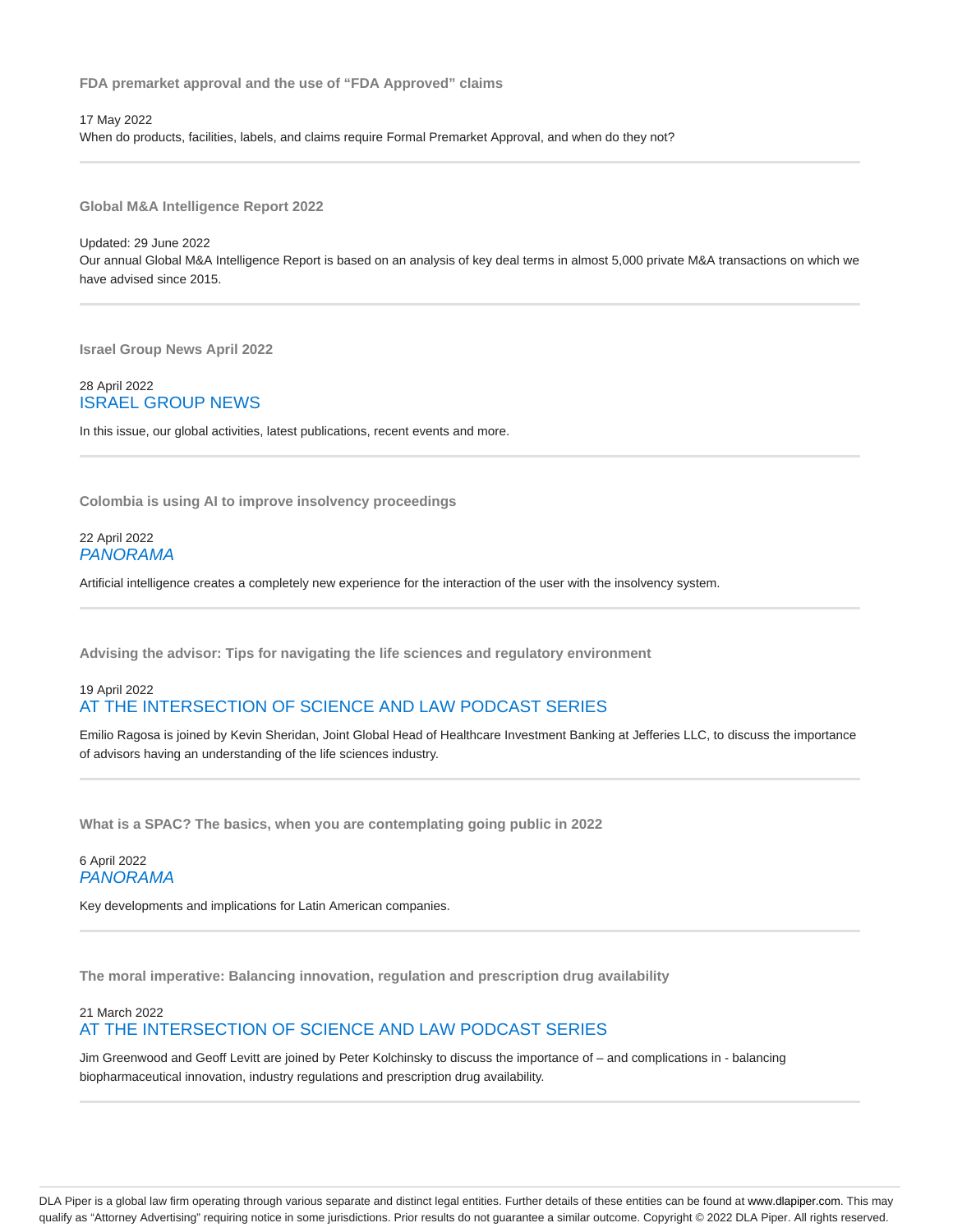**Incentivizing diverse representation in clinical trials**

# 2 March 2022 AT THE INTERSECTION OF SCIENCE AND LAW PODCAST SERIES

Kirsten Axelsen and Sarah Schick are joined by Shazia Ahmad, Senior Director and Head of Patient and Physician Services at UBC, to discuss the importance of regulatory incentives to drive racial and ethnic diversity in clinical trials.

**The beginning of the end: FDA details roadmap to terminating COVID-19 EUAs and enforcement policies for medical devices, PPE**

### 2 March 2022

The webinar sought to prepare stakeholders for the upcoming transition back to normal operations by describing its expectations for the industry over the 180-day transition period.

**US escalates its sanctions regime against Russia, targeting its financial system**

# 28 February 2022 GLOBAL SANCTIONS ALERT

And additional measures are expected to be announced by the US and its allies in the coming days

**Aiscension: an AI tool to ensure effective risk management by detecting anti-competitive practice**

#### 24 February 2022

Anti-competitive activity has been rife in companies for centuries and there are many who like to take the ostrich approach and bury their head in the sand. However, it is known that this approach to risk management is ineffective should the regulators come looking, and with fines of up to 10% of global turnover, it is a big risk to take.

**New US sanctions in response to Russia's actions against Ukraine**

# 23 February 2022 GLOBAL SANCTIONS ALERT

Additional sanctions are expected that will target Russia's financial, technology, and defense sectors.

**Medicare audit? CMS expands ability to revoke for non-compliant billing**

14 February 2022 These broad revisions provide CMS with greater revocation authority.

**Telehealth's impact on low-income communities**

# 24 January 2022 AT THE INTERSECTION OF SCIENCE AND LAW PODCAST SERIES

Shared from our Beyond the Curve podcast series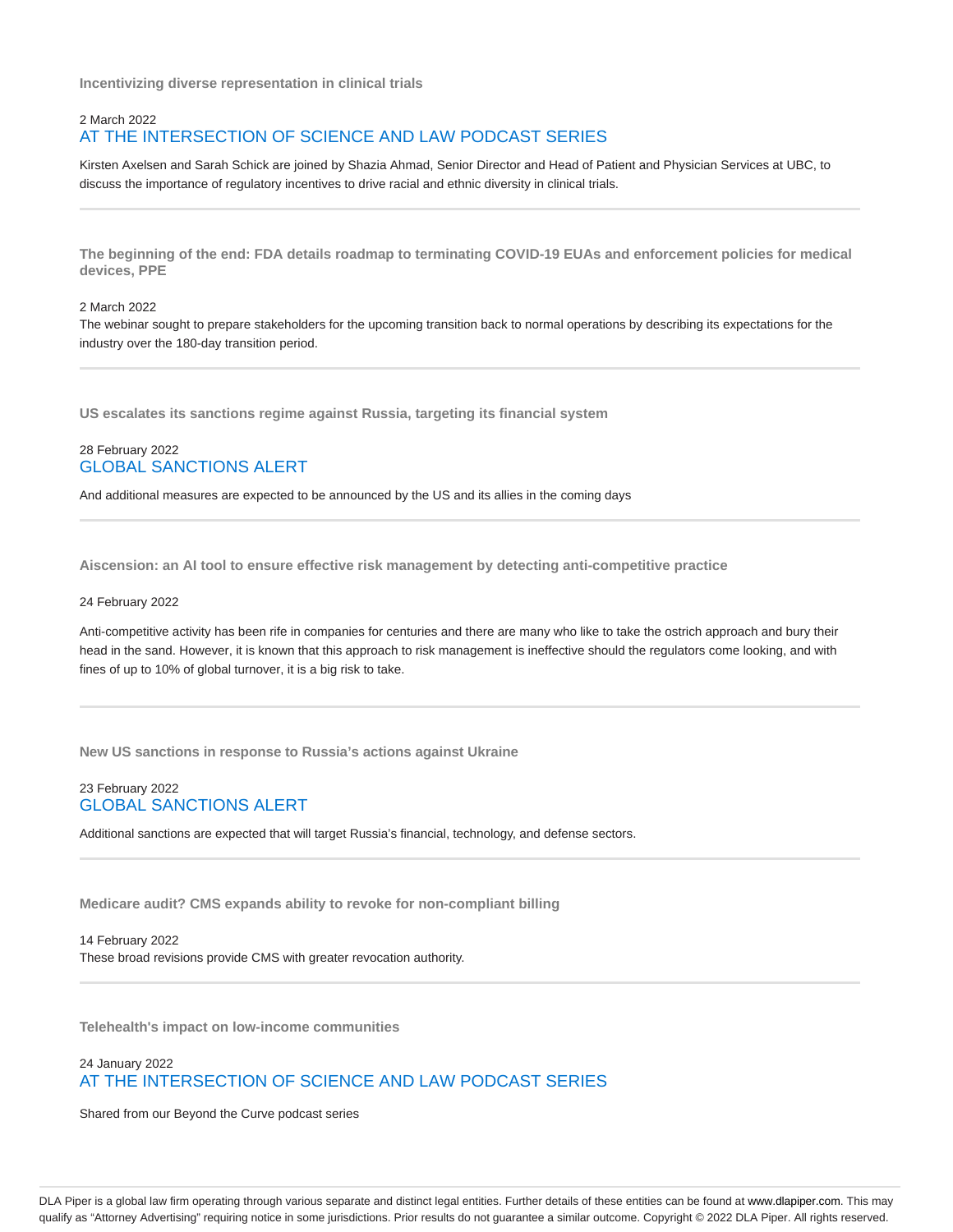Ray Williams and Kirsten Axelsen are joined by Dr. Benson Hsu of the University of South Dakota Sanford School of Medicine for a frank discussion on disparities to engaging with telehealth and ways to better serve low income communities. Originally recorded on March 3, 2021.

**Israel Group News January 2022**

# 24 January 2022 ISRAEL GROUP NEWS

In this issue, our global activities, latest publications, recent events and more.

**US Department of Homeland Security seeks comments on implementation of Uyghur Forced Labor Prevention Act**

24 January 2022 Considerations for US importers and entities with supply chains that may involve China.

**2022 – a busy year for privacy legislation has already started**

12 January 2022

Biometric privacy, cybersecurity standards and consumer protection are among the subjects of the bills.

**A legal overview**

# 4 January 2022 UNDERSTANDING THE UK NATIONAL SECURITY & INVESTMENT REGIME PODCAST

In episode 2 of our podcast series we discuss the legal context of the regime: how it will operate and the implications for businesses. In particular, the legislation - which comes into force today, 4 January - has wide reaching implications for M&A involving businesses or assets connected with the UK.

**Supporting the health of your health system: 2022**

3 January 2022

Helping you tend to healthcare system wellness throughout the business life cycle.

**The crossroad of science and law**

# 16 December 2021 AT THE INTERSECTION OF SCIENCE AND LAW PODCAST SERIES

Lucas Przymusinski and Raymond Williams are joined by Michael King, Vice President and Associate General Counsel at Jazz Pharmaceuticals, to discuss the benefits of medical and science backgrounds when litigating matters for pharmaceutical and medical device companies.

**The Glasgow Climate Pact: What does it mean for Business?**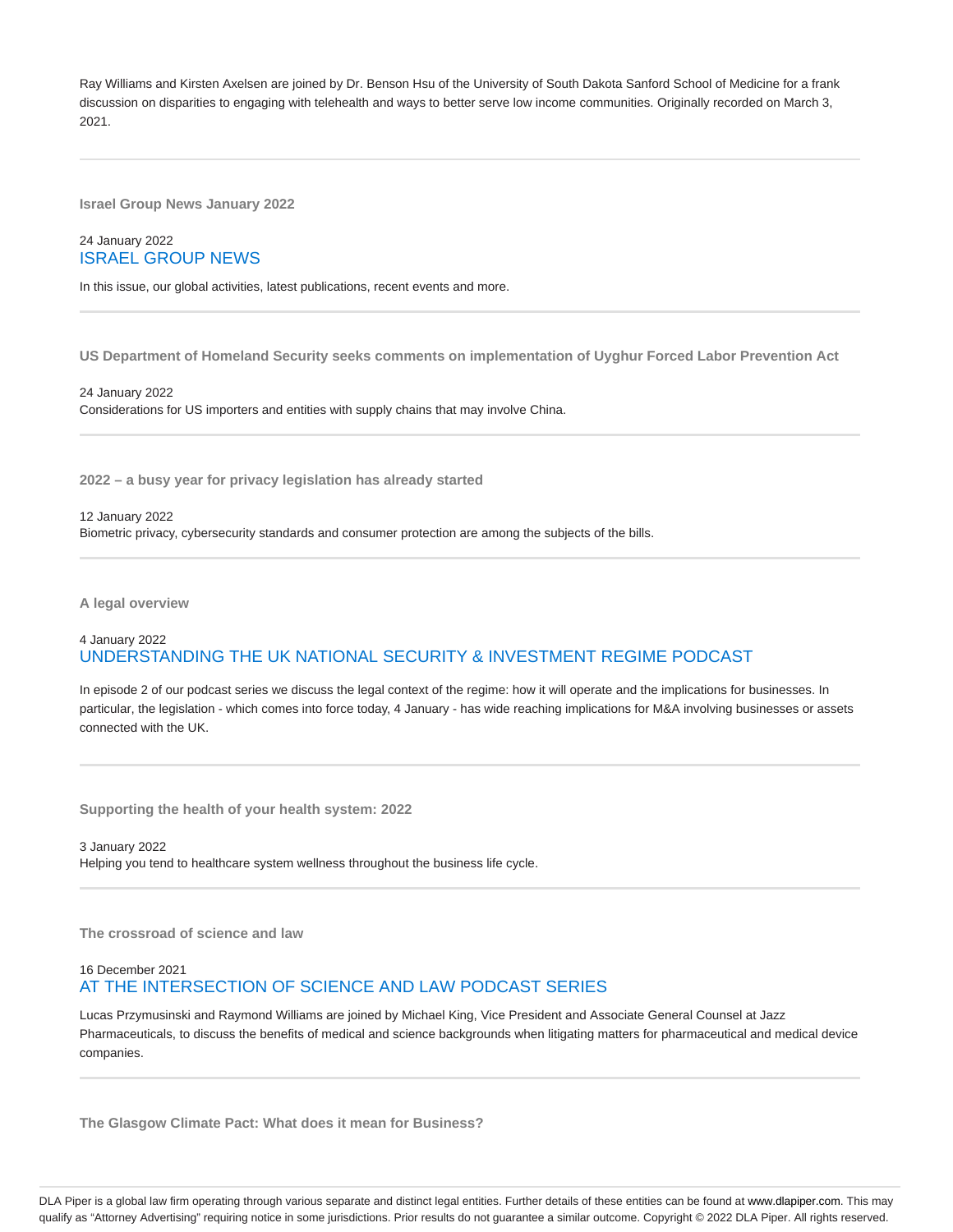23 November 2021

In this article, members of our Sustainability and ESG Steering Committee share their thoughts on eight key themes emerging from COP26 and what they mean for business.

**Social media's impact on the life sciences industry**

# 8 November 2021 AT THE INTERSECTION OF SCIENCE AND LAW PODCAST SERIES

Chris Campbell and Jody Rhodes are joined by Sarah Heineman, Senior Assistant General Counsel at Bayer, to discuss how social media affects the public's view of medicine and science.

**Israel Group News October 2021**

25 October 2021 ISRAEL GROUP NEWS

In this issue, our global activities, latest publications, recent events and more.

**An interview with Aldersgate Funding**

11 October 2021

In this podcast, DLA Piper partner Henry Quinlan interviews Jim Holding and Matthew Lo at Aldersgate Funding Limited, who shed some light on the advantages of litigation and arbitration funding; the types of claims eligible for funding; the process of funding a case; and the jurisdictional constraints on this type of financing.

DLA Piper · Aldersgate Funding on how litigation funding can help your business

**Understanding AI and its use in drug discovery**

# 6 October 2021 AT THE INTERSECTION OF SCIENCE AND LAW PODCAST SERIES

DLA Piper partners Ellen Scordino and Susan Krumplitsch are joined by Duane Valz, General Counsel of Insitro, to discuss how machine learning is being used to generate and leverage data for the development of better medicines.

**FTC's Policy Statement on breach notifications in mobile health apps: a new, broad approach that may face legal challenge**

# 27 September 2021 The Policy Statement highlights the FTC's intention to step up enforcement consistent with these broad new interpretations.

**Can an AI system be named the inventor? In wake of EDVA decision, questions remain**

# 23 September 2021 AI OUTLOOK

Artificial intelligence is notable among the new technologies posing fundamental questions about the viability of the inventor's oath.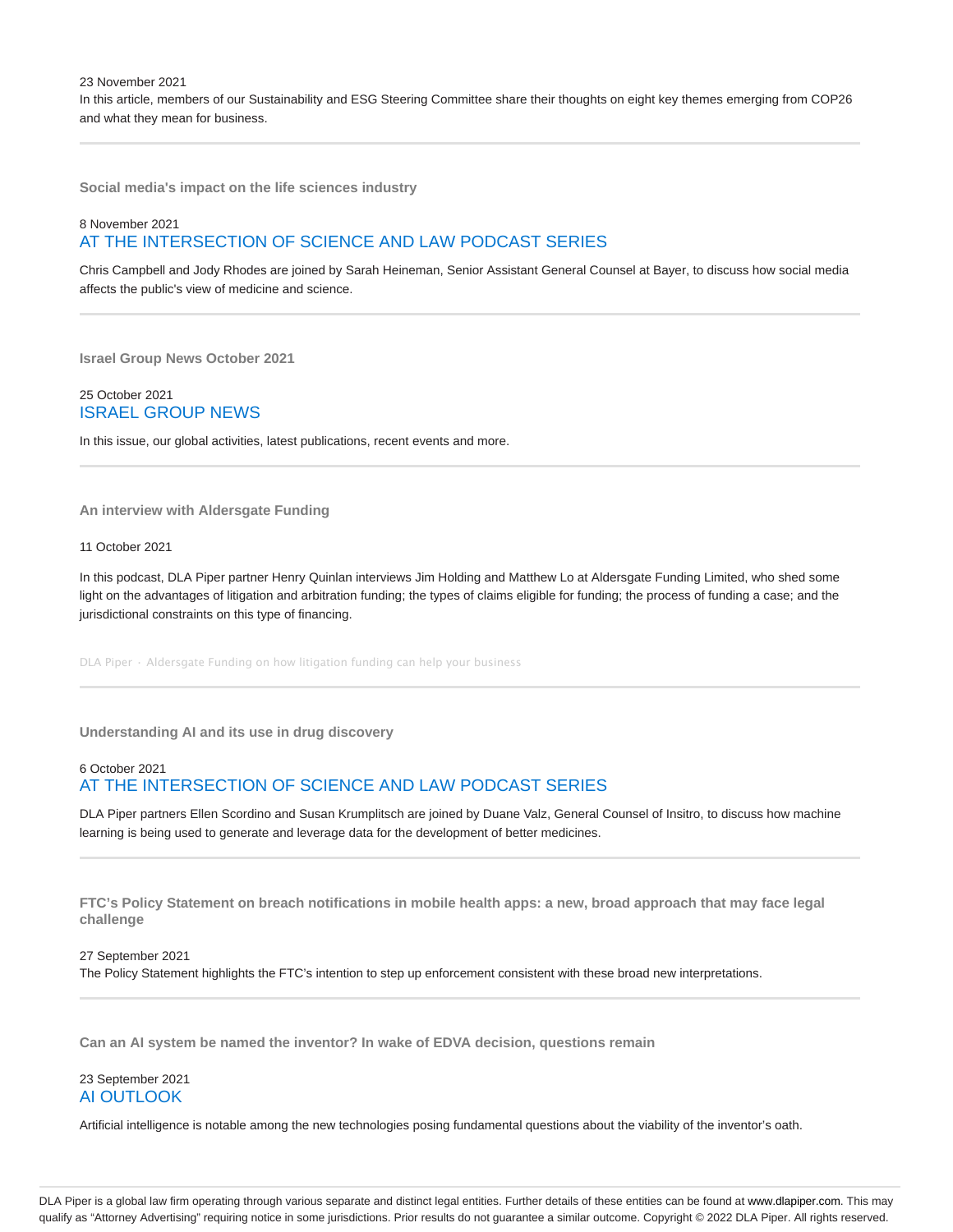**The Hidden Cost of Price Control Policies with Kirsten Axelsen**

15 September 2021

An interview with Kirsten Axelsen about what would change in biopharma if price controls were implemented.

**President Biden announces new vaccination requirements – what private employers and federal contractors need to know**

### 14 September 2021

Employers already struggling with a puzzling array of compliance challenges aimed at combating COVID-19 now face additional vaccination and testing requirements.

**The Pharmaceutical Corner**

September 2021 Teva v. Amicus is the first lawsuit to test the reach of the CREATES Act. Expect more.

**New workplace sexual harassment laws passed – (some) Respect@Work recommendations become law**

### 8 September 2021

After months of anticipation, the Australian Federal Government's Sex Discrimination and Fair Work (Respect at Work) Amendment Act 2021 has now passed both houses of Parliament. The amendment contains important reforms to address workplace sexual harassment.

**mRNA Technology: A New Approach to Therapeutics**

# 8 September 2021 AT THE INTERSECTION OF SCIENCE AND LAW PODCAST SERIES

Dr. Lisa Haile talks with Dr. Kathy Fernando about the study of mRNA and how COVID-19 catalyzed its advancement.

**Electronic disclosures on mobile devices: CFPB to study**

30 August 2021

As mobile devices have become the platform of choice for many consumers, the effective delivery of disclosures on those devices has become a key consideration for financial service providers.

**Israel Group News August 2021**

# 16 August 2021 ISRAEL GROUP NEWS

In this issue, our global activities, latest publications, recent events and more.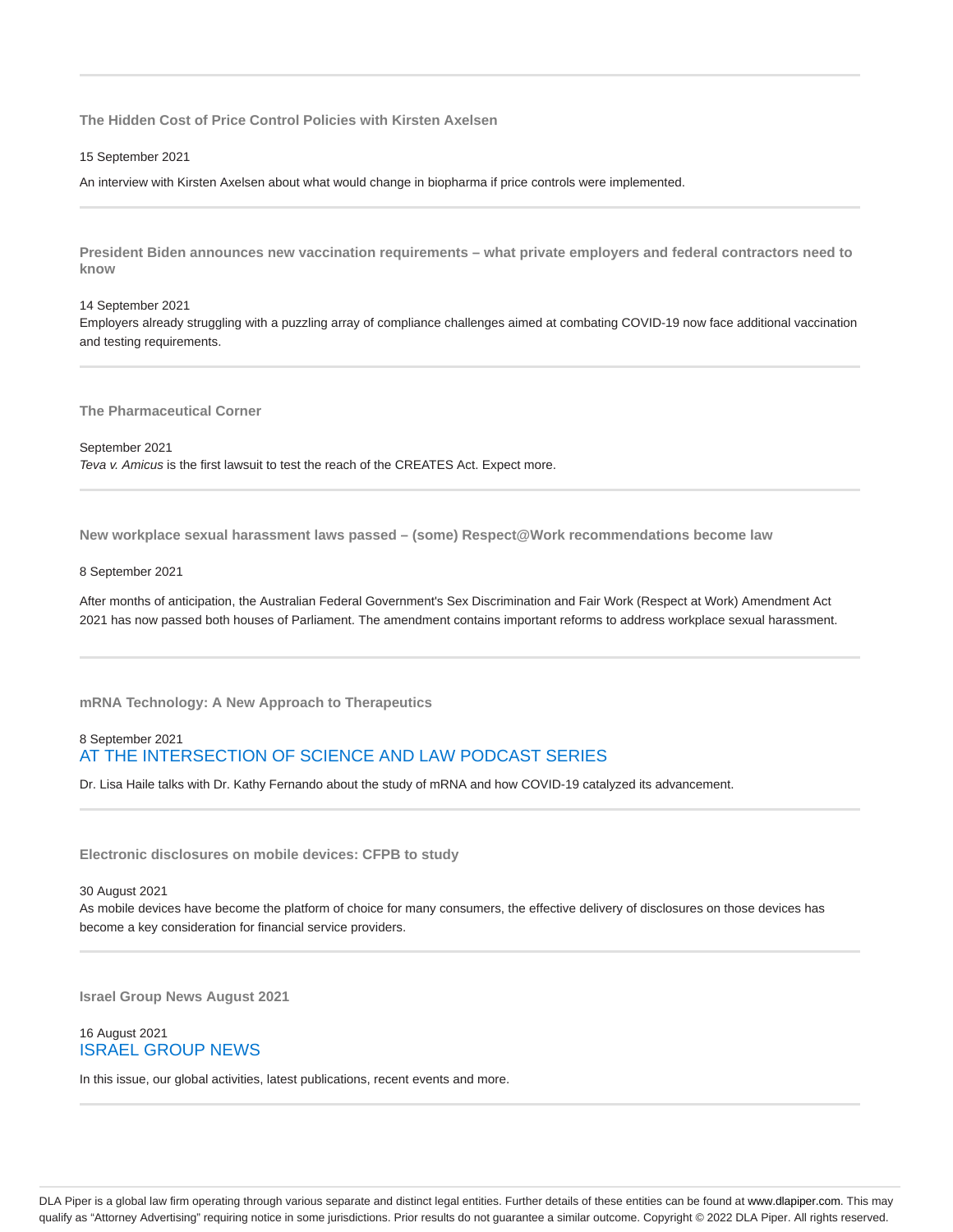**The state of HealthTech and future opportunities**

# 03 August 2021 TECHLAW PODCAST

Podcast 41 of our TechLaw podcast series sees David Bell, Director at Hampleton Partners, leading M&A and corporate finance consultancy for companies with technology at their core, and DLA Piper Partner, Mark O'Conor, engage in an exciting conversation on the current innovations in HealthTech, as well as a futuristic outlook on the industry. Key highlights include the benefits of software as a medical device, macro factors influencing innovation and investment opportunities. Join David and Mark at our fifth European Technology Summit on the 5th October 2021 where they will be resuming this conversation. Register at our fifth European Technology Summit on the 5th October 2021.

DLA Piper TechLaw Podcast Series · The state of HealthTech and future opportunities

**Patent eligibility of diagnostic methods in Australia confirmed: Ariosa Diagnostics, Inc v Sequenom, Inc [2021] FCAFC 101**

29 June 2021

For many years, the following question awaited judicial determination under Australian law: is a DNA-based diagnostic method patent eligible subject matter? The Full Court of the Federal Court of Australia has confirmed that diagnostic methods involving the practical application of "natural phenomena" can be patentable inventions in Australia.

**The Pharmaceutical Corner**

June 2021

We look at the underlying decision in *Immunex v. Sandoz* and the potential implications on pharma patent licensing strategies.

**United States v. Arthrex: Where does the Supreme Court's decision leave the PTAB?**

23 June 2021 If the APJs' appointment is unconstitutional, what is the appropriate remedy?

**Global M&A Intelligence Report 2021**

23 June 2021 Our annual Global M&A Intelligence Report is based on an analysis of key deal terms in over 3,200 private M&A transactions on which we advised since 2015.

**Global corporate benchmarking group seeks inputs on corporate human rights standards**

22 June 2021 Comments are requested by June 25, 2021.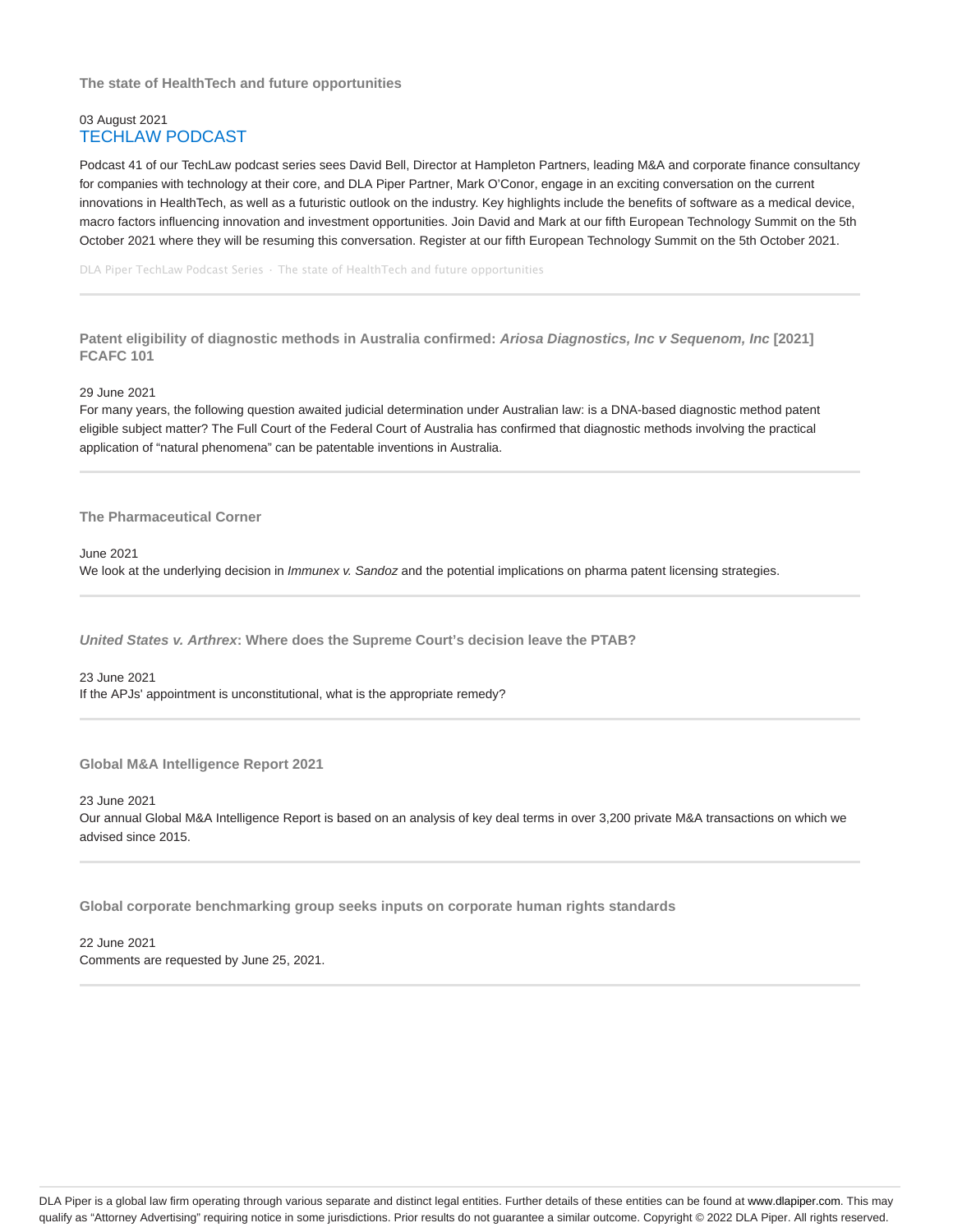**Food and Beverage News and Trends**

# 11 June 2021 FOOD AND BEVERAGE NEWS AND TRENDS

Supreme Court declines to act on vaping regulations, FDA proposes "common sense reform" for dietary supplements industry, USDA and CDC investigate Salmonella linked to chicken parts.

**FDA solicits public comment on adding list of device materials to certain medical device labels**

### 26 May 2021

The proposed change would apply to all medical devices that may be in contact with a patient long term.

**Multi-jurisdiction guide for screening foreign investments**

### 26 May 2021

The aim of this guide is not to substitute proper due diligence and specialized advice when conducting business, it will hopefully help the reader navigate the different FDI regimes. Particularly in this complex context and in view of the proliferation of new regimes, by explaining the key aspects of regimes including main issues to consider, thresholds and proceedings to take into consideration when investing in our globalized world.

# **Why I Lawyer: Q&A with Lisa Haile**

# 18 May 2021 WHY I LAWYER

Having so many years in the industry has given me a deep understanding of the business of biopharma and provides me with a different perspective when I advise clients on the value of a particular technology or the likelihood of success in the market relative to competitors.

**Israel Group News May 2021**

# 1 May 2021 ISRAEL GROUP NEWS

In this issue, our global activities, latest publications, recent events and more.

**S 415, narrowing the scope of new chemical entities, is now law: Implications for innovator companies**

# 29 April 2021

The new law, signed by the President on April 23, narrows the scope of drug compounds that qualify as an NCE.

**FDA warning letters: More warnings and closer scrutiny of COVID-19 and vaping products**

### 26 April 2021

A large percentage of warning letters concern adulterated, unapproved or misbranded products related to COVID-19, and e-cigarette companies continue to be in the agency's crosshairs for selling unapproved products.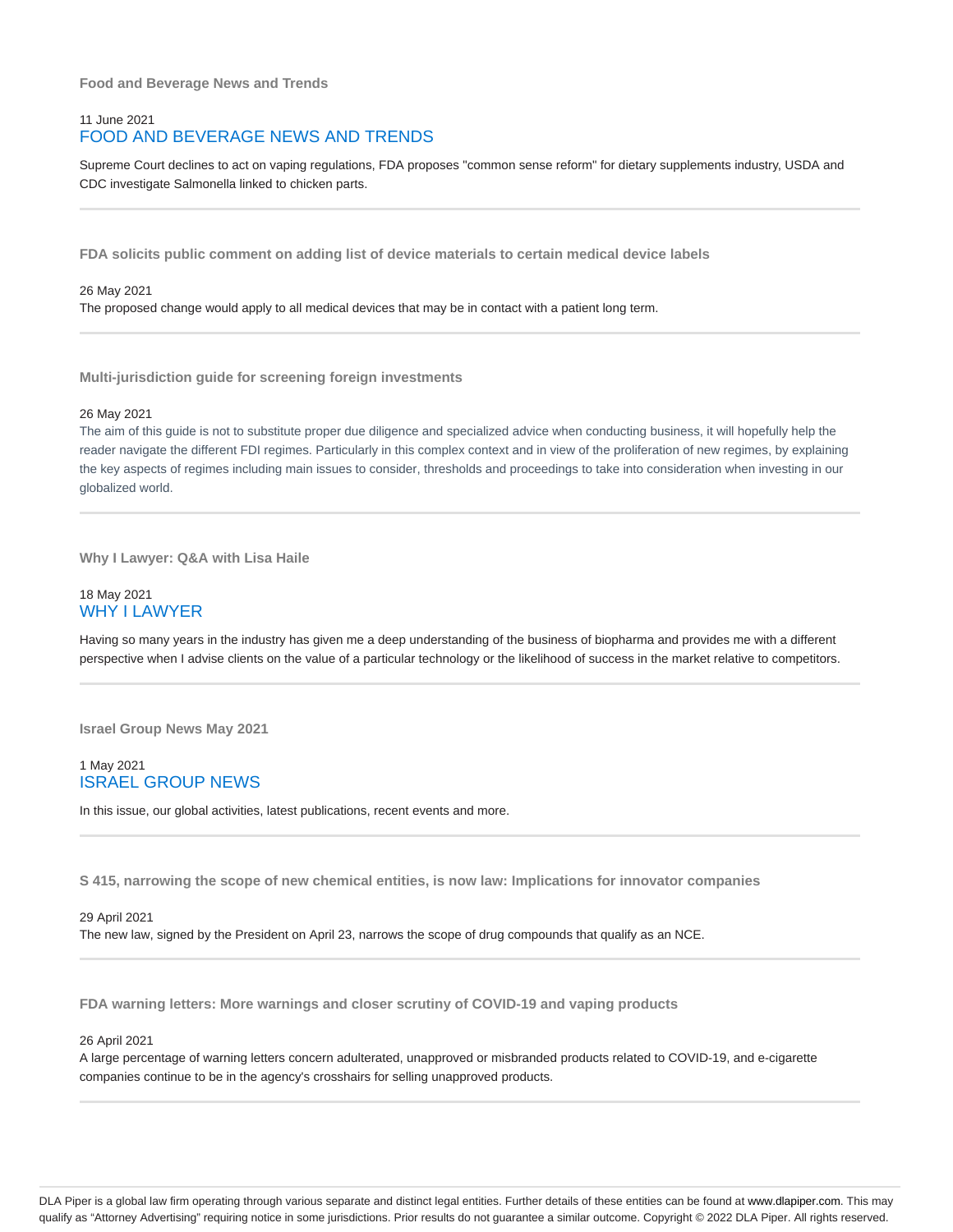**Preliminary injunction granted in Cal Chamber lawsuit concerning acrylamide Prop 65 warning**

1 April 2021

California's Eastern District federal court found that Prop 65's acrylamide warning requirement was likely unconstitutional and preliminarily enjoined new lawsuits alleging failure to warn for acrylamide exposure in food and beverages.

**Patent eligibility in bioinformatics: Federal Circuit affirms rejection of computerized haplotype phasing claims**

31 March 2021 Yet another hurdle for inventors in the growing field of bioinformatics and computational biology.

**The Pharmaceutical Corner**

30 March 2021

The opinion may render functional claiming more difficult, but functional claims that follow its guidance may still have an important role to play in pharmaceutical patents.

**Understanding the USPTO guidance on patenting AI technologies**

30 March 2021

The USPTO guidance opens the door for applicants to obtain patent protection for their AI technologies.

**United States imposes significant new export controls and sanctions on Russia and China**

23 March 2021

Reflecting a further hardening of US foreign policy and national security policy positions with those two countries.

**California Prop 65: OEHHA proposes changing popular short-form warning**

3 February 2021

Businesses selling products in California that utilize short-form Proposition 65 warnings may have to be re-label yet again or risk enforcement actions.

**Expectations for white collar enforcement under the Biden Administration**

18 February 2021 Six key areas where the Biden Administration may focus its enforcement efforts.

**Corruption Perceptions Index 2020 - a regional perspective**

11 February 2021

Last week Transparency International launched the 2020 edition of its Corruption Perceptions Index (CPI), which ranks 180 countries and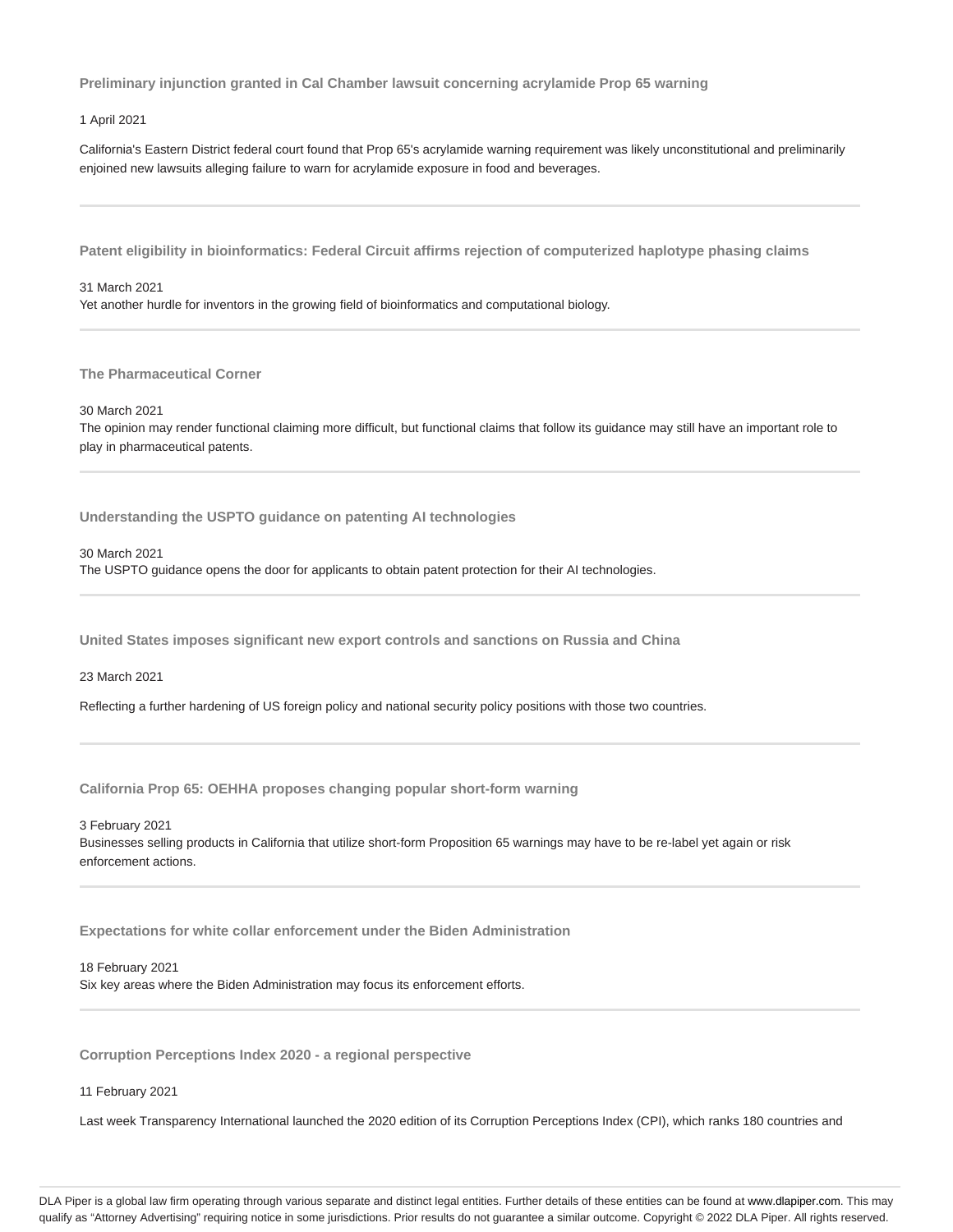territories by their perceived levels of public sector corruption, according to experts and business people, using a scale of zero to 100 (100 being very clean and zero being highly corrupt).

**The Qualified Maquiladora Approach Agreement has been renewed: Implications for multinationals' transfer pricing**

26 January 2021 US-based multinationals using the maquiladora structure to manufacture goods in Mexico are taking note.

**Israel Group News January 2021**

# 19 January 2021 ISRAEL GROUP NEWS

In this issue, our global activities, latest publications, recent events and more.

**No Surprises Act creates new model for commercial payors and providers**

# 7 January 2021 The act contains consumer protection and transparency requirements that may fundamentally change health payor and provider operations.

**Supporting the health of your health system**

4 January 2021 Helping you tend to healthcare system wellness throughout the business life cycle.

**Boardroom Brexit: What the deal means for business**

# 31 December 2020 BOARDROOM BREXIT

Welcome to this last edition of Boardroom Brexit, marking the end of the negotiations and the agreement of a new trade deal, the UK-EU Trade and Cooperation Agreement (TCA). In this edition, we summarise the impact of the deal on all aspects of business operations in one place – please use the hyperlinks below to help you navigate the report.

**Boardroom Brexit: What the deal means for trade in goods**

# 31 December 2020 BOARDROOM BREXIT

What will the Trade and Cooperation Agreement mean for tariffs and quotas, rules of origin, technical barriers to trade, customs and product standards

**Boardroom Brexit: What the deal means for trade in services**

31 December 2020 BOARDROOM BREXIT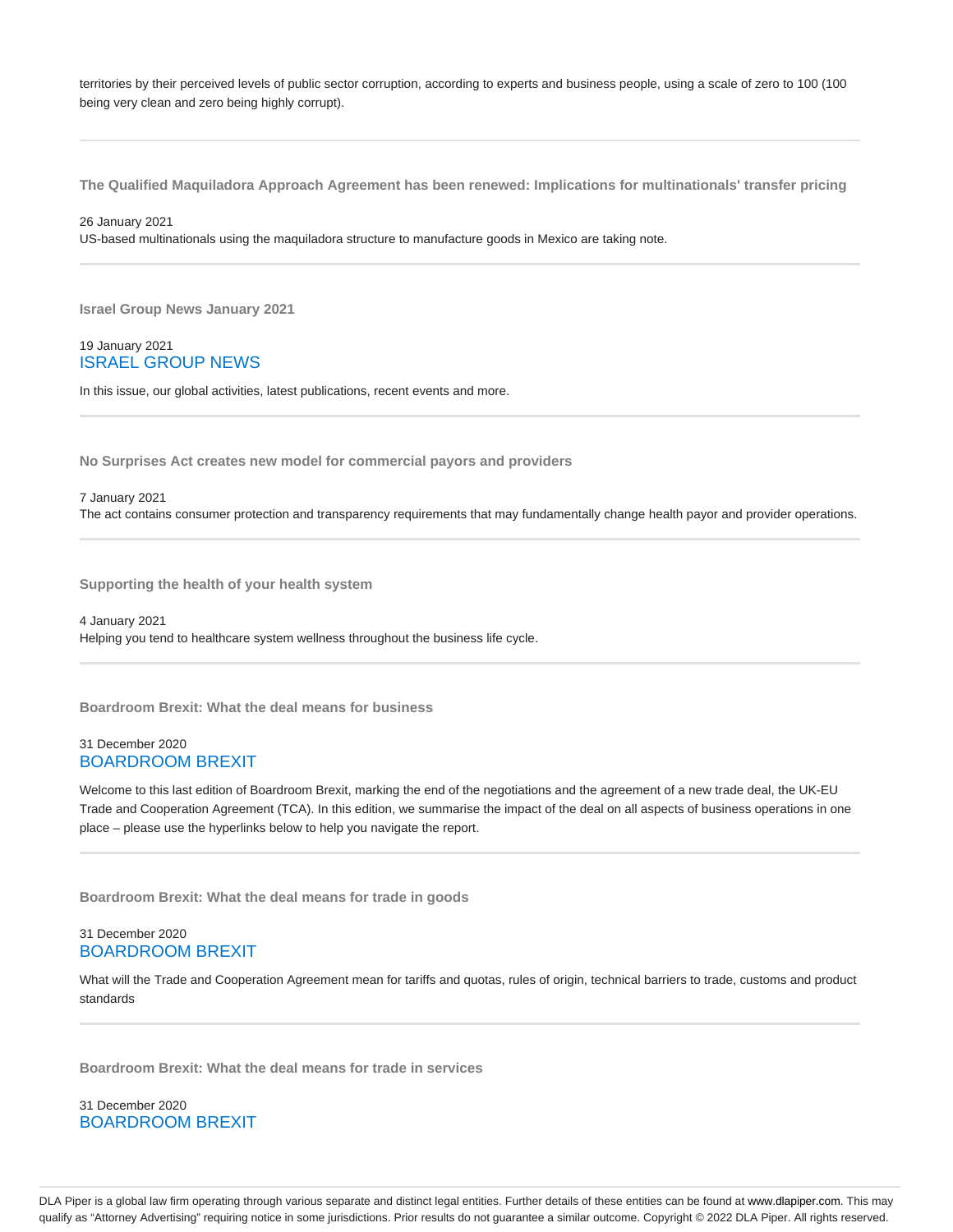The TCA has substantial sectoral coverage, including professional and business services (e.g. legal, auditing, architectural services), delivery and telecommunication services, computer-related and digital services, financial services, research and development services, most transport services and environmental services.

**The EEOC breaks its silence on the COVID-19 vaccine**

22 December 2020 Some of the most important questions answered by the EEOC's guidance.

**The Pharmaceutical Corner**

22 December 2020 A precedential decision with potentially far-reaching impacts for future Hatch-Waxman litigation and generic-product launches.

**Landmark artificial intelligence legislation advances toward becoming law**

16 December 2020 AI OUTLOOK

An overview of the key AI initiatives and funding set out in the defense bill.

**Navigating risk and compliance in government contracts M&A**

14 December 2020 Webinar now available: government contracts and pre-closing diligence.

**Silver linings for FCA defendants in new HHS Working Group**

11 December 2020

The US Department of Health and Human Services is launching the Working Group to better protect taxpayer funds and deter "would-be fraudsters."

**FDA seeks feedback on industry best practices for medical device cybersecurity communications**

9 December 2020

The agency emphasizes the evolving responsibility of medical device manufacturers to promptly, clearly communicate cybersecurity issues to patients and healthcare providers.

**CMS, OIG finalize Stark and AKS overhaul – paving the way for value-based care**

25 November 2020

We highlight some of the most important ways in which HHS followed through on its ideas from 2019, as well as the instances where they pivoted in reaction to public comments.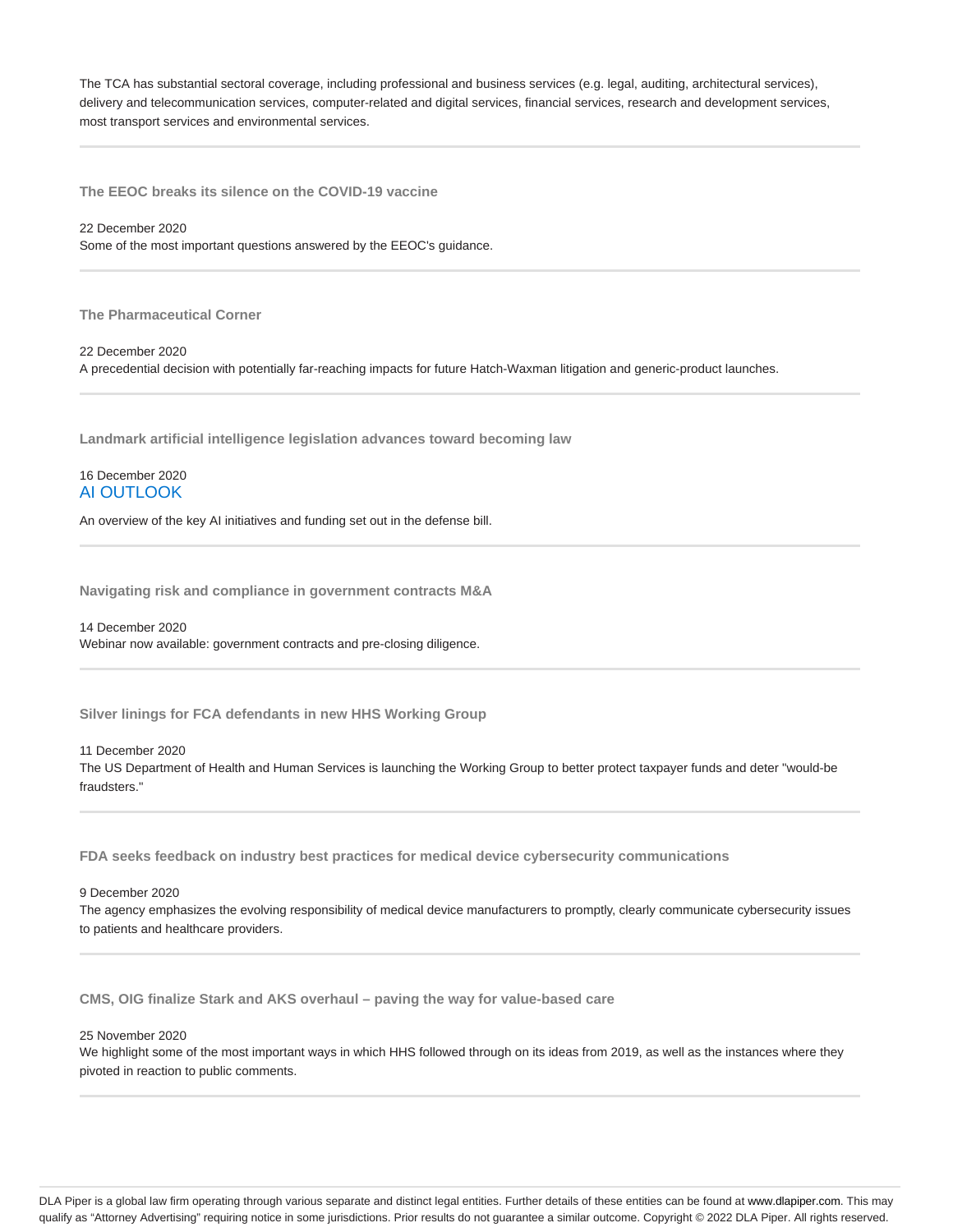**HHS-OIG issues alert warning pharmaceutical and device manufacturers about the kickback risks of speaker programs**

24 November 2020 Key details and takeaways.

**The US Hemp Production Handbook**

#### 4 November 2020

A concise, high-level overview for businesses that are currently or are considering operating in this growing market.

**Vaping and COVID-19: Plausibility and causality**

26 October 2020

In a courtroom, assertions must be analyzed in the context of tort law.

**China signs off on PRC Biosecurity Law: What this means for industry players in China**

### 21 October 2020

The Biosecurity Law establishes a comprehensive framework replacing the current somewhat piecemeal legislation.

**Germany's New Foreign Direct Investments (FDI) Act took effect on 11 October 2020**

# 19 October 2020

In addition to the intended amendments to the Foreign Trade and Payments Act Germany's Federal Government on 20 May 2020 has decided on a bill that broadens the scope and the scrutiny with regard to foreign investments.

**China Enforces Tax Collection on Employees Working for Chinese-invested Enterprises Overseas**

# 16 October 2020

With the recent IIT reform in 2019, and the introduction of a number of implementation rules (particularly the tax policy on overseas income), it appears the China tax authorities are taking a harder stance on how overseas income derived by China tax residents will be taxed in China, starting with Chinese expatriates working for Chinese state-owned enterprises.

**COVID-19 – Galvanising your business against supply chain and customer insolvency risk**

### 7 October 2020

The risk of unforeseen counterparty customer or supplier financial distress and failure amidst the on-going challenges for businesses from COVID-19 means that pre-emptive legal and operational protections against the risk of heavy financial loss or business disruption from customer/supplier failure are more valuable than ever.

**Israel Group News October 2020**

7 October 2020 ISRAEL GROUP NEWS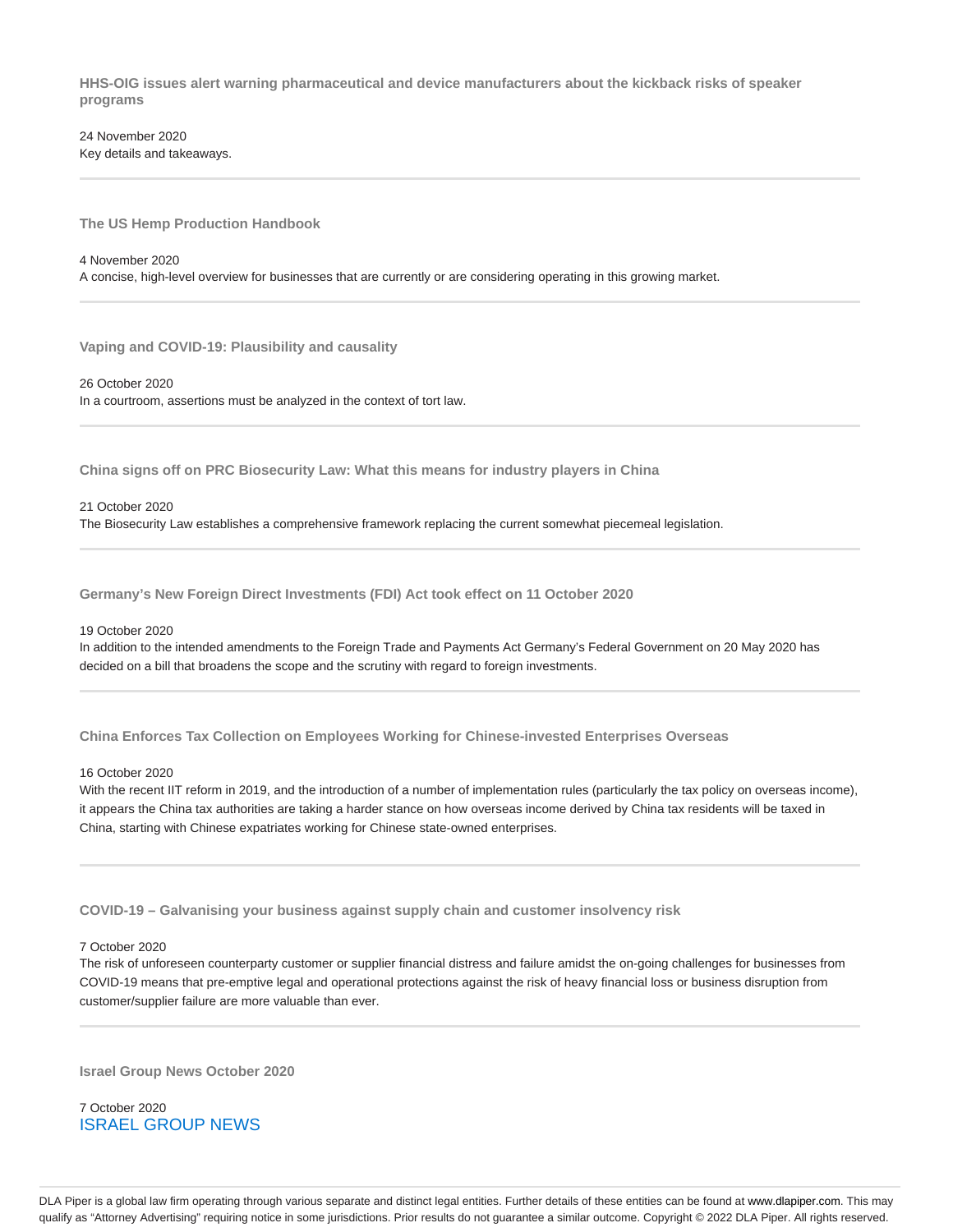**Mass layoffs and collective redundancies guide**

# 6 October 2020

As COVID-19 continues to impact the global economy in unprecedented ways, companies that have had to scale back or shut down operations are bracing for what the next few months will bring, and what this means for their workforces. In this guide, we examine key considerations for employers looking to make permanent reductions in force across APAC.

**Coronavirus Resource Center: Our global repository of insights and events**

30 September 2020 A central repository for our reports and commentary on the legal and regulatory concerns arising from the pandemic.

**New CFIUS regulations change mandatory filing requirements and increase the importance of US export controls**

#### 30 September 2020

The new rule modifies the criteria that trigger a mandatory filing with CFIUS, potentially subjecting more transactions to mandatory CFIUS review.

**Philadelphia grows privacy capabilities with a new arrival**

# 30 September 2020 Ronald Plesco, an internationally known information security and privacy lawyer, has joined our Philadelphia office.

**The Pharmaceutical Corner**

30 September 2020 In this inaugural column, we look at the implications of IPR and PGR proceedings in Hatch Waxman litigation.

**California on the verge of instituting new deidentification requirements, broader research exemptions for health data**

### 23 September 2020 AB 713 has an emergency clause that means it will go into immediate effect once the governor signs it.

**Four years later, federal court upholds convictions but harshly criticizes off-label prosecutions**

### 23 September 2020

The decision will likely draw attention both in the First Circuit and beyond.

**Digital Therapeutics - evolution and entry into mainstream healthcare**

### 18 September 2020

Research undertaken by DLA Piper's Life Sciences sector in conjunction with The Lawyer seeks to understand the current developments in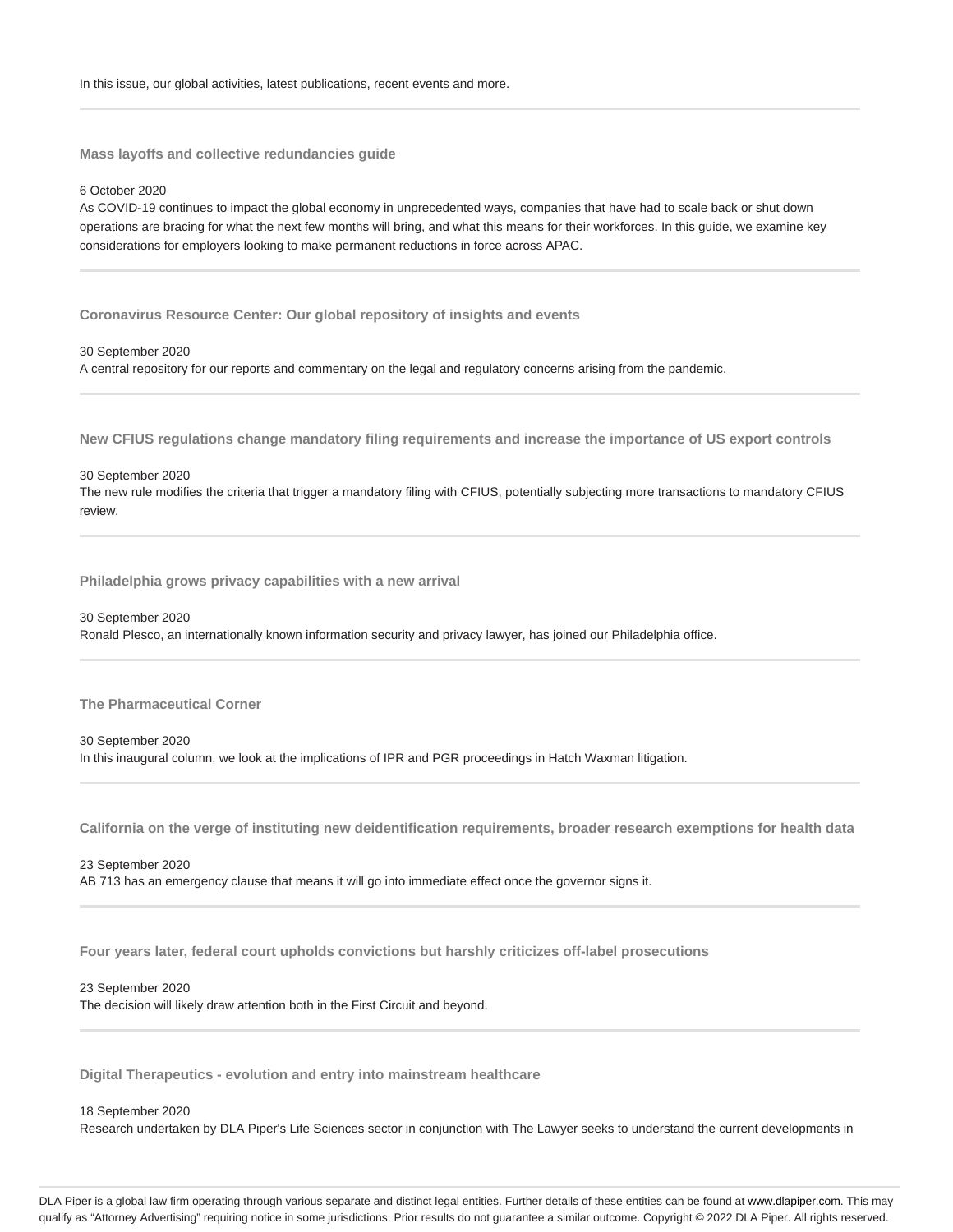the field of digital therapeutics, looking at key questions that need to be addressed if these products are to become mainstream components of health systems across the world.

**PREP Act immunity: federal courts weigh in**

#### 4 September 2020

The decisions suggest PREP Act immunity may apply broadly to manufacturers but may be more limited for hospitals, nursing homes, healthcare providers and others.

**Details of the second tranche of Hong Kong's Employment Support Scheme released**

# 24 August 2020

On 18 August 2020 the Hong Kong government announced details surrounding the second tranche of the Employment Support Scheme. While the majority of the rules surrounding the second tranche remain largely the same as the first tranche, there are new penalties for employers who have fallen foul of a number of nebulous terms.

**Release of exposure draft legislation for major reforms to Australia's Foreign Investment Framework**

### 10 August 2020

Many governments around the world have been strengthening their laws relating to foreign investment. Australia is no exception to this development and has just released proposed sweeping reforms to its foreign investment regime. In this article, we provide a high level overview of the key proposed amendments and our thoughts on how some of those proposals are likely to affect foreign investment into Australia.

**For the healthcare industry, seeking to incentivize restocking of elective surgery supplies may lead to civil and criminal risk**

6 August 2020

Discounts and incentives may have unforeseen consequences under certain federal anti-bribery laws.

**New Executive Order forecasts permanent telehealth funding changes**

### 5 August 2020

The Order implies a possible mechanism for making telehealth changes in spite of statutory confines and signals to Congress to take further action to permanently expand telehealth access in the Medicare program.

**Vlog series: How to raise equity capital during the Coronavirus pandemic (UK)**

#### 4 August 2020

The first half of 2020 has seen an unprecedented volume of activity by companies raising capital through follow-on equity offerings on the London Stock Exchange in response to the Coronavirus pandemic. There have been over 140 equity issues on the London Stock Exchange's main market or AIM since 20 March 2020 raising more than GBP14 billion.

**HHS extends COVID-19 public health emergency declaration, preserving major Medicare changes (for now)**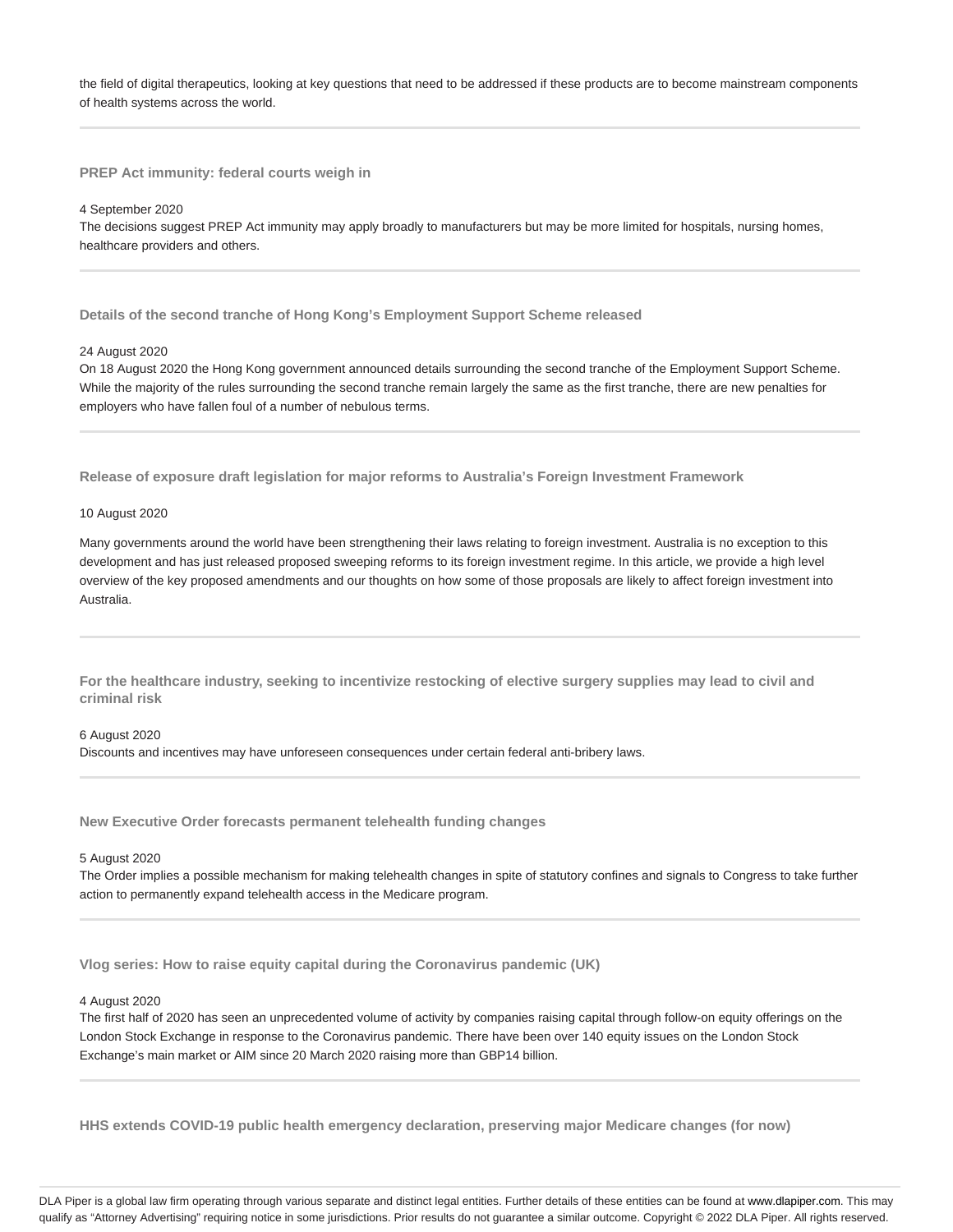27 July 2020

The PHE declaration is an important prerequisite for certain major emergency measures the government has deployed to help address the pandemic.

**Momentum builds for permanent expansions in federal telehealth policy**

# 21 July 2020

Recent legislative proposals and administrative initiatives suggest that the federal government may be moving to make permanent certain emergency fixes to the telehealth regulatory landscape.

**Hong Kong Government increases statutory entitlement for maternity leave**

# 16 July 2020

On 10 October 2018, the Chief Executive stated in her policy address that the government proposed to increase the statutory maternity leave entitlement from ten to 14 weeks.

**Israel Group News July 2020**

# 8 July 2020 ISRAEL GROUP NEWS

In this issue, our global activities, latest publications, recent events and more.

**The legal challenges facing the vaping industry in the EU/UK and the US: An overview and a look ahead**

7 July 2020 Notes as the industry matures.

**CMS proposed rule aims to encourage value based purchasing for drugs, now open for comment**

### 6 July 2020

The rule is intended to spur the development of contractual arrangements between insurers and biopharma companies that rely on the observed value from medicines in exchange for payment.

**PFAS: in California, regulators put cleanup levels on hold, but announce major data hunt**

#### 7 MAR 2019

This data hunt will affect thousands of facilities, drinking water systems and private drinking water well owners.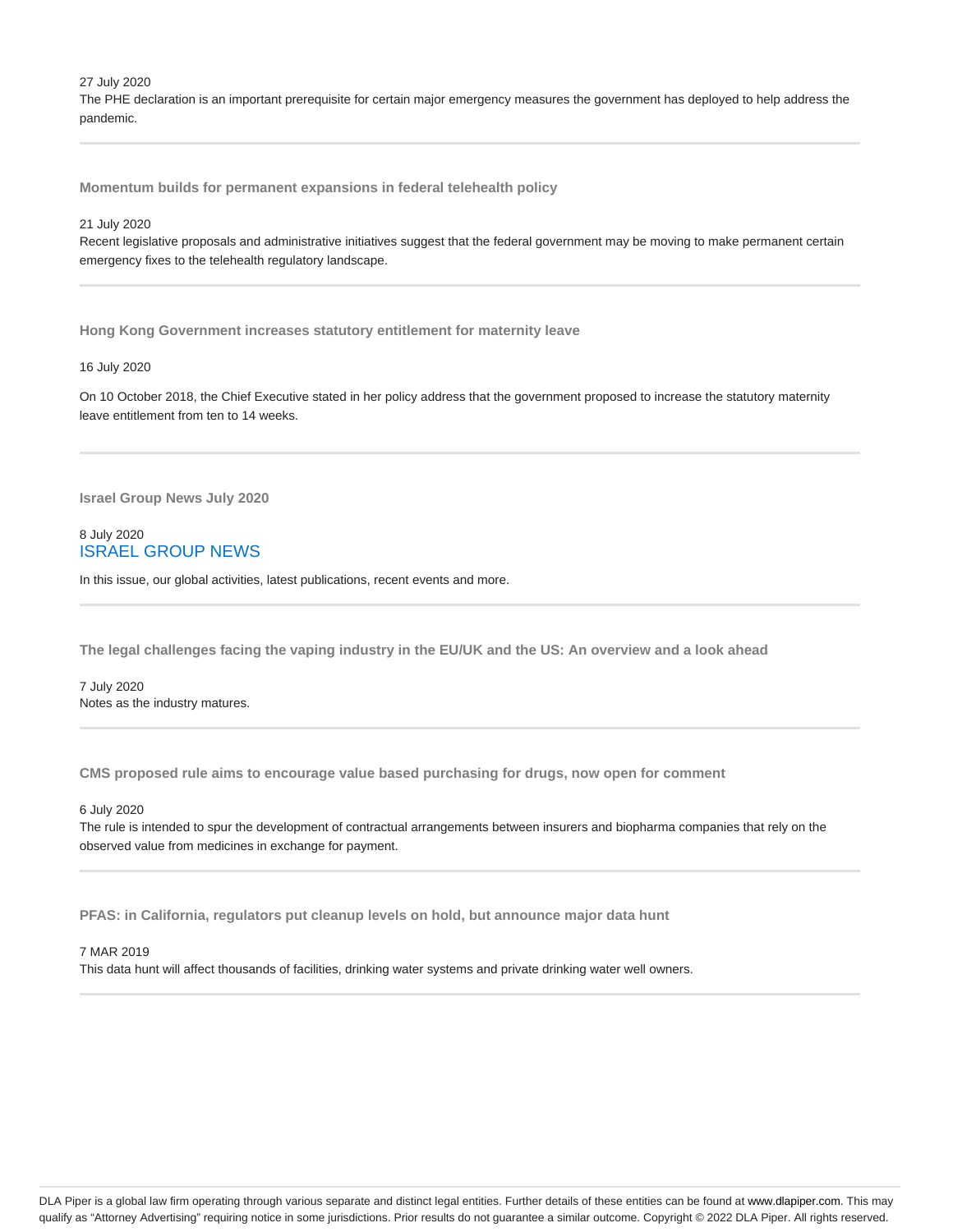**California Proposition 65 lists two chemicals, PFOA and PFOS, found in a number of consumer products**

# 12 DEC 2018

Given Prop 65's active and litigious enforcers, companies doing business in California that suspect their products may cause an exposure to PFOA/PFOS should consider compliance options now.

**California court's narrow Prop 65 coffee ruling should not be misinterpreted**

# 9 APR 2018

A careful understanding of the narrow basis of the ruling is important for coffee consumers and for all manner of product-based companies doing business in California.

**New glyphosate decision forces Prop 65 to reckon with federally accepted science**

7 MAR 2018

This outcome will likely put wind in the sails of industry groups and individual companies challenging the science behind other Prop 65 listings.

**Precarious steps: patent eligibility for healthcare IT**

### 26 SEP 2016

Three recent Federal Circuit decisions, along with new updates from the USPTO, offer guidance on which steps to take in patenting healthcare IT-related inventions.

**Stop them in their tracks: key points in seeking a preliminary injunction against medical device infringers**

## 22 SEP 2016

Three considerations to bear in mind when bringing or defending a preliminary injunction motion in a medical device infringement case.

**Is your cybersecurity upgrade FDA reportable?**

### 28 SEP 2016

Draft guidance lends insight into the way the FDA may apply existing postmarket regulatory requirements to evolving cybersecurity-related technological issues.

**Supreme Court Corner: Q1 2016**

29 MAR 2016 Two cases to watch.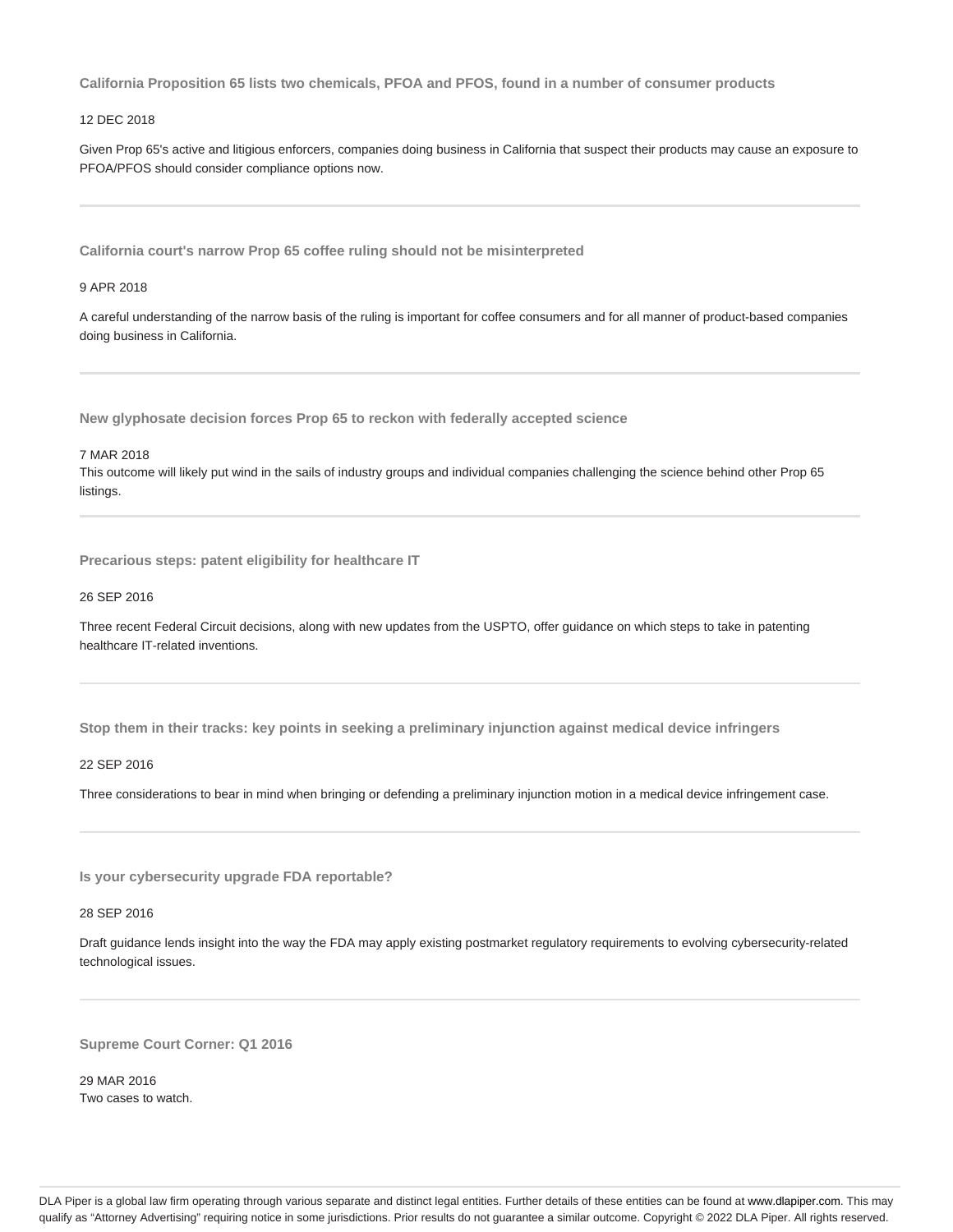**Are IPRs impacting the pharmaceutical industry?**

9 JUN 2015 Choosing between IPRs and district court litigation

**Supreme Court Corner - Q1 2015**

24 MAR 2015

Recent decisions and cases to watch

**Intellectual Property and Technology News (United States), Issue 23, Q3 2014**

# 10 SEP 2014 INTELLECTUAL PROPERTY AND TECHNOLOGY NEWS

Our Intellectual Property and Technology News reports on worldwide developments in IP and technology law, offering perspectives, analysis and visionary ideas.

**Substitution allowed? State biosimilars laws are evolving**

### 10 SEP 2014

Biosimilar products have not yet reached the US market, but debates on the laws and regulations that will govern them have been raging for some time

**Supreme Court Corner - Q3 2014**

10 SEP 2014 A review of cases relevant to IPT decided or argued before the Court during Q3

**DOJ dismisses last of the drug trafficking charges against FedEx: two key takeaways**

5 JUL 2016 A sudden about-face from the DOJ.

**Ten tips for generating a life sciences brand name**

### 19 NOV 2015

The proliferation of brands, combined with the PR and financial consequences of a potential rebrand in the event of infringement, has made selecting a trademark trickier than ever. Christina Martini and Virginia Wolk Marino report.

**Distributing patent rights between affiliates: guidelines to support enforcement rights around the world**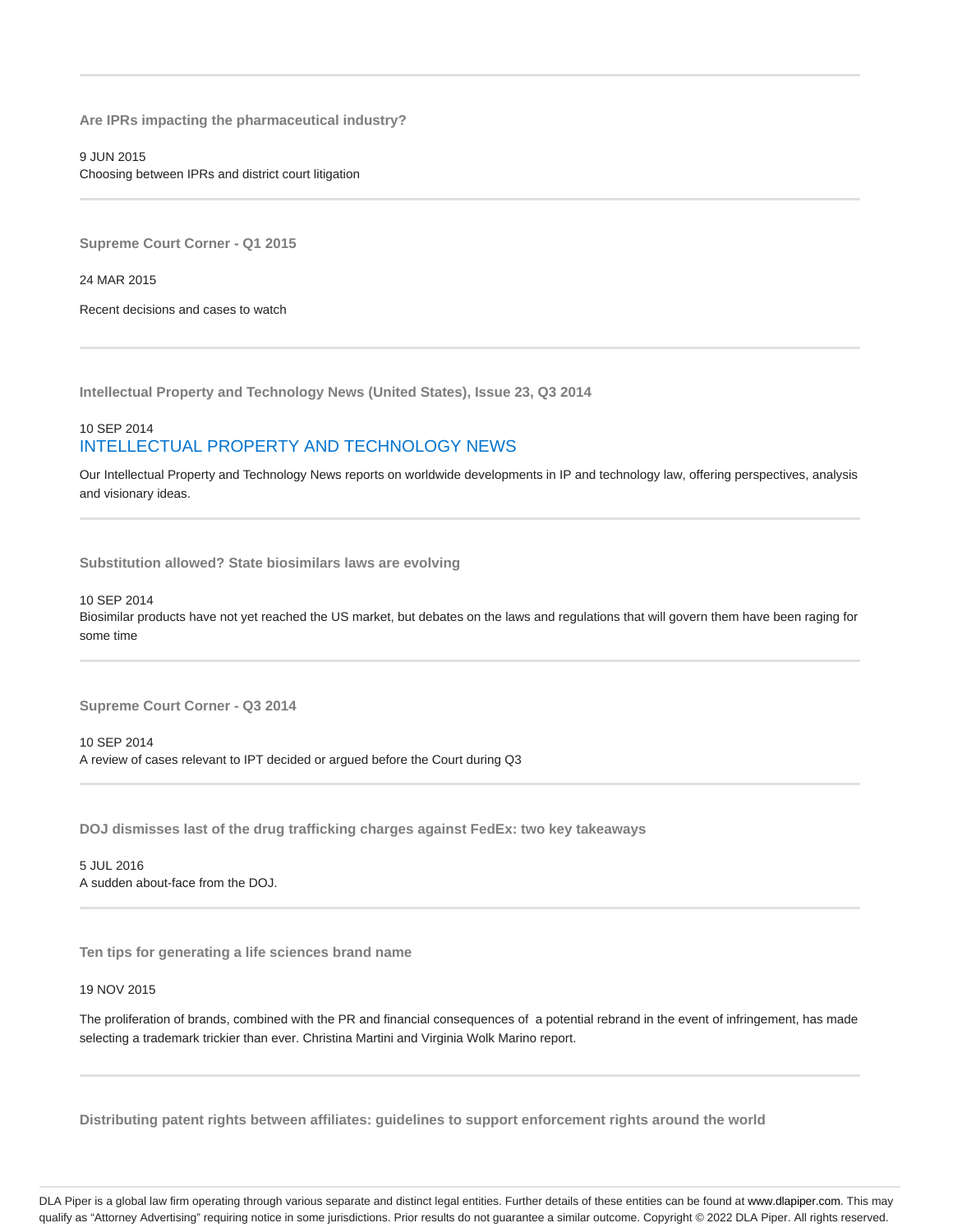### 16 NOV 2015

Considering a few issues at the outset when rights are distributed between Parent and Affiliate (or between multiple affiliates) may avoid difficulties in the future when a company wants to enforce patent rights.

**Wellness innovators take note: FDA reveals risk-based approaches to the regulation of health IT and mobile medical apps**

### 2 FEB 2015

With these draft guidance documents, FDA indicates it will not take enforcement action in connection with low-risk general wellness products and establishes a new risk-based approach to medical device accessories

**Revenue pressure climbs for skilled nursing facilities − what does this mean for healthcare REITs?**

3 JUN 2015

Healthcare REITs must be mindful of the challenges they may face due to changes in the healthcare environment

**SEC begins Dodd-Frank rulemaking with new open process**

28 Jul 2010

# EVENTS

# **Previous**

**FDLI Annual Conference**

15 June 2022 Washington

**Using AI to monitor your compliance risks**

31 March 2022 **Webinar** 

**GSK v. Teva: Induced Infringement Liability the Fate of Section VIII Carve-Outs**

9 November 2021 | 9:30 am - 10:30 am ET New York

**Food and Drug Law Journal 2021 Symposium**

4 November 2021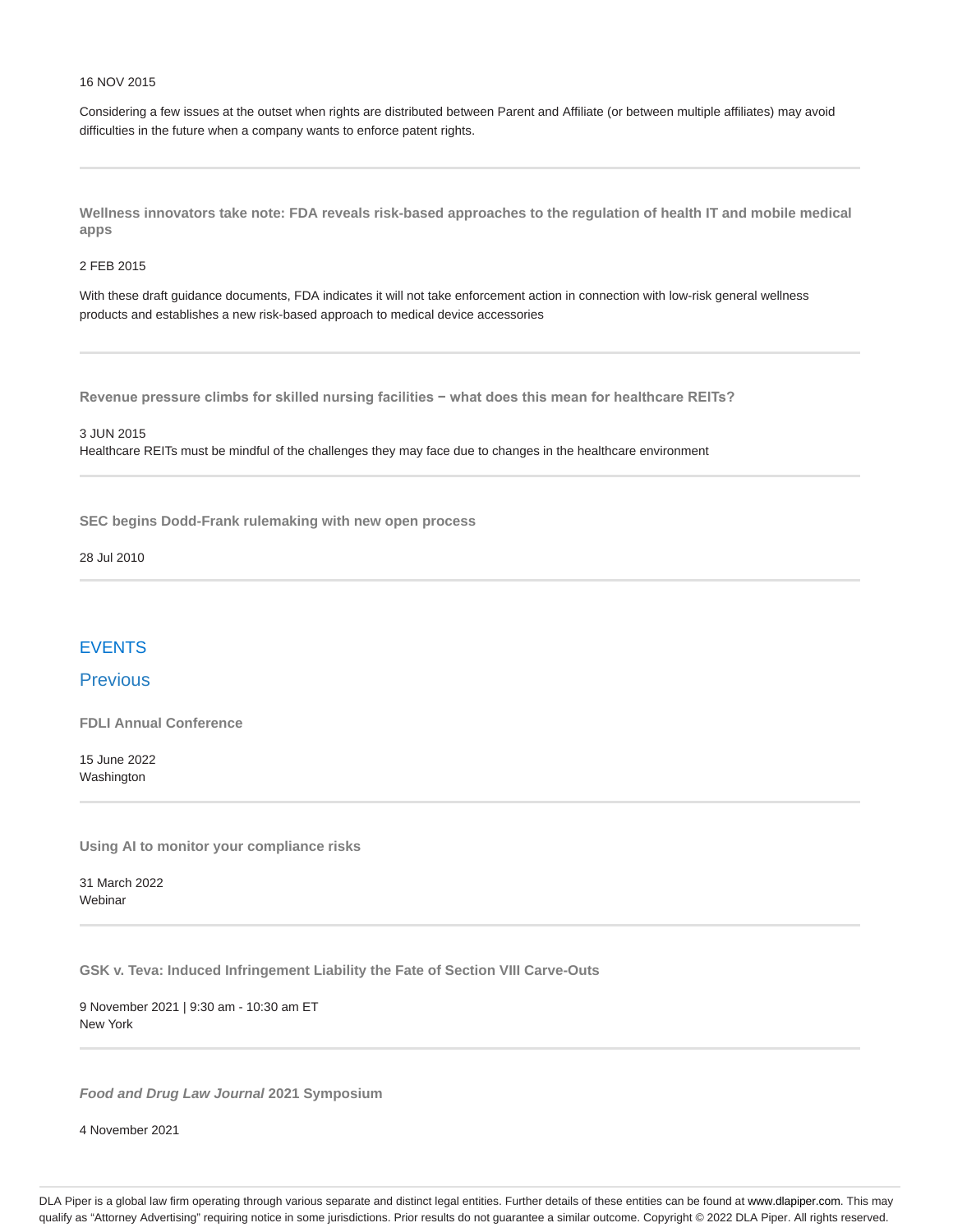**False Claims and Qui Tam Summit for Life Sciences and Healthcare**

24 September 2021 Webinar

**Embracing Digital Evolution**

15 September 2021 Webinar

**IP strategies and litigation for life sciences companies**

25 May 2021 | 12:00 - 1:00 ET Webinar

**The current state of life sciences financing**

2 March 2021 | 3:00 - 4:00 EST Webinar

**Communication and information sharing in support of healthcare for vulnerable populations**

22 February 2021 Webinar

**EDPB recommendations for safeguarding data transfers after Schrems II**

19 November 2020 **Webinar** 

**Planning for an Uncertain World**

16 November 2020 TECHLAW EVENT SERIES

Webinar

**Women in Science and Technology Conference**

29 October 2020 | 5:30 - 7:30 p.m. AST Webinar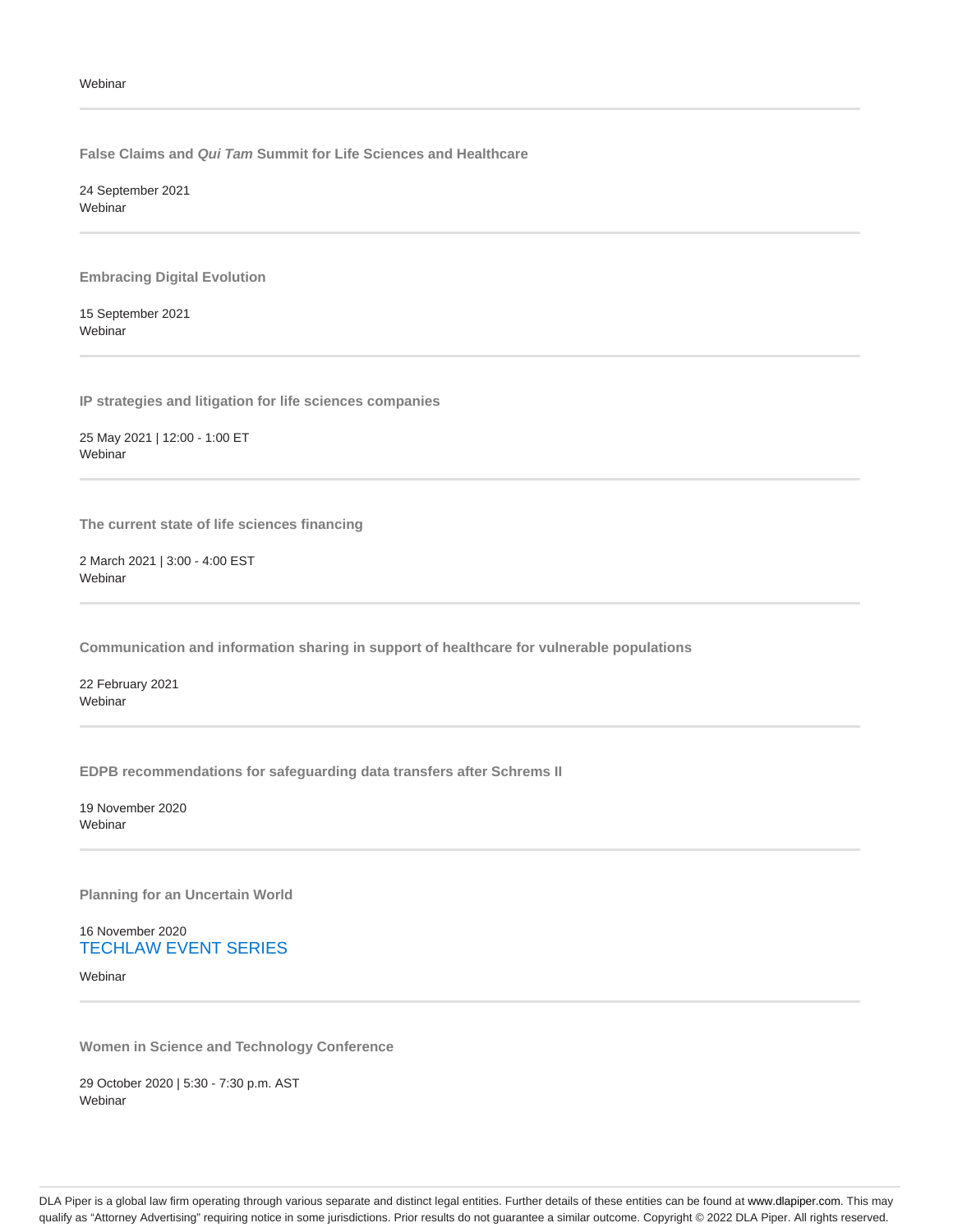**2020 BioHealth Capital Region Virtual Forum**

19 October 2020 | 4:30 - 5:00 EDT **Webinar** 

**Considerations for drug pricing and demonstrating value in a post-pandemic environment**

5 August 2020 | 12:00 – 1:00 ET **Webinar** 

**TechLaw**

# 31 July 2020 TECHLAW EVENT SERIES

Webinar

# UUTISET

**DLA Piper partner Jessica Wilson named a Law360 Life Sciences Rising Star**

14 June 2022

DLA Piper is pleased to announce that partner Jessica Wilson has been named a 2022 Law360 Life Sciences Rising Star.

**DLA Piper advises CONMED Corporation in its US\$145 million acquisition of In2Bones Global, Inc.**

24 May 2022

DLA Piper advised CONMED Corporation (NYSE: CNMD) in its agreement to acquire privately-held In2Bones Global, Inc. (In2Bones), on a cash-free, debt-free basis, for cash consideration of US\$145 million at closing. The deal also includes an additional US\$110 million in growth-based earnout payments over a four-year period.

**DLA Piper advises Aspen Neuroscience in its US\$147.5 million Series B financing**

18 May 2022

DLA Piper advised Aspen Neuroscience, a private biotechnology company developing autologous cell therapies, in the closing of its US\$147.5 million Series B funding, which would go towards the clinical trials of company's first iPSC-derived autologous neuron replacement treatment for Parkinson's disease.

**DLA Piper advises Philip Morris International Inc. on USD16 billion recommended cash offer for Swedish Match**

12 May 2022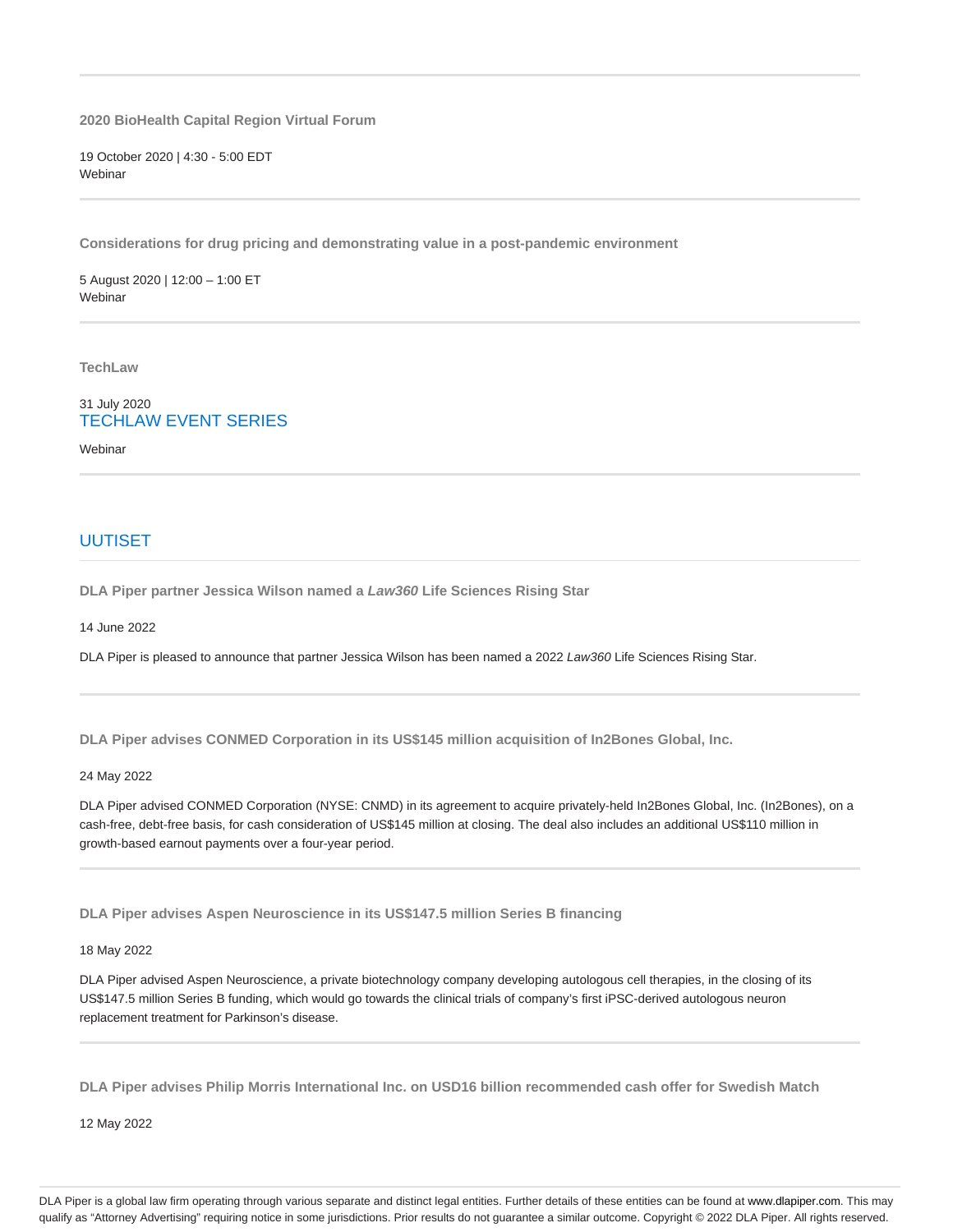DLA Piper, as International Counsel, is advising Philip Morris Holland Holdings B.V., an Affiliate of Philip Morris International Inc. (PMI), on its USD16 billion recommended public offer to the shareholders of Swedish Match AB (Swedish Match), a public limited company with shares listed on Nasdaq Stockholm.

**DLA Piper continues expansion of its Regulatory and Government Affairs practice with David Kopans in Washington, DC**

### 6 May 2022

DLA Piper has added nationally regarded healthcare regulatory partner David Kopans in its Washington, DC office.

**DLA Piper represents Intercept Pharmaceuticals, Inc. in US\$450 million deal to sell Ocaliva to Advanz Pharma outside the US**

### 6 May 2022

DLA Piper is representing Intercept Pharmaceuticals, Inc. (Nasdaq: ICPT) – a biopharmaceutical company focused on the development and commercialization of novel therapeutics to treat progressive non-viral liver diseases – in its deal to sublicense to Advanz Pharma the rights to commercialize Ocaliva® (obeticholic acid) outside of the US, and sell certain foreign subsidiaries and rights regarding Intercept's international operations.

**DLA Piper expands its Intellectual Property & Technology practice with the addition of Melissa Harwood, Ph.D. in Seattle**

### 4 May 2022

DLA Piper is expanding its Intellectual Property & Technology practice with the arrival of Melissa Harwood as partner in the firm's Seattle office. Harwood will be part of the Intellectual Property & Technology practice's Patent Prosecution subgroup.

**Bethany Hills joins DLA Piper's FDA Regulatory practice in New York**

### 3 May 2022

DLA Piper continues the growth of its FDA Regulatory group with the arrival of Bethany Hills as a partner in the firm's New York office. Hills will join as vice chair of the FDA practice, working with co-chairs Geoff Levitt and Stefanie Fogel to support their rapid expansion of DLA Piper's FDA regulatory capabilities.

**DLA Piper partner Jayme Long named to Los Angeles Business Journals 2022 Women of Influence**

#### 18 April 2022

DLA Piper is pleased to announce that Jayme Long, a partner in the firm's Litigation practice, has been named to the Los Angeles Business Journal's 2022 Women of Influence: Attorneys list.

**DLA Piper advises Axsome Therapeutics in its acquisition of Sunosi from Jazz Pharmaceuticals**

#### 13 April 2022

DLA Piper represented Axsome Therapeutics in connection with its acquisition of Sunosi from Jazz Pharmaceuticals.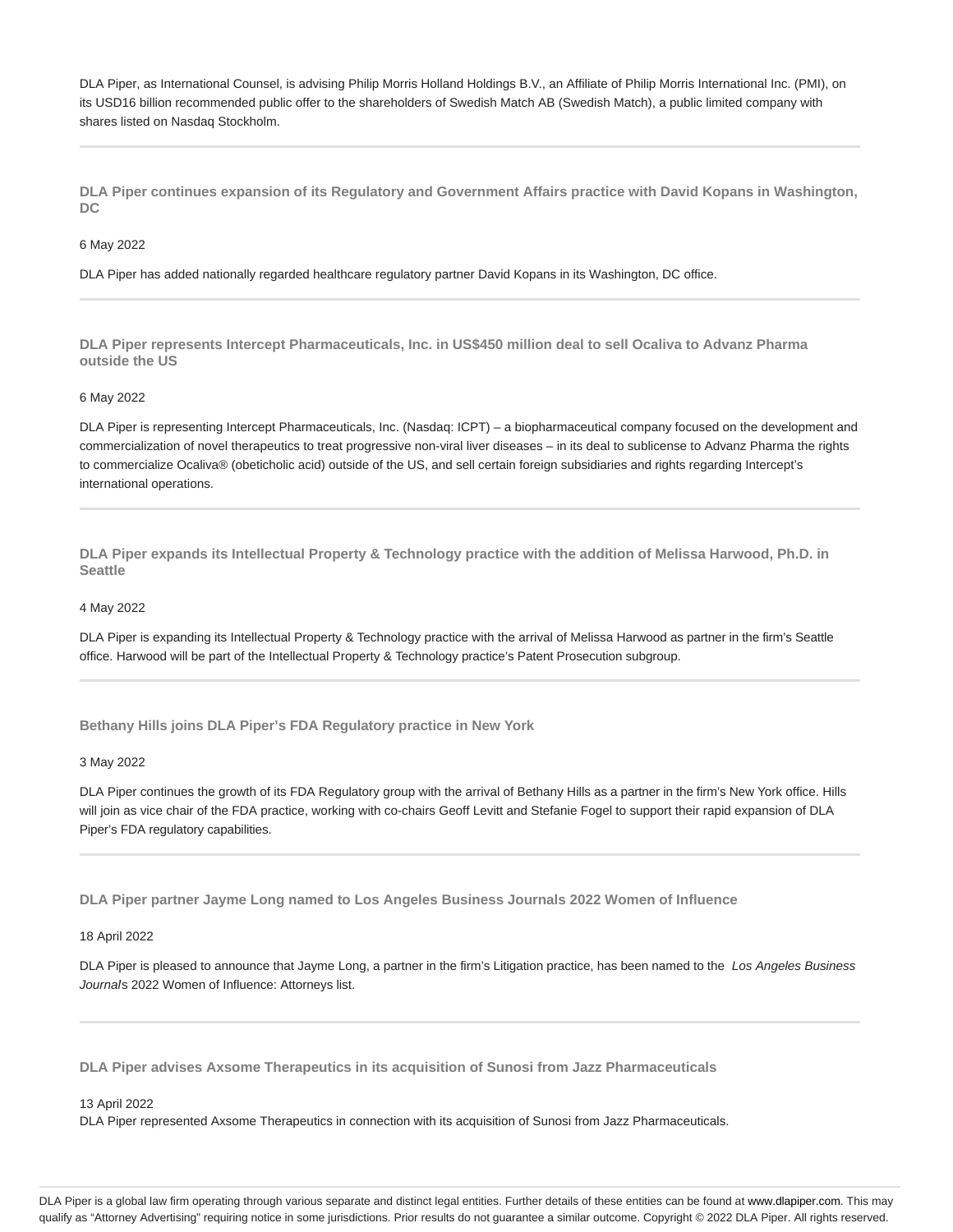**DLA Piper advises Linus Health on its acquisition of Kinesis Health Technologies**

### 6 April 2022

DLA Piper has advised Boston-based digital health company Linus Health on its acquisition of Kinesis Health Technologies, a Dublin-based leader in physical function assessment for older adults.

**DLA Piper advises Knopp Biosciences in the sale of its subsidiary, Channel Biosciences, to Biohaven**

### 21 March 2022

DLA Piper represented Knopp Biosciences LLC as IP counsel in the sale of Knopp's subsidiary, Channel Biosciences LLC, and its Kv7 channel targeting platform for the treatment of epilepsy and other neurologic disorders, to Biohaven Pharmaceutical Holding Company Ltd. (NYSE: BHVN).

**Leading IP strategists and renowned patent lawyers Raymond Miller, Nicole Endejann and Joseph Helmsen join DLA Piper's award-winning Intellectual Property and Technology practice and Life Sciences sector**

### 24 January 2022

DLA Piper announced today that Raymond Miller, Nicole Endejann and Joseph Helmsen have joined the firm's industry-renowned Intellectual Property and Technology (IPT) practice and Life Sciences sector as partners. The team has worked together for nearly 20 years and has been recognized in the industry as among the 300 World Leading IP Strategists and among the World's 1000 best patent practitioners by IAM Media, the definitive resource that identifies world-class, private practice patent expertise.

**DLA Piper announces new office and regional leadership**

### 19 January 2022

DLA Piper is pleased to announce changes to its office leadership in Atlanta, Boston, New York, Northern Virginia, Philadelphia, San Francisco, San Juan, Seattle and Short Hills, as well as a change to its regional leadership in Northern California.

**Christopher Halliday joins DLA Piper's Patent Prosecution practice and Life Sciences sector in Philadelphia**

### 18 January 2022

DLA Piper announced today that Christopher Halliday has joined the firm's Patent Prosecution practice and Life Sciences sector as a partner in Philadelphia.

**Campos Mello Advogados announces four new partners**

#### 8 December 2021

DLA Piper announced today the addition of four new partners at Campos Mello Advogados (CMA), which has a cooperation agreement with DLA Piper.

**DLA Piper partners Jeff Baglio and Erin Gibson named to San Diego Business Journal's 2021 Leaders in Law list**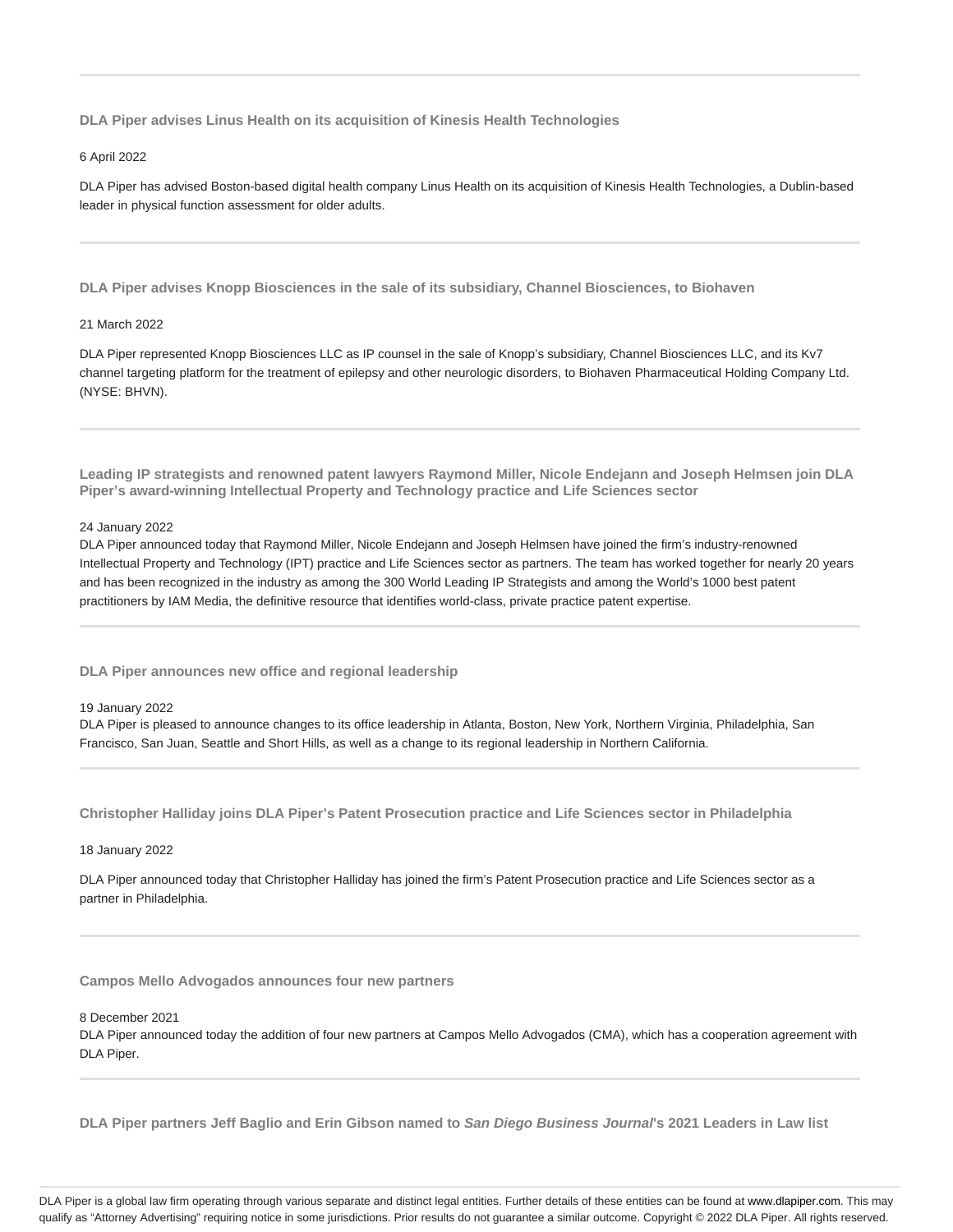15 November 2021

DLA Piper is pleased to announce that partners Jeff Baglio and Erin Gibson have been named to the San Diego Business Journal's 2021 Leaders in Law list.

**William Mulholland joins DLA Piper's Patent Prosecution practice in Phoenix**

#### 15 November 2021

DLA Piper announced today that William Mulholland has joined the firm's Patent Prosecution practice and Life Sciences sector as a partner in Phoenix.

**DLA Piper advises underwriters in MDxHealth SA's IPO of American depository shares**

### 5 November 2021

DLA Piper represented Piper Sandler & Co. and Oppenheimer & Co. as lead book-running managers in the US\$45 million initial public offering of MDxHealth SA (Nasdaq and Euronext Brussels: MDXH) in the United States. The offering consisted of 37,500,000 ordinary shares of MDxHealth in the form of 3,750,000 American depository shares (ADSs) at a price of US\$12.00 per ADS.

**DLA Piper advises Agena Biosciences in its sale to Mesa Labs**

### 27 October 2021

DLA Piper represented Agena Biosciences, Inc. in its sale to Mesa Labs (NASDAQ:MLAB), a global leader in the design and manufacturing of critical quality control solutions for the pharmaceutical, healthcare and medical device industries.

**DLA Piper lawyers, practices and sectors ranked in latest edition of The Legal 500 Latin America**

# 25 October 2021

DLA Piper today announced that the firm received 46 individual lawyer rankings and 68 firm rankings in The Legal 500 Latin America 2022 guide.

**DLA Piper vice chair Loren Brown named to New York Law Journals 2021 Distinguished Leaders list**

### 7 October 2021

DLA Piper is pleased to announce that Loren Brown, DLA Piper's US vice chair and chair of the US Disputes practice, has been named to the New York Law Journal's 2021 Distinguished Leaders list recognizing lawyers in leadership roles who achieved impressive results over the past year and "had great performances while demonstrating clear leadership skills leading to positive outcomes."

**Ardith Bronson, Isabel De Obaldia and Rebecca Jones McKnight named to The American Lawyer's list of 2021 South Trailblazers**

### 4 October 2021

DLA Piper is pleased to announce that Ardith Bronson, Irma Isabel De Obaldia and Rebecca Jones McKnight have been named to The American Lawyer's inaugural list of South Trailblazers. The list recognizes professionals in the South "who have moved the needle in the legal industry."

**DLA Piper advises Kadmon Holdings in its acquisition by Sanofi**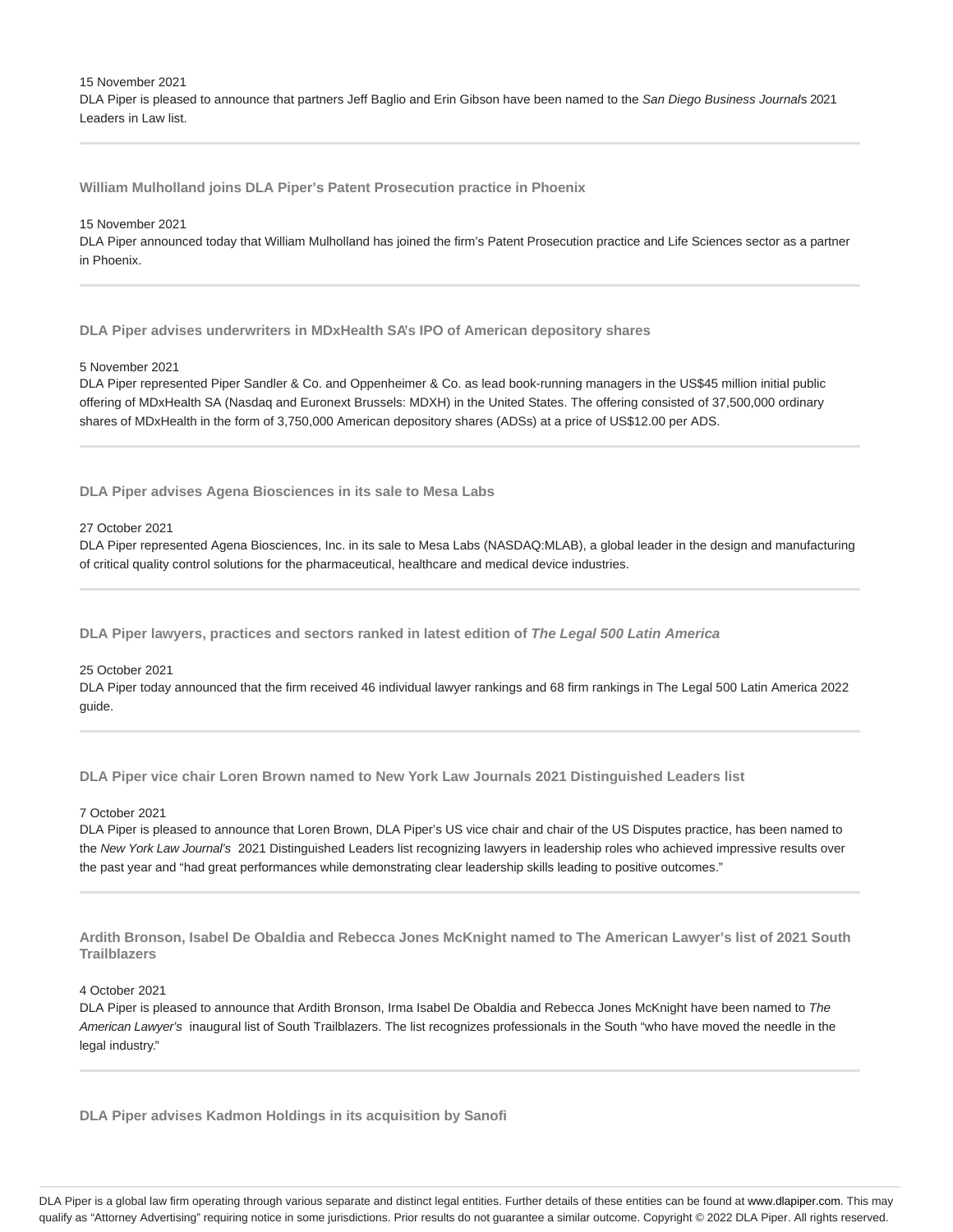### 14 September 2021

DLA Piper is representing Kadmon Holdings, Inc. (NASDAQ: KDMN) in its pending acquisition by global biopharmaceutical company Sanofi S.A. (NASDAQ: SNY) for approximately US\$1.9 billion.

**DLA Piper partner Jeff Baglio named a 2021 BTI M&A Client Service All-Star**

#### 9 September 2021

DLA Piper is pleased to announce that BTI Consulting Group has recognized partner Jeff Baglio for providing superior service to clients in its 2021 BTI M&A Client Service All-Star report.

**DLA Piper partner Lisa Haile named to San Diego Business Journal's 2021 Women of Influence in Life Sciences list**

#### 30 August 2021

DLA Piper is pleased to announce that partner Dr. Lisa Haile has been named to the San Diego Business Journal's 2021 Women of Influence in Life Sciences list.

**DLA Piper advises Hinduja Global Solutions on USD1.2 billion sale of its healthcare business**

11 August 2021

DLA Piper is advising Hinduja Global Solutions Limited (HGS) on the sale of its healthcare solutions business to Baring Private Equity Asia, in a transaction valued at USD1.2 billion subject to closing adjustments.

**DLA Piper advises underwriters of MaxCyte's upsized US IPO**

### 30 July 2021

DLA Piper represented Cowen and Company, LLC, Stifel, Nicolaus & Company, Incorporated and William Blair & Company, L.L.C., as underwriters in the initial US public offering of 13,500,000 shares of common stock of MaxCyte, Inc. (Nasdaq: MXCT) (LSE: MXCT, MXCN), a leading provider of cell-engineering platform technologies, at an initial offering price of US\$13.00 per share.

**DLA Piper advises 4G Clinical in US\$230 million growth equity investment from Goldman Sachs Asset Management**

19 July 2021

DLA Piper represented 4G Clinical in a growth equity investment of over US\$230 million from Goldman Sachs Asset Management.

**DLA Piper advises Cowen and Company, William Blair & Company, BTIG and Stephens Inc. as underwriters of Alpha Teknova IPO**

# 12 July 2021

DLA Piper represented Cowen and Company, LLC, William Blair & Company, L.L.C., BTIG, LLC and Stephens Inc. as underwriters in the US\$110.4 million initial public offering of Alpha Teknova, Inc.

**DLA Piper advising PMI on its GBP1 billion competitive offer for Vectura Group plc**

9 July 2021

DLA Piper is advising Philip Morris International (PMI) on its recommended public offer for Vectura Group plc, a public limited company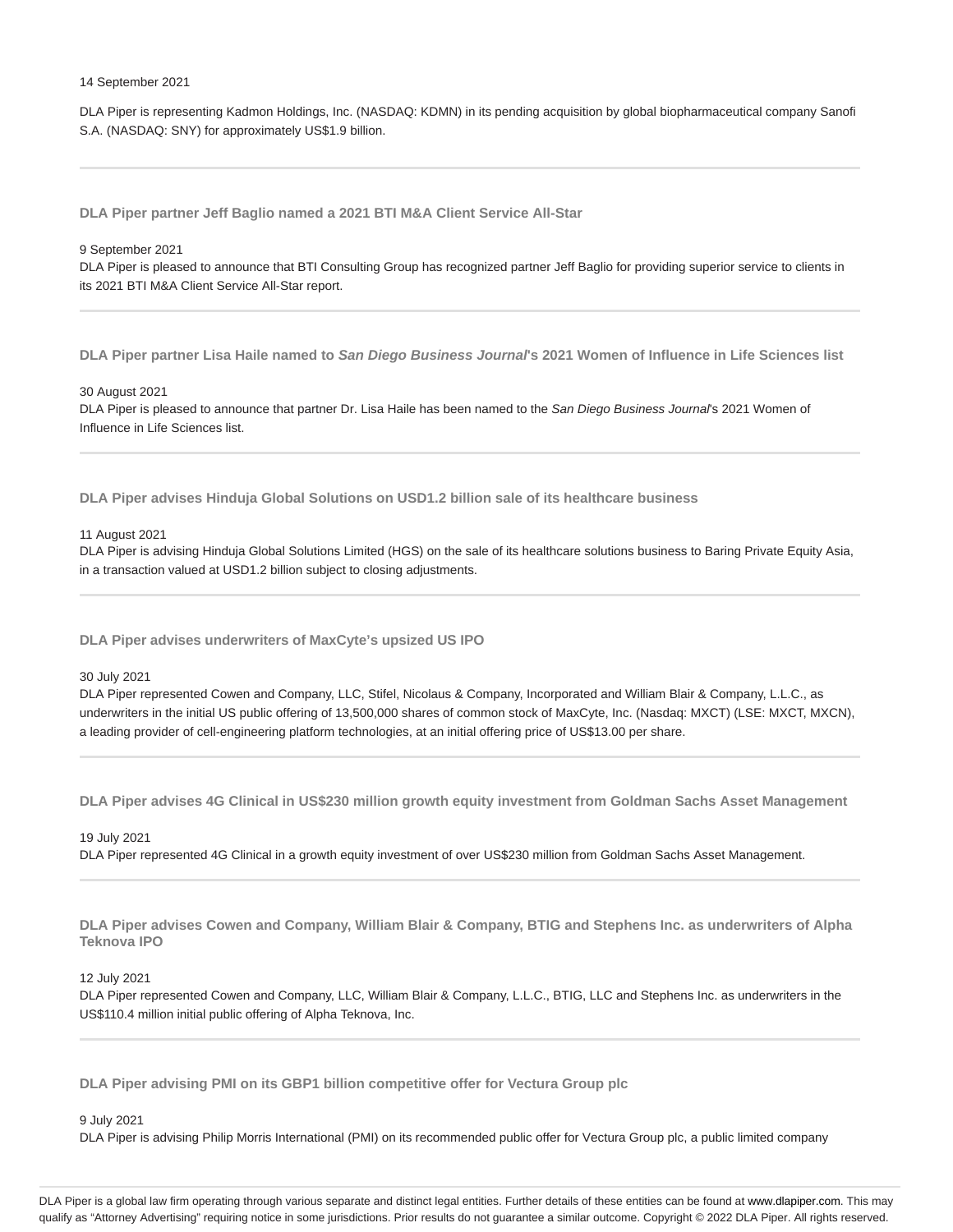**DLA Piper advises HUTCHMED on its Hong Kong IPO**

8 July 2021

DLA Piper is advising global biopharmaceutical company HUTCHMED on its Hong Kong public offering. This will be the third listing for the company, following its first on London's AIM exchange and then NASDAQ in the US.

**DLA Piper lawyers and practices ranked in latest edition of The Legal 500**

17 June 2021

DLA Piper announced today that the firm received 42 individual lawyer rankings and 49 firm rankings in The Legal 500 United States 2021 guide.

**DLA Piper partner Raymond Williams named a Distinguished Leader by the Legal Intelligencer**

### 22 June 2021

DLA Piper is pleased to announce that Raymond Williams has been named to the Legal Intelligencer's 2021 list of Distinguished Leaders.

**Lauren Murdza named a 2021 Unsung Hero by the Legal Intelligencer**

# 21 June 2021

DLA Piper is pleased to announce that Lauren Murdza, a partner in the Philadelphia office, was named a 2021 Unsung Hero by the Legal Intelligencer for her outstanding work counseling prominent life science clients related to COVID-19.

**DLA Piper partners and firm COO named to Law360 2021 Editorial Advisory Boards**

10 May 2021

DLA Piper is pleased to announce that 11 of its lawyers, as well as firm COO Bob Bratt, have been named to Law360s 2021 Editorial Advisory Boards.

**DLA Piper advises SeaSpine Holdings Corporation in its US\$101 million public offering**

### 5 May 2021

DLA Piper represented SeaSpine Holdings Corporation in its recent public offering of 5,175,000 shares of its common stock at a price of \$19.50 per share.

**DLA Piper shortlisted for five Mergermarket North America M&A Awards**

#### 4 May 2021

DLA Piper is pleased to announce that it has been shortlisted for five Mergermarket North America M&A Awards.

**DLA Piper advises Akoya Biosciences in its US\$151 million initial public offering**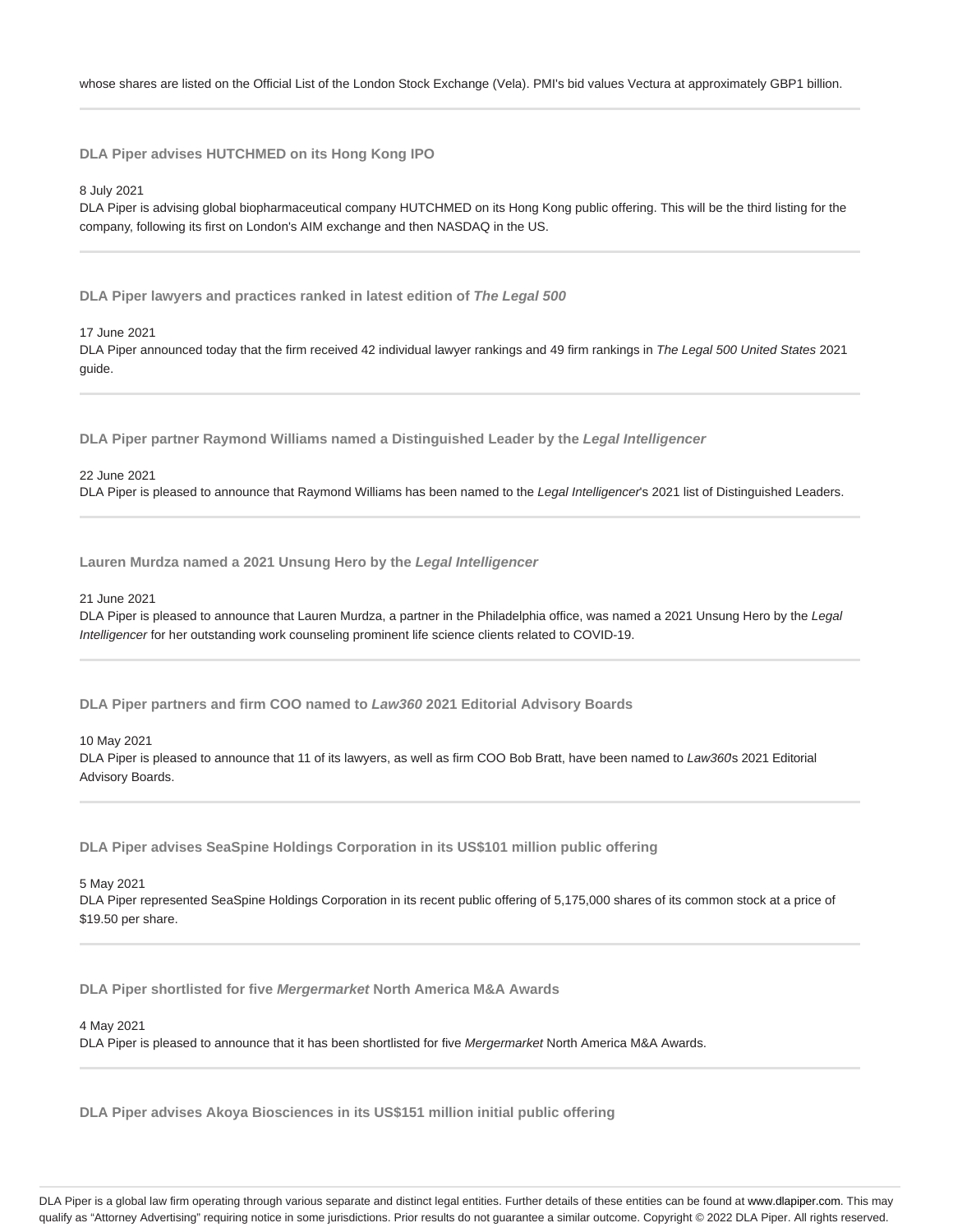### 3 May 2021

DLA Piper represented Akoya Biosciences, Inc. (Nasdaq: AKYA) in its recent initial public offering of 7,567,000 shares of its common stock at a price of \$20 per share, including the exercise of the underwriters' option to purchase 987,000 shares of common stock, less underwriting discounts and commissions.

**Leading trial lawyer Lyn Pruitt joins DLA Piper, along with Adria Conklin and Mary Catherine Way**

# 25 March 2021

DLA Piper announced today that nationally recognized trial lawyer Lyn Pruitt has joined the firm's Litigation and Regulatory practice, along with Adria Conklin and Mary Catherine Way.

**Geoffrey Levitt joins DLA Piper's Litigation and Regulatory practice as co-chair of Life Sciences Policy and Regulatory group**

### 22 March 2021

DLA Piper announced today that Geoffrey Levitt has joined the firm's Litigation and Regulatory practice as co-chair of the Life Sciences Policy and Regulatory group.

**DLA Piper advises Piper Sandler & Co. as placement agent in US\$175 million PIPE for Alpha Healthcare Acquisition Corp.**

# 2 March 2021

DLA Piper represented Piper Sandler & Co. as placement agent in a US\$175 million private investment in public equity (PIPE) transaction for Alpha Healthcare Acquisition Corp.

**DLA Piper advises Piper Sandler & Co. as sole book-running manager in connection with US\$92 million common stock offering by Infinity Pharmaceuticals**

### 2 March 2021

DLA Piper represented Piper Sandler & Co. as sole book-running manager in connection with the US\$92 million public offering of common stock of Infinity Pharmaceuticals, a clinical-stage biotechnology company.

**DLA Piper advises NuVasive in its acquisition of Simplify Medical**

# 1 March 2021

DLA Piper represented NuVasive, Inc., in its recent acquisition of Simplify Medical, a privately held company and developer of the Simplify Cervical Artificial Disc for cervical total disc replacement (cTDR).

**DLA Piper advises Haemonetics in its acquisition of Cardiva Medical**

### 21 January 2021

DLA Piper represented Haemonetics Corporation (NYSE: HAE), a global medical technology company focused on delivering innovative medical solutions to drive better patient outcomes, in its acquisition of Cardiva Medical, Inc., an industry-leading manufacturer of vascular closure systems based in Santa Clara, California, for US\$475 million at closing and up to an additional US\$35 million in contingent consideration based on sales growth.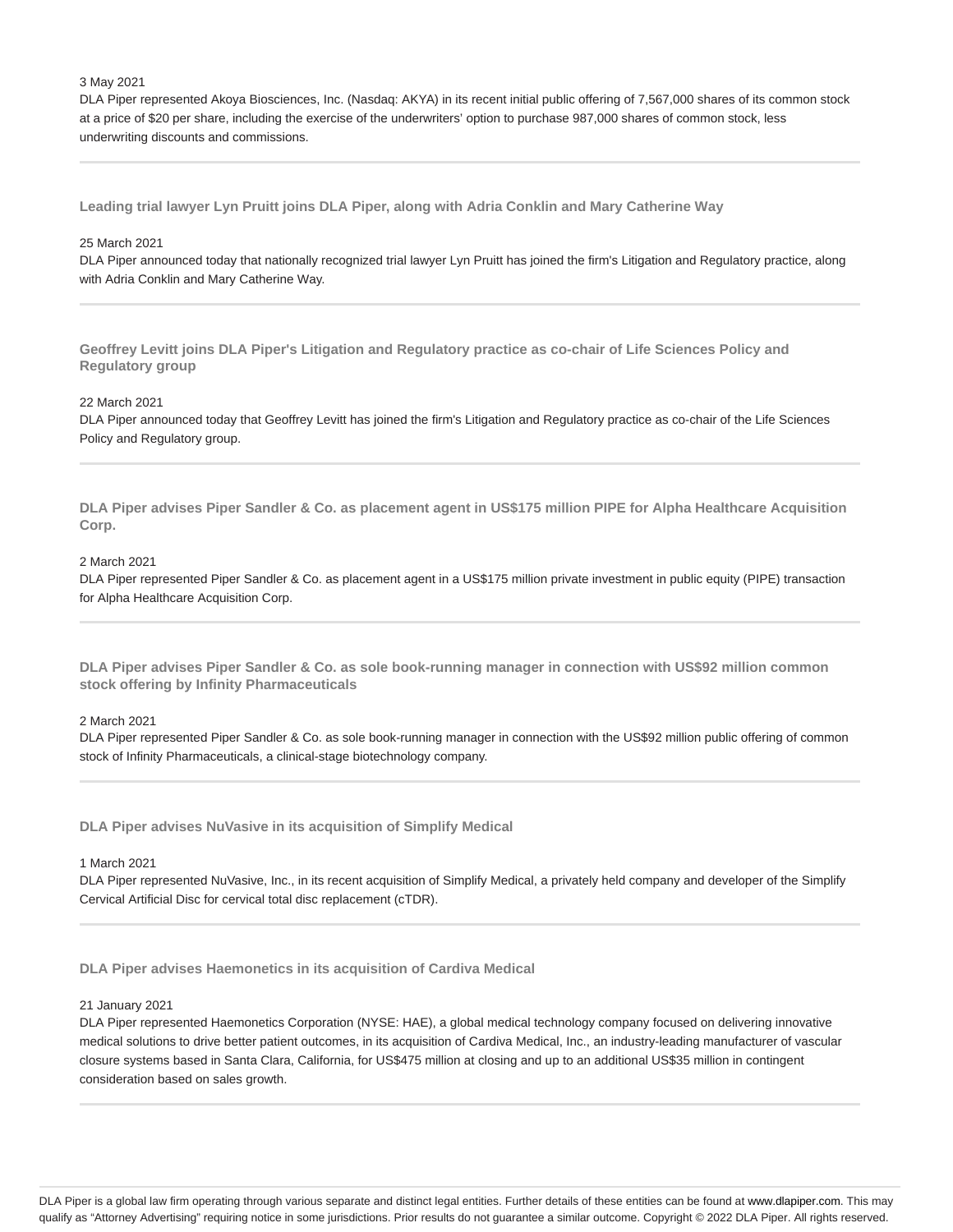**DLA Piper advises Histogen in its US\$14 million upsized public offering**

### 6 January 2021

DLA Piper advised Histogen, Inc., in its public offering of 11,600,000 shares of common stock, pre-funded warrants to purchase up to 2,400,000 shares of common stock and warrants to purchase up to an aggregate of 14,000,000 shares of common stock at a price of US\$1.00 per share.

**DLA Piper advises Arlington Capital Partners in majority investment in Everest Clinical Research Corporation**

#### 21 December 2020

DLA Piper represented Washington, DC-based private equity firm Arlington Capital Partners in its investment in Everest Clinical Research Corporation, a leading contract research organization providing a comprehensive suite of mission-critical clinical research services to the worldwide pharmaceutical, biotechnology and medical device industries across Phase I-IV trials.

**DLA Piper advises Locanabio in its US\$100 million Series B financing**

#### 15 December 2020

DLA Piper represented Locanabio, an RNA-targeting gene therapy company focused on developing life-changing therapies for patients with severe neurodegenerative, neuromuscular and retinal diseases, in its recent US\$100 million Series B financing led by Vida Ventures.

**DLA Piper advises Otsuka America Pharmaceutical in its purchase of the assets of Proteus Digital Health**

#### 26 August 2020

DLA Piper represented Otsuka America Pharmaceutical, Inc. in connection with its stalking horse bid to purchase substantially all of the assets of Proteus Digital Health, Inc., including its ingestible and wearable sensor technology.

**Former Congressman Jim Greenwood joins DLA Piper as senior policy advisor, adding significant strength to growing life sciences policy and regulatory group**

#### 4 August 2020

DLA Piper announced today that former US Representative Jim Greenwood has joined the firm's Litigation and Regulatory practice as a senior policy advisor based in Washington, DC.

**DLA Piper advises Liquidia in its acquisition of RareGen and its US\$75 million follow-on offering**

6 July 2020 DLA Piper represented Liquidia Technologies, Inc. in its acquisition of RareGen, LLC.

# Sustainability and ESG

Sustainability and resilience are core business issues in the life sciences sector, given the sector's central role in addressing systemic global challenges including pandemics, access to medicine, and fundamental human rights. Although the specific factors from a sustainability, environmental, social and governance (SESG) perspective in the life science industry differ from those of other industries, creating new and sustainable value in the life science space will depend upon how companies address relevant SESG risks. Boards must actively identify such SESG risks and ensure that they are efficiently mitigated in order for their companies to avoid pitfalls and ensure compliance with